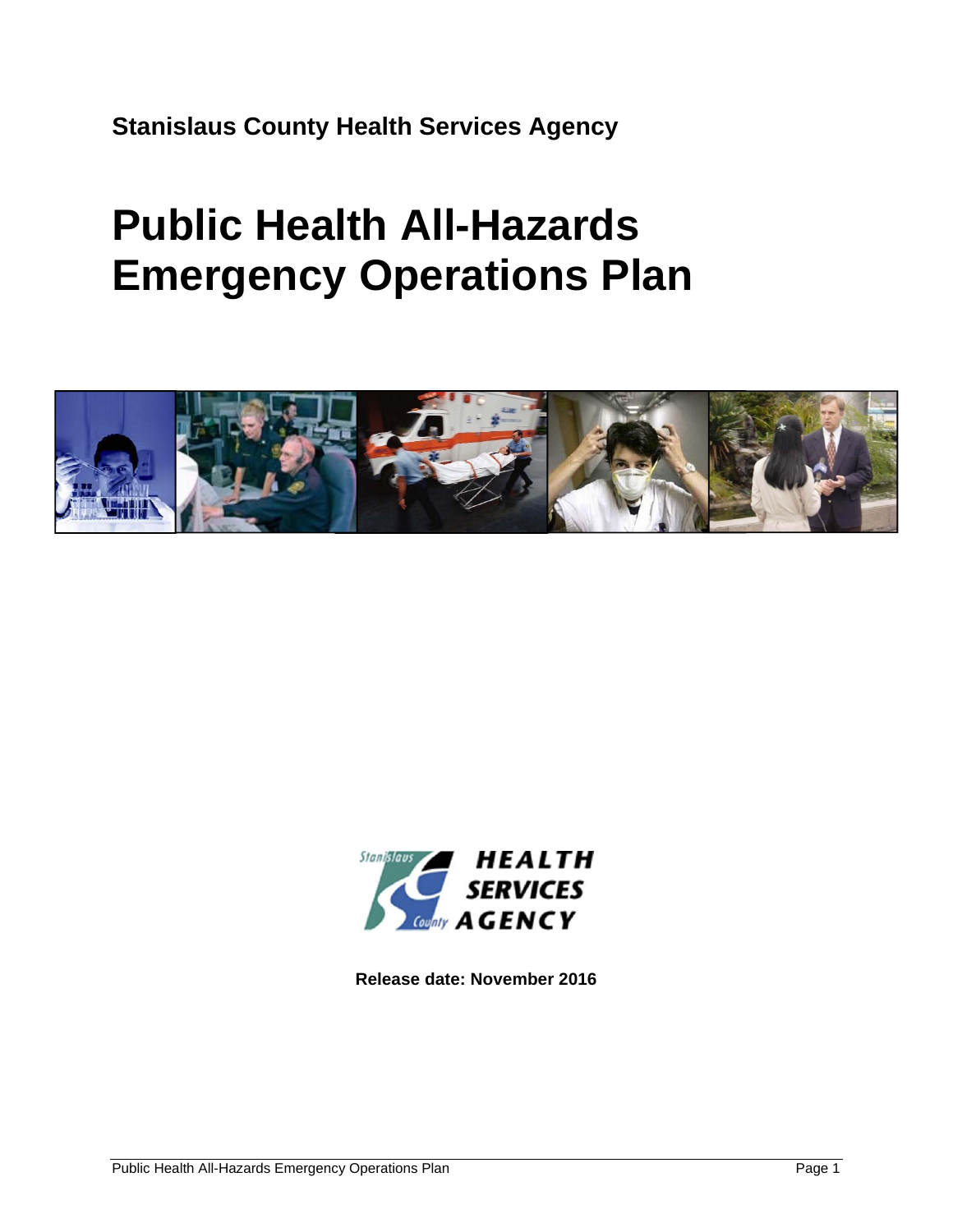# Table of Contents

# Contents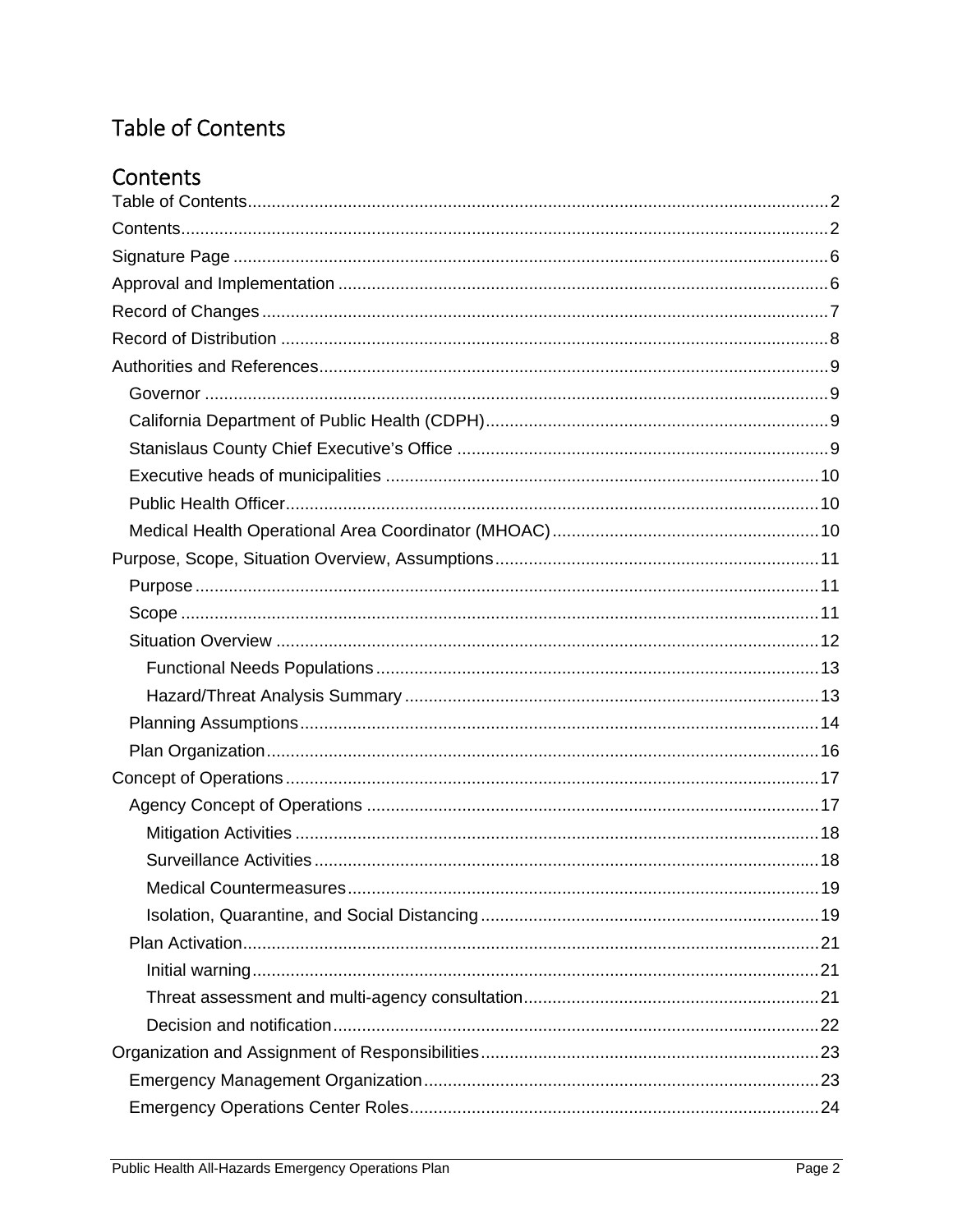| Schools (Including Preschools, Child Care Centers, Family Day Care Providers)33 |  |
|---------------------------------------------------------------------------------|--|
|                                                                                 |  |
|                                                                                 |  |
|                                                                                 |  |
|                                                                                 |  |
|                                                                                 |  |
|                                                                                 |  |
|                                                                                 |  |
|                                                                                 |  |
|                                                                                 |  |
|                                                                                 |  |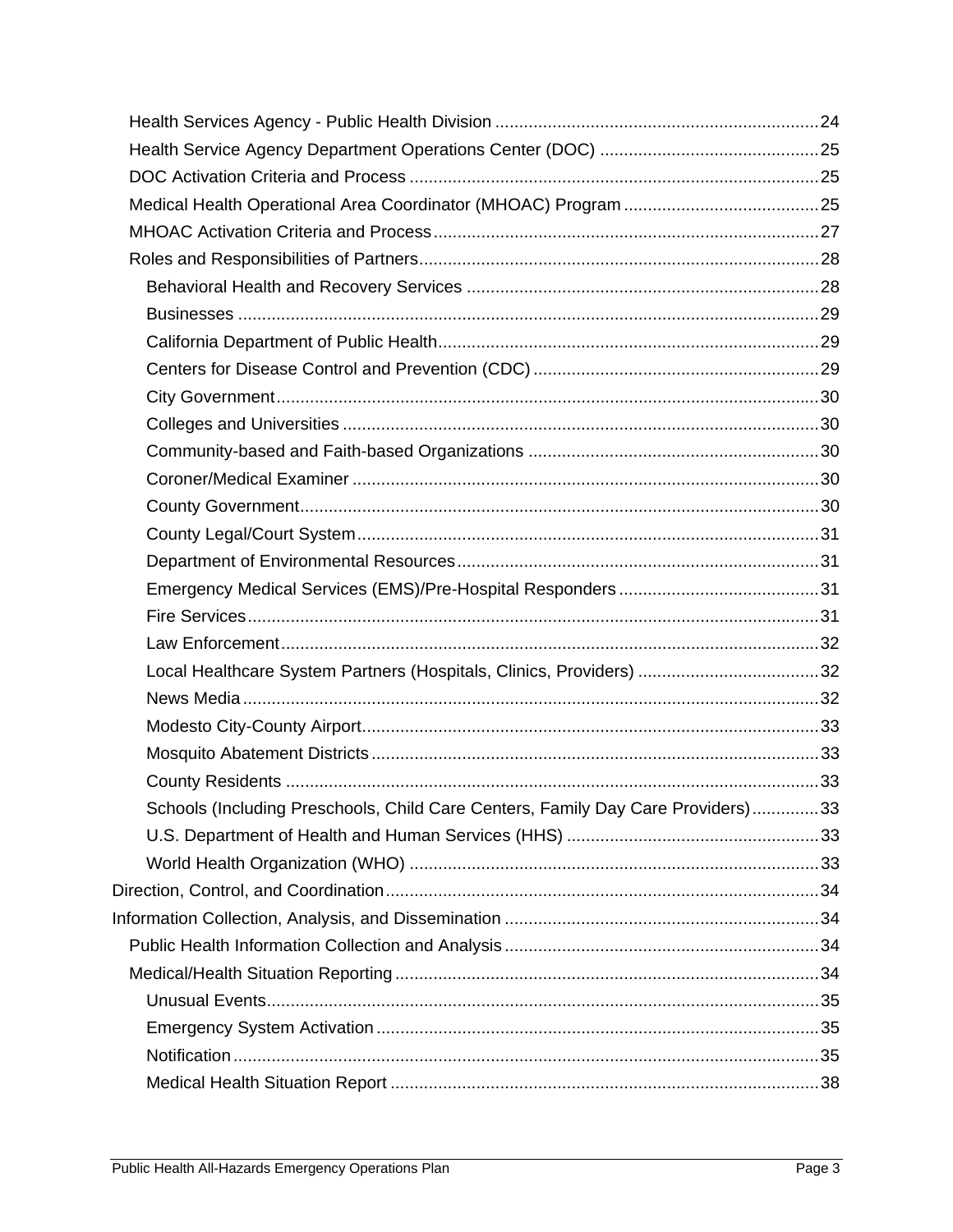| Appendix C: Department Operations Center Organizational Structure 46 |  |
|----------------------------------------------------------------------|--|
|                                                                      |  |
|                                                                      |  |
|                                                                      |  |
|                                                                      |  |
|                                                                      |  |
|                                                                      |  |
|                                                                      |  |
|                                                                      |  |
|                                                                      |  |
|                                                                      |  |
|                                                                      |  |
|                                                                      |  |
|                                                                      |  |
|                                                                      |  |
|                                                                      |  |
|                                                                      |  |
|                                                                      |  |
|                                                                      |  |
|                                                                      |  |
|                                                                      |  |
|                                                                      |  |
|                                                                      |  |
|                                                                      |  |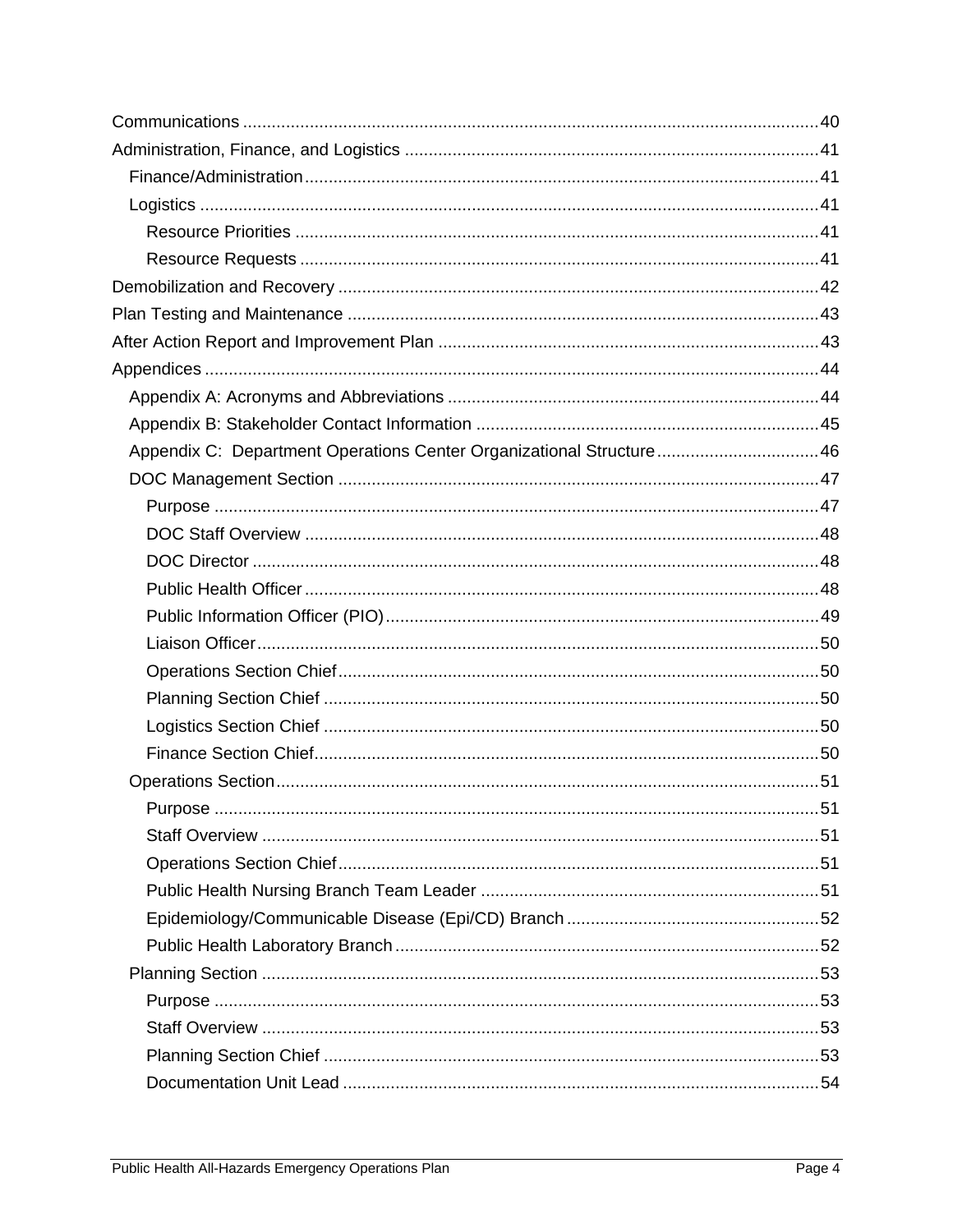| Public Health Officer Practice Guide for Communicable Disease Control in California 59 |  |
|----------------------------------------------------------------------------------------|--|
|                                                                                        |  |
|                                                                                        |  |
|                                                                                        |  |
|                                                                                        |  |
|                                                                                        |  |
|                                                                                        |  |
|                                                                                        |  |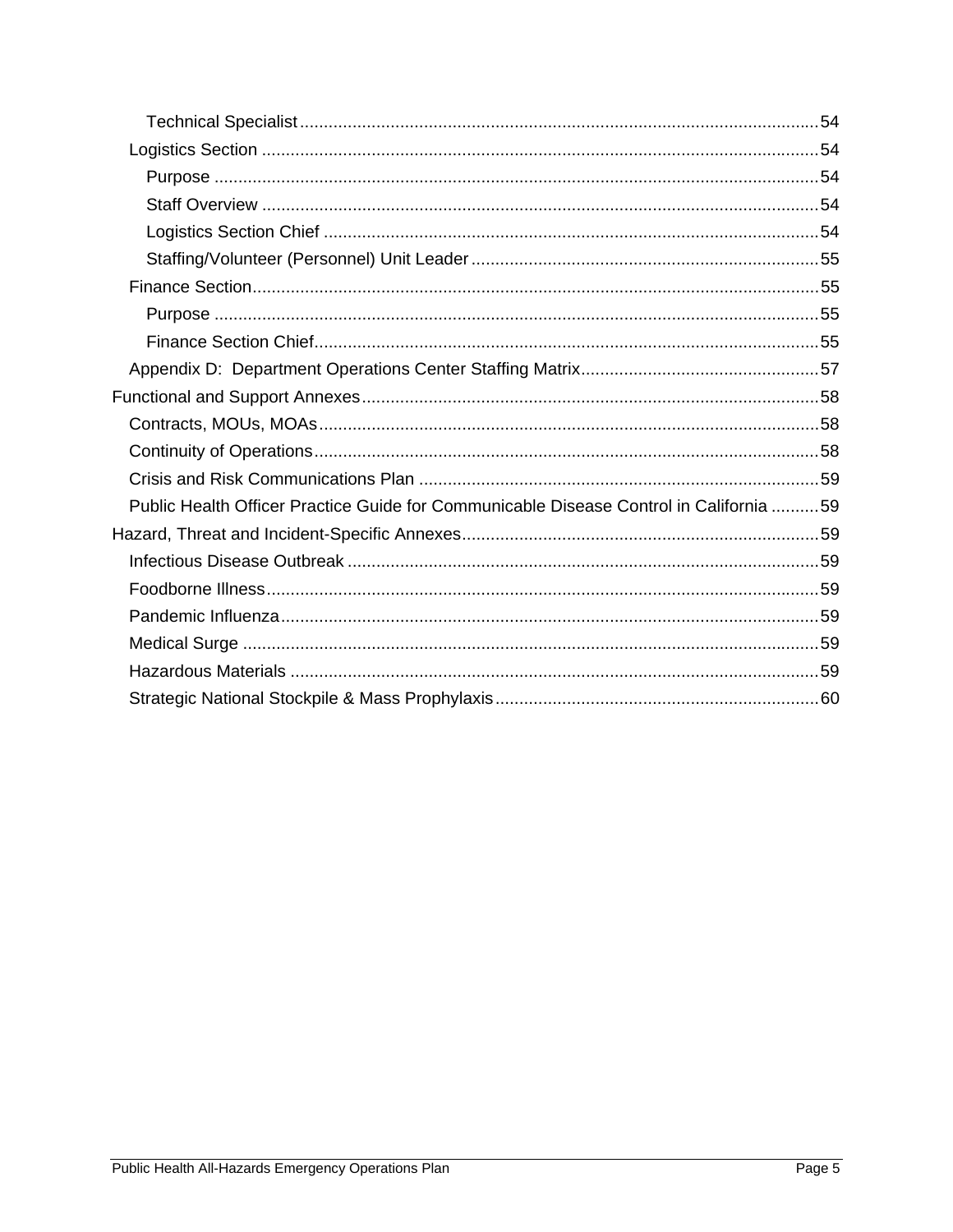### **Signature Page**

This plan establishes the emergency organization, assigns tasks, specifies policies and general procedures, and provides for coordination of emergency response necessary to promote, protect, and improve the public health of the community in Stanislaus County.

i Williams)

 $\frac{N_{0}V}{Date}$  10 2016

Signed: Public Health Director

## Approval and Implementation

Upon approval of the Public Health Director, this Emergency Operations Plan will be officially adopted and promulgated. The plan will be distributed to those County departments, supporting allied agencies and community organizations having assigned primary functions or responsibilities within the EOP. This 2016 Public Health All-Hazards Emergency Operations Basic Plan and its annexes supersede all previous versions of pubic health plans in Stanislaus County.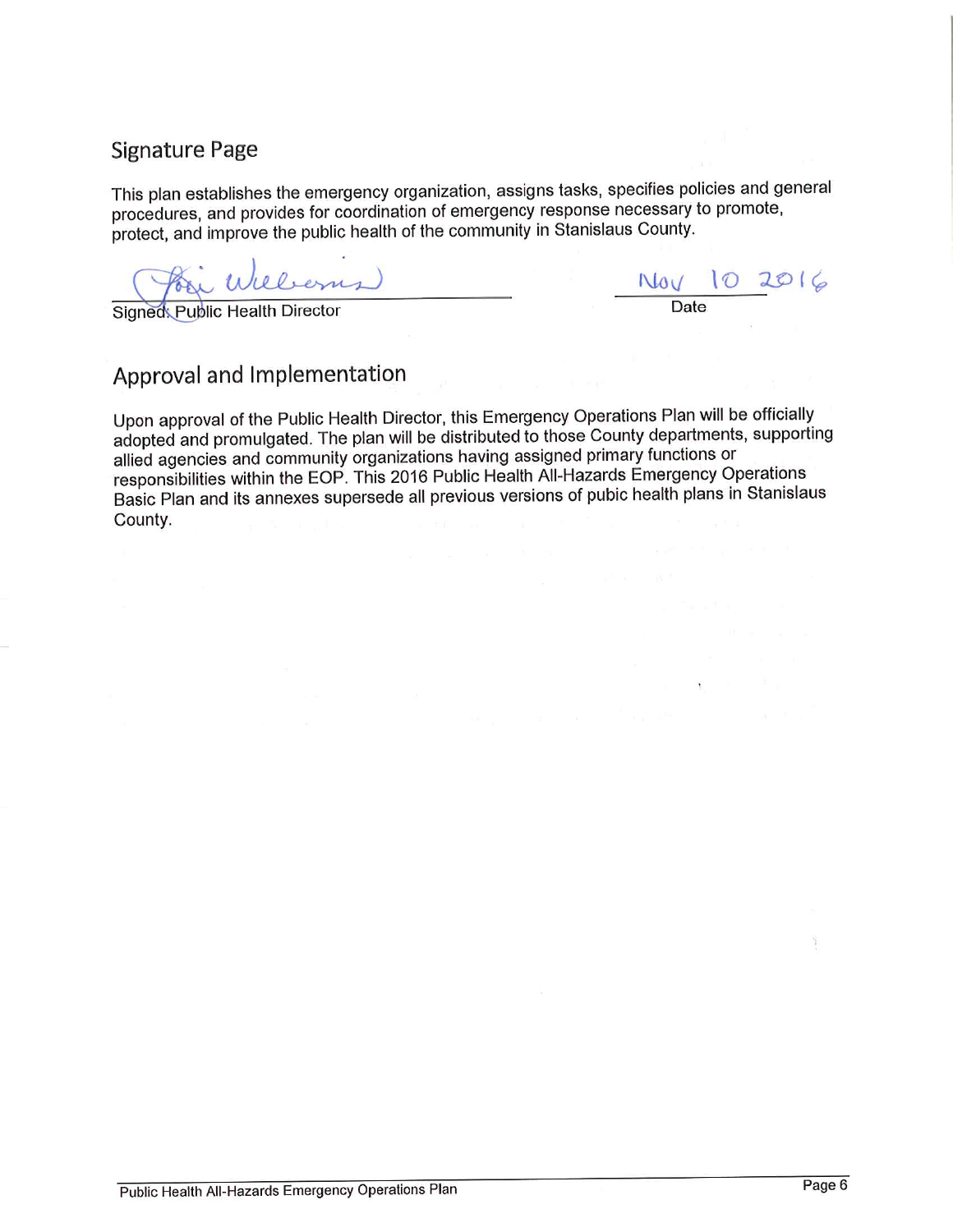# Record of Changes

|                                            | Revision | Page(s)  |                                   |
|--------------------------------------------|----------|----------|-----------------------------------|
| <b>Brief Description of Change</b>         | Date     | Affected | Change Made By<br>J. Ferrera – EP |
| Changes identified from the first partner  | 11/2016  | multiple |                                   |
| review meeting on 10/28/16. Changes were   |          |          | Manager                           |
| made in multiple locations as this was the |          |          |                                   |
| first draft review of the plan             |          |          |                                   |
| Updated Appendix D to identify 3 persons   | 3/2017   | 57       | J. Ferrera - EP                   |
| per DOC role per flu season AAR            |          |          | Manager                           |
|                                            |          |          |                                   |
|                                            |          |          |                                   |
|                                            |          |          |                                   |
|                                            |          |          |                                   |
|                                            |          |          |                                   |
|                                            |          |          |                                   |
|                                            |          |          |                                   |
|                                            |          |          |                                   |
|                                            |          |          |                                   |
|                                            |          |          |                                   |
|                                            |          |          |                                   |
|                                            |          |          |                                   |
|                                            |          |          |                                   |
|                                            |          |          |                                   |
|                                            |          |          |                                   |
|                                            |          |          |                                   |
|                                            |          |          |                                   |
|                                            |          |          |                                   |
|                                            |          |          |                                   |
|                                            |          |          |                                   |
|                                            |          |          |                                   |
|                                            |          |          |                                   |
|                                            |          |          |                                   |
|                                            |          |          |                                   |
|                                            |          |          |                                   |
|                                            |          |          |                                   |
|                                            |          |          |                                   |
|                                            |          |          |                                   |
|                                            |          |          |                                   |
|                                            |          |          |                                   |
|                                            |          |          |                                   |
|                                            |          |          |                                   |
|                                            |          |          |                                   |
|                                            |          |          |                                   |
|                                            |          |          |                                   |
|                                            |          |          |                                   |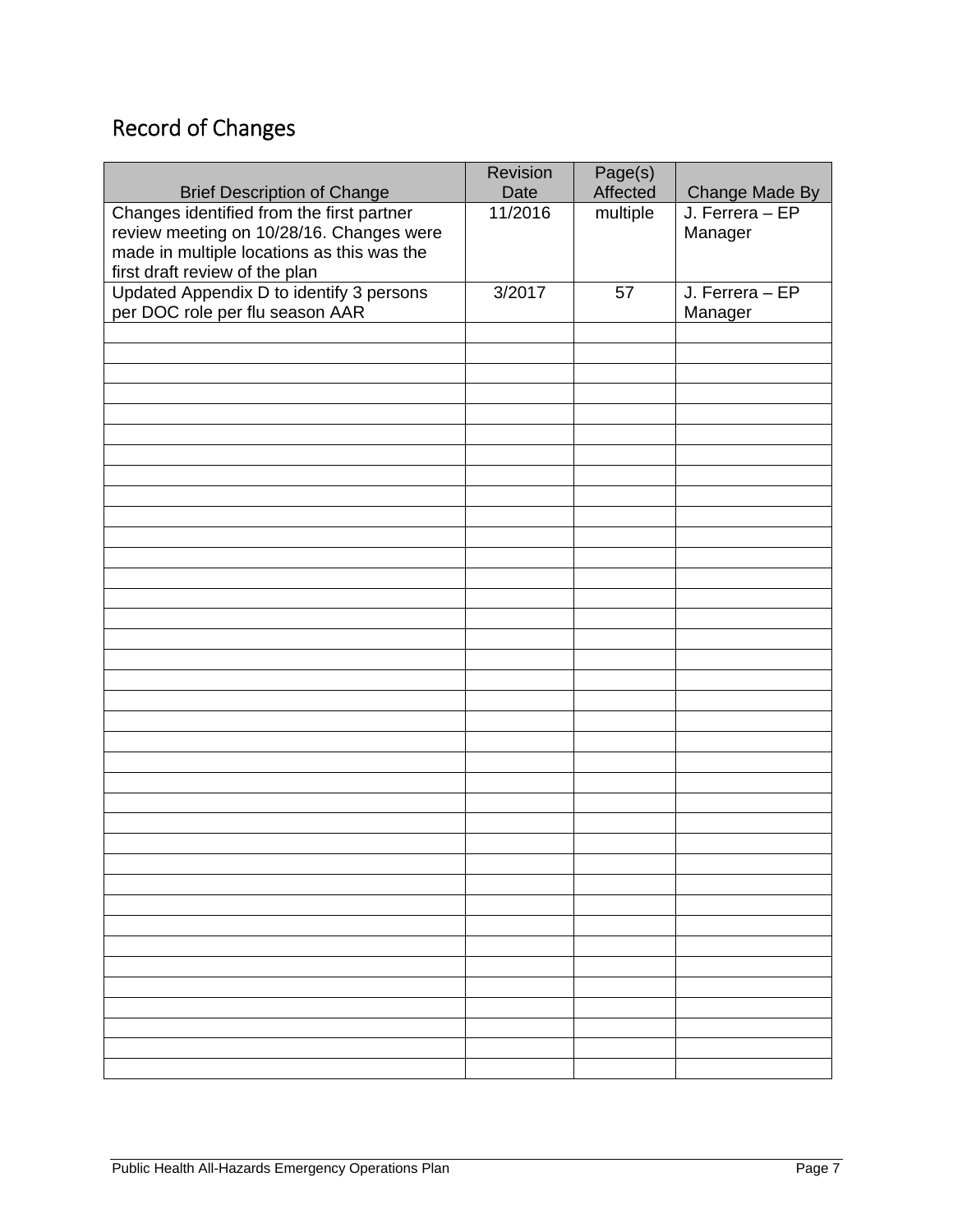### Record of Distribution

The following departments and agencies have received working copies of the Stanislaus County Public Health All-Hazards Emergency Operations Plan:

| Department / Agency                                            | Number of<br>copies |
|----------------------------------------------------------------|---------------------|
| Eastside Mosquito Abatement District                           |                     |
| <b>Mountain Valley EMSA</b>                                    |                     |
| Stanislaus County Behavioral Health and Recovery Services      |                     |
| <b>Stanislaus County Department of Environmental Resources</b> |                     |
| <b>Stanislaus County Health Services Agency</b>                |                     |
| <b>Stanislaus County Office of Emergency Services</b>          |                     |
| <b>Turlock Mosquito Abatement District</b>                     |                     |
|                                                                |                     |
|                                                                |                     |
|                                                                |                     |
|                                                                |                     |
|                                                                |                     |
|                                                                |                     |
|                                                                |                     |
|                                                                |                     |
|                                                                |                     |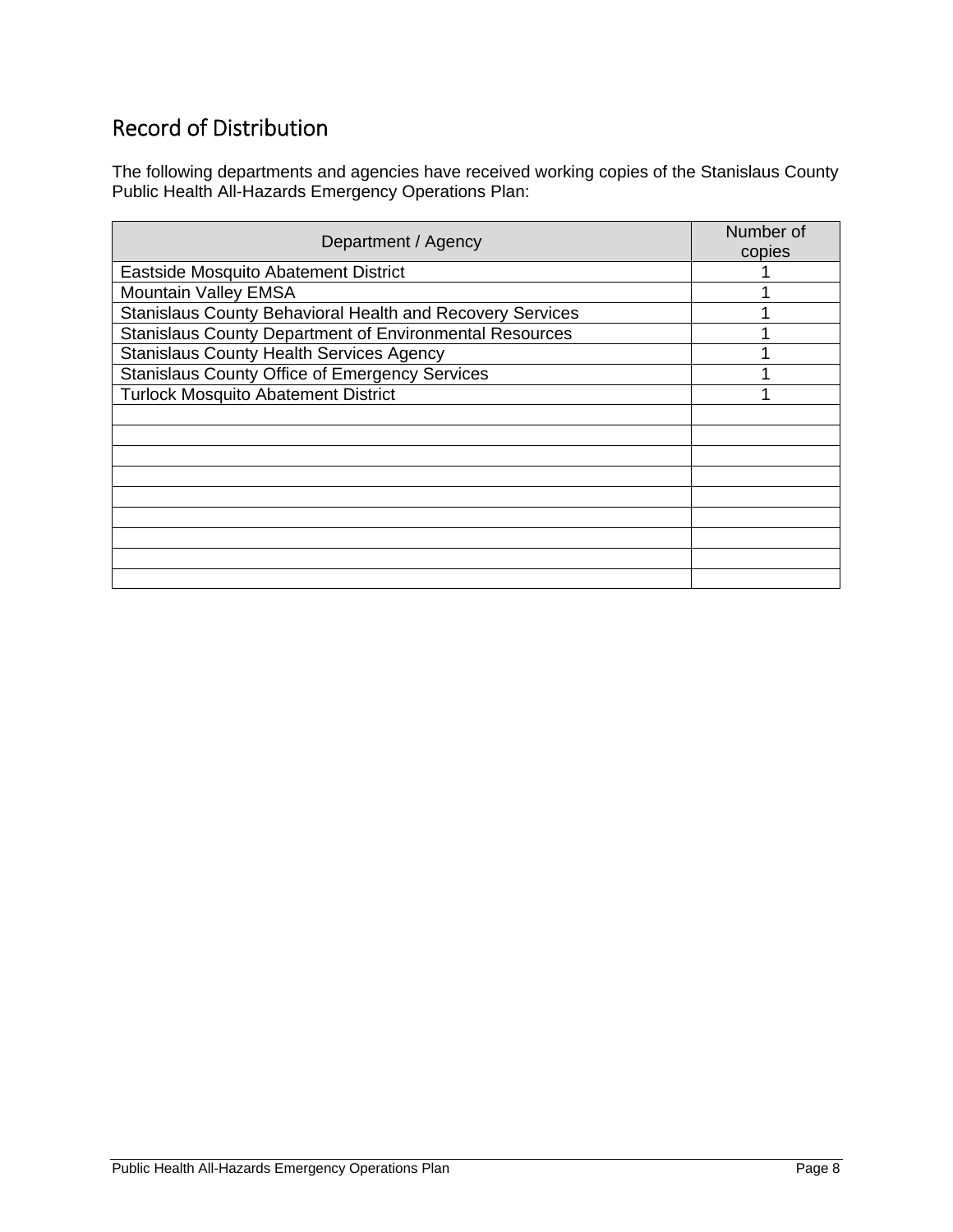### Authorities and References

Various state and local public officials have overlapping authorities with regard to protecting public health and safety. The Governor, the California Department of Public Health, the Stanislaus County Chief Executive's Office, the executive heads of local municipalities, and the Public Health Officer can implement authorities within the scope of their jurisdiction aimed at protecting public health, including increasing social distancing by closing public or private facilities. During a public health emergency (PHE), the presence of overlapping authorities will necessitate close communication and coordination between elected leaders and the Public Health Officer to ensure decisions and response actions are clear and consistent.

#### Governor

California Emergency Service Act (Government Code Title 2, Division Chapter 7, Section 8550 et seq.)

Confers emergency powers upon the Governor and chief executives of political subdivisions of the state to provide for state assistance in organization and maintenance of emergency programs; establishes the Governor's Office of Emergency Services; assigns functions to state agencies to be performed during an emergency and provides for coordination and direction of emergency actions of those agencies; and establishes mutual aid procedures. Authority for the creation of standby orders exists in Government Code section 8567. Authority to suspend statutes and agency rules exists in Government Code section 8671.

#### California Department of Public Health (CDPH)

California Health and Safety Code Sections 100170-100180

Establishes the authority of State Department of Health Services (i.e., CDPH) to enforce regulations to address threats to the public health.

California Health and Safety Code Sections 120125-120140

Establishes the authority of CDPH to investigate and control communicable disease within the state.

California Health and Safety Code Sections 120145-120150

Establishes the authority of CDPH to take actions related to persons, animals, or property to control threats to public health, including quarantine, isolation, inspection, disinfection, and destruction of property.

#### Stanislaus County Chief Executive's Office

Stanislaus County Code, Title 2, Chapter 2.52, Section 2.52.080

Establishes the authority of the County Executive in the event of an emergency.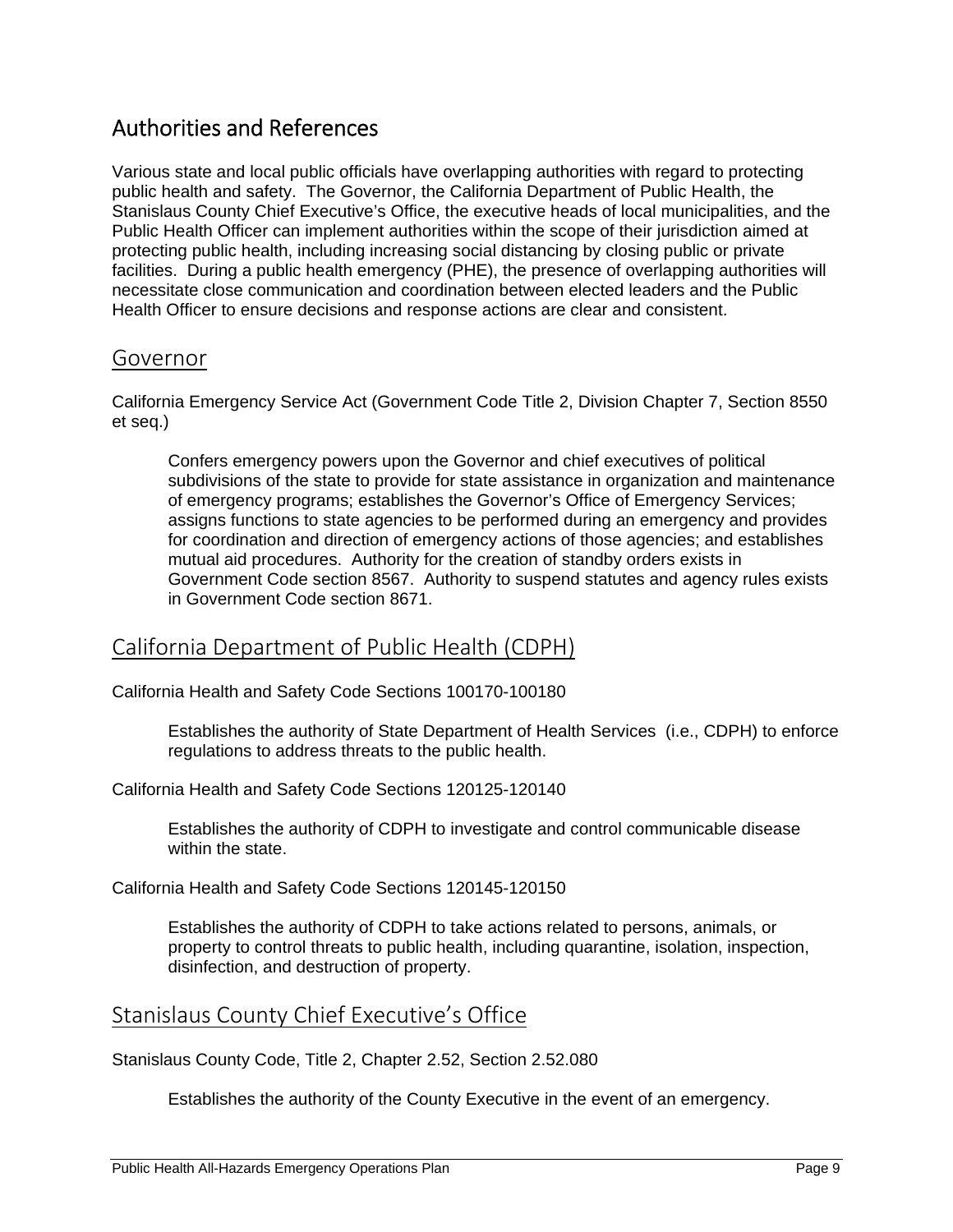### Executive heads of municipalities

California Health and Safety Code Sections 101375, 101400, 101405, 101450, 101460 and 101470

Establishes authority of cities to consent or contract with the county to provide performance of public health functions and statute enforcement. In the absence of consents or contracts with the county, authorizes cities to appoint a health officer to enforce and observe all orders, ordinances, quarantines, regulations, and statutes related to public health.

#### Public Health Officer

California Health and Safety Code Sections 101000, 101025, 101030

Establishes the authority of county health officers to preserve and protect the public health by enforcing county orders, ordinances, and statues pertaining to public health.

California Health and Safety Code Sections 101040, 101475

Authorizes county and city health officers to take preventive measures during an emergency.

California Health and Safety Code Section 120175

Authorizes the local health officer to take measures necessary to control the spread of communicable diseases.

A more comprehensive overview of the authorities granted the Public Health Officers can be found in the "Health Officer Practice Guide for Communicable Disease Control in California" (Appendix 'F').

A more comprehensive overview of the authorities for isolation and quarantine appears in Appendix F of the Crisis and Risk Communication Plan.

#### Medical Health Operational Area Coordinator (MHOAC)

The MHOAC program is specified by California Health and Safety Code Section 1797.153.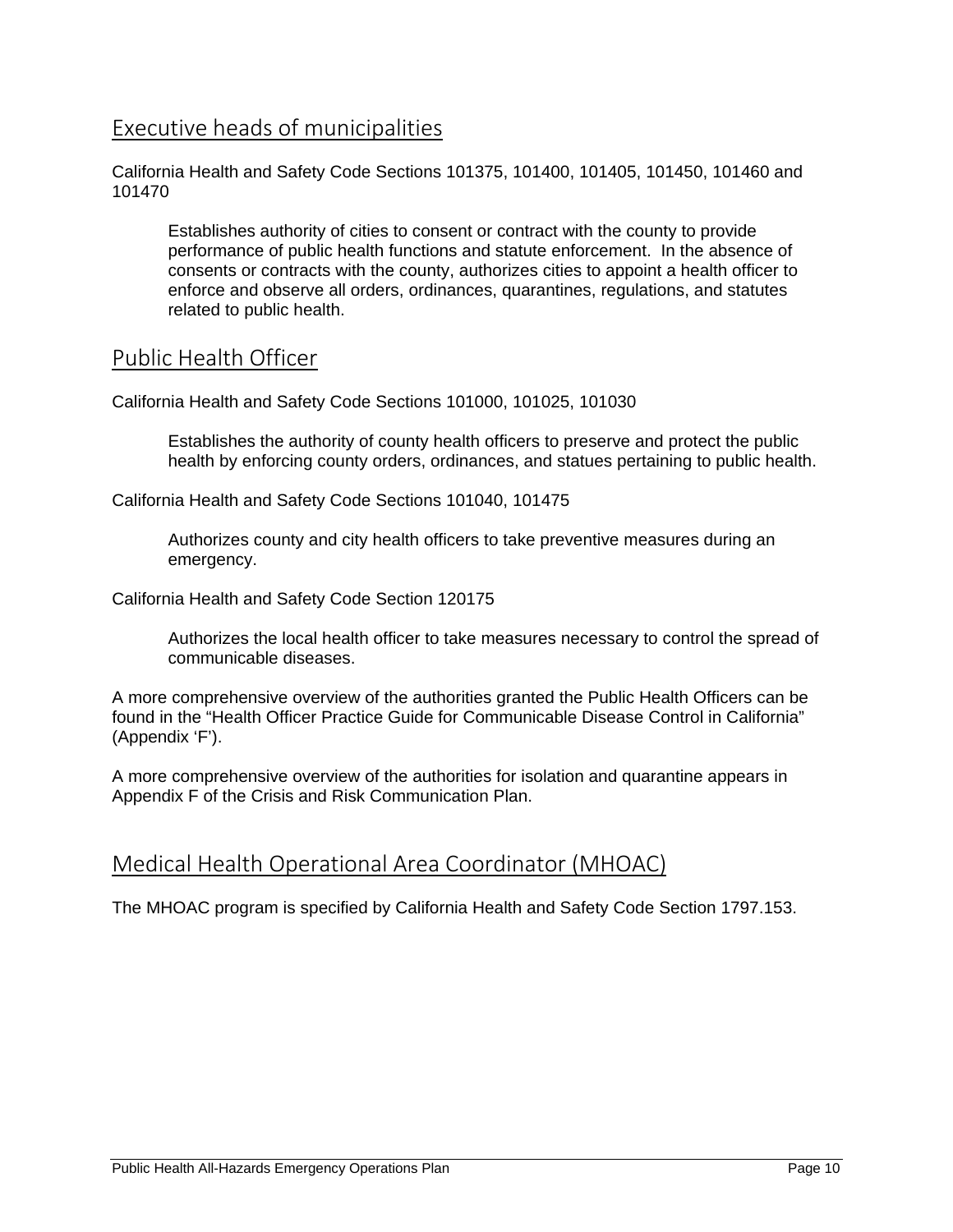### Purpose, Scope, Situation Overview, Assumptions

#### Purpose

This Stanislaus County Public Health All-Hazard Emergency Operations Plan (PH AHEOP) serves as the official emergency operations plan for public health in the county. The purpose of this plan is to promote, protect, and improve the health of the community through disaster operations and recovery. In conjunction with the overarching Stanislaus County Emergency Operations Plan, this AHEOP:

- Provides a unifying, coordinated framework for public health emergency response in the county;
- Identifies triggers, activation thresholds, concepts of operation, organizational frameworks, and action steps for relevant public health departments in Stanislaus County;
- Identifies how public health emergency response roles, responsibilities, and information sharing fit within the existing response frameworks and standards of the county, its local partners, the State of California, and national guidelines; and,
- Provides an all-hazards plan for public health that is compliant with the Public Health Accreditation Board and the State of California Public Health and Medical Emergency Operations Manual.

This plan also serves as the county's medical and health disaster plan, as called for under California Health and Safety Code section 1797.153.

#### Scope

This plan addresses public health emergencies in those areas for which the Stanislaus County Health Services Agency (SCHSA) is the lead entity or plays a supporting role, including:

- Infectious disease outbreaks:
- Foodborne illness outbreaks;
- Bioterrorism incidents, mass dispensing operations, and local delivery of the Strategic National Stockpile of medical countermeasures;
- Pandemic influenza;
- Medical/health surge response;
- Crisis and risk communication for public health;
- Continuity of operations/continuity of government for public health;
- Public health support of alternate care sites; and,
- Public health support of hazardous materials incidents.

Note that MHOAC responsibilities and coordination with SCHSA are described as well in this plan.

The scope of public health emergencies can vary widely, in many dimensions:

- They may be short-term and of projectable, forecastable trajectory, such as following a limited food contamination incident;
- They may be worldwide, without adequate treatment, and capable of overwhelming national government response capacities, as in a severe influenza pandemic;
- They may last months or years in the response phase, as in the pandemic influenza or weaponized anthrax attacks;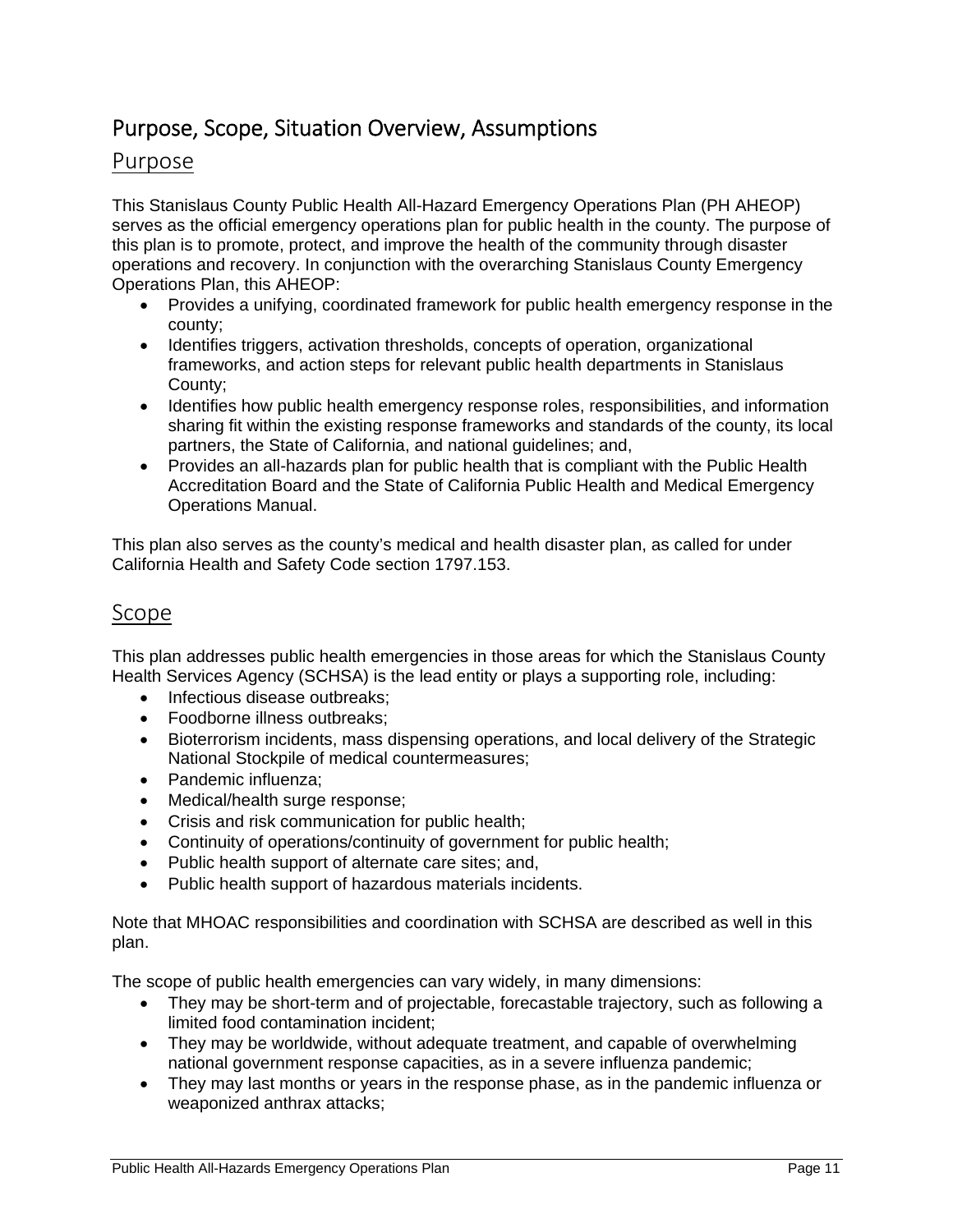- They may involve uncertain or unknown emerging disease agents, in which information to guide response is initially inadequate and rapidly changing; and,
- They may be primarily based on a public health problem (such as communicable disease), or secondary to other hazards (such as cyber-attacks on infrastructure, earthquakes, or drought).

This plan provides a framework for all public health emergencies (PHE) in Stanislaus County.

This plan does not provide guidance for which SCHSA or Public Health are not the organizational lead agency. These areas (and their organizational lead agencies) include:

- Coordination of patient distribution and medical evaluation (Mountain Valley Emergency Medical Services Agency, or MVEMSA);
- Coordination with inpatient and emergency care providers within the purview of the Medical/Health Operational Area Coordinator (MHOAC) program, (MVEMSA);
- Coordination of providers of non-fire based pre-hospital emergency medical services (MVEMSA);
- Coordination of the establishment of temporary field treatment sites (MVEMSA);
- Assurance of food safety, under the MHOAC program, and not including the investigation of foodborne illness outbreak investigation (Department of Environmental Resources and the Agriculture Commissioner);
- Management of hazardous materials incidents (Department of Environmental Resources);
- Provision or coordination of mental health services (Behavioral Health and Recovery Services);
- Provision or coordination of vector control services (Mosquito Abatement Districts);
- Assurance of drinking water safety, (Department of Environmental Resources); and
- Assurance of the safe management of liquid, solid, and hazardous waste, (Department of Environmental Resources).

See the *Organization and Assignment of Responsibilities* section of this document for more information.

#### Situation Overview

Stanislaus County is a primarily agriculture-based county in California's Central Valley with an estimated population of 532,297 (as of January 2015). The median resident age for Stanislaus County residents is 32.9. Approximately 11.7% of the population is over the age of 65. For the population five years and older, 59.7% speak English only in the home and 40.3% speak a language other than English. Of those speaking a language other than English, 30.9% speak Spanish, 3.7% speak other Indo-European languages, 3.6% speak Asian and Pacific Islander languages, and 2.1% speak other languages. In Stanislaus County, the disability status of the civilian non-institutionalized population is 13.2%. Of the 13.2%, 4.2% are under 18 years, 11.1% are 18 to 64 years, and 47.6% are 65 years and older.

A summary of the population and demographics appears in the Stanislaus County EOP. For more detail, please see the most recent publication of the Stanislaus County *Community Health Assessment* (released by the county Health Services Agency).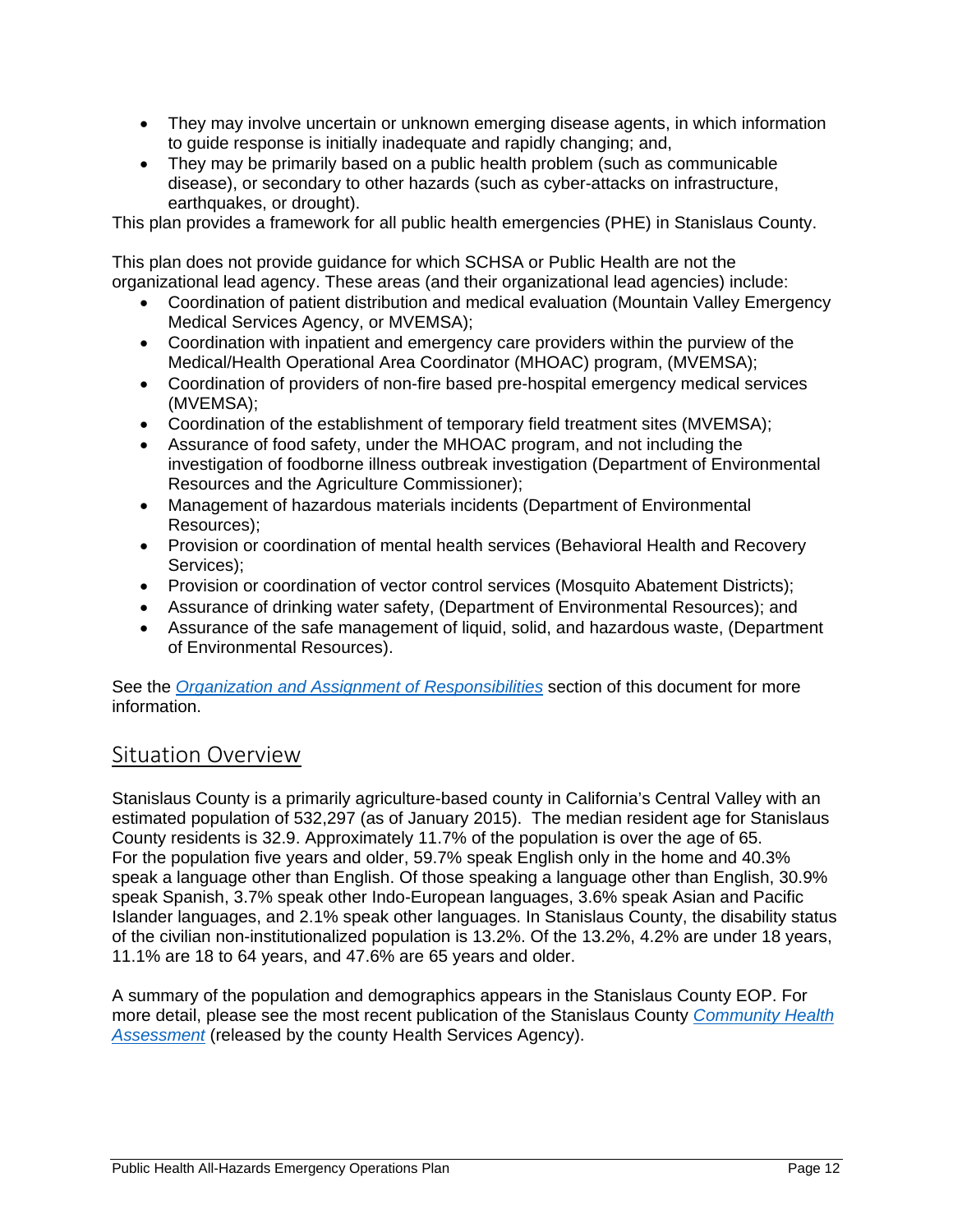#### Functional Needs Populations

Most disaster response systems and plans are designed for people who can walk, run, see, drive, read, hear, speak and quickly respond to alerts and instructions. This presents challenges for adults and children with disabilities and others with access and functional needs. These diverse populations may suffer severe and less forgiving consequences without essential support. The margin of resiliency in emergencies is smaller and the impact is higher. Individuals with access and functional needs include, but are not limited to, those who have/are:

- Developmental or intellectual disabilities
- Blind/low vision
- Deaf/hard of hearing
- Mobility impairments
- Injuries
- Chronic conditions
- Older adults or children
- Living in institutionalized settings
- Poor or homeless
- Limited English proficiency or are non-English speaking
- Transportation disadvantaged
- Psychiatric or mental health related conditions or illnesses
- Non-independent persons requiring a caregiver, supervisor or service animal
- Any individual requiring assistance during an emergency or disaster

Incident action planning must address the needs of individuals with disabilities or access and functional needs, and will need to do so within the context of the specific public health emergency. For instance, not all people requiring prophylaxis would be mobile and able to come to a county Point of Dispensing (POD) location. Arrangements may need to be made to bring assistance directly to those in need.

In addition to the primary response to a disaster, there may be additional needs before, during, and after an incident in functional areas, including but not limited to:

- Maintaining Independence
- Communication
- Transportation
- Supervision
- Medical Care

#### Hazard/Threat Analysis Summary

According to an operational area analysis conducted by the Stanislaus County Office of Emergency Services, the top three Natural and Technological Hazards facing Stanislaus County include, in decreasing order of risk:

- Earthquake
- Flood (including dam failure)
- Wildland Fire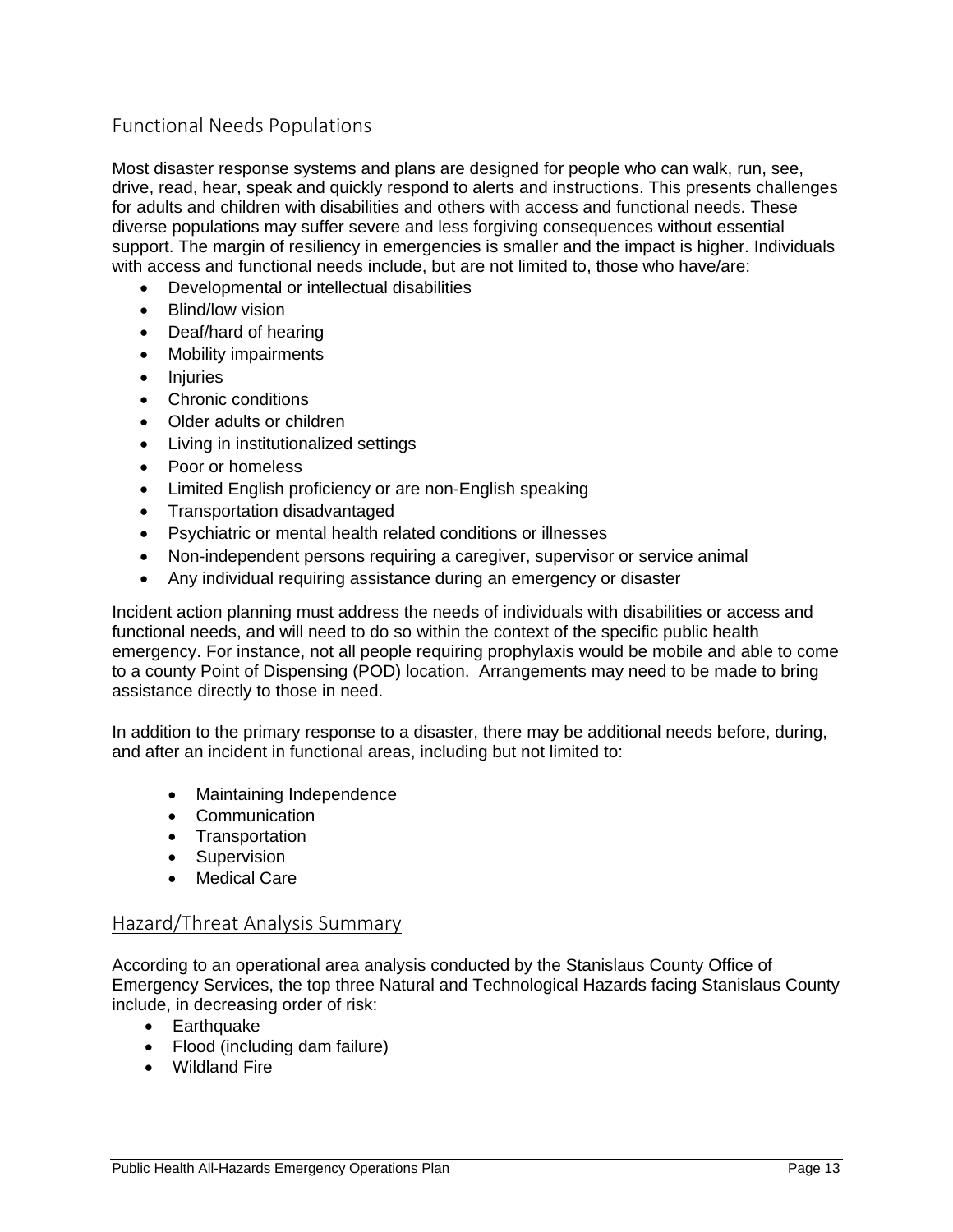Further analysis of local threats can be found in the *Stanislaus County Emergency Operations Plan, Section 4 – Hazard and Threat Analysis.*

Based on the most recent (2015) Hazard Vulnerability Analysis (HVA) conducted by the Stanislaus County Healthcare Emergency Preparedness Coalition (SCHEPC), the top 10 public health hazards facing Stanislaus County are, in decreasing order of risk:

- Emergent disease,
- Drought,
- Pandemic influenza.
- Cyber-attack,
- Information systems failure,
- Water supply disruption,
- Water supply contamination,
- Intentional food contamination,
- Mass casualty trauma, and
- Mass casualty hazardous materials incident.

A separate hazards vulnerability assessment (HVA) conducted by the five receiving hospitals in the county found that:

- The top natural hazards seen in the county are temperature extremes and drought;
- The top technological hazards are heating/ventilation/air conditioning failure and communications systems failure;
- The top human hazards are mass casualty incidents (MCIs) of a medical/infectious disease nature, and MCIs based on trauma; and
- The top hazardous materials risks are small (<5 victims) and large (>5 victims) hazmat incidents at the respondent's medical centers.

#### Planning Assumptions

The same general planning assumptions that apply to the Stanislaus County Emergency Operations Plan (EOP) pertain to this public health plan:

- All incidents begin and end locally.
- Emergencies may occur at any time with little or no warning and may exceed capabilities of local, state, federal, tribal governments and the private sector in the affected areas.
- Emergencies may result in casualties, fatalities and displace people from their homes.
- An emergency can result in property loss, interruption of essential public services, damage to basic infrastructure, and significant harm to the environment.
- The greater the complexity, impact and geographic scope of an emergency, the more multiagency coordination will be required.
- Mutual aid and other forms of assistance will be rendered when impacted jurisdictions exhaust or anticipate exhausting their resources.

In addition, the following assumptions are unique to public health emergencies:

 A communicable disease outbreak such as an influenza pandemic will result in the rapid spread of infection with outbreaks across the globe. Communities around the state and country may be impacted simultaneously and Stanislaus County will not be able to rely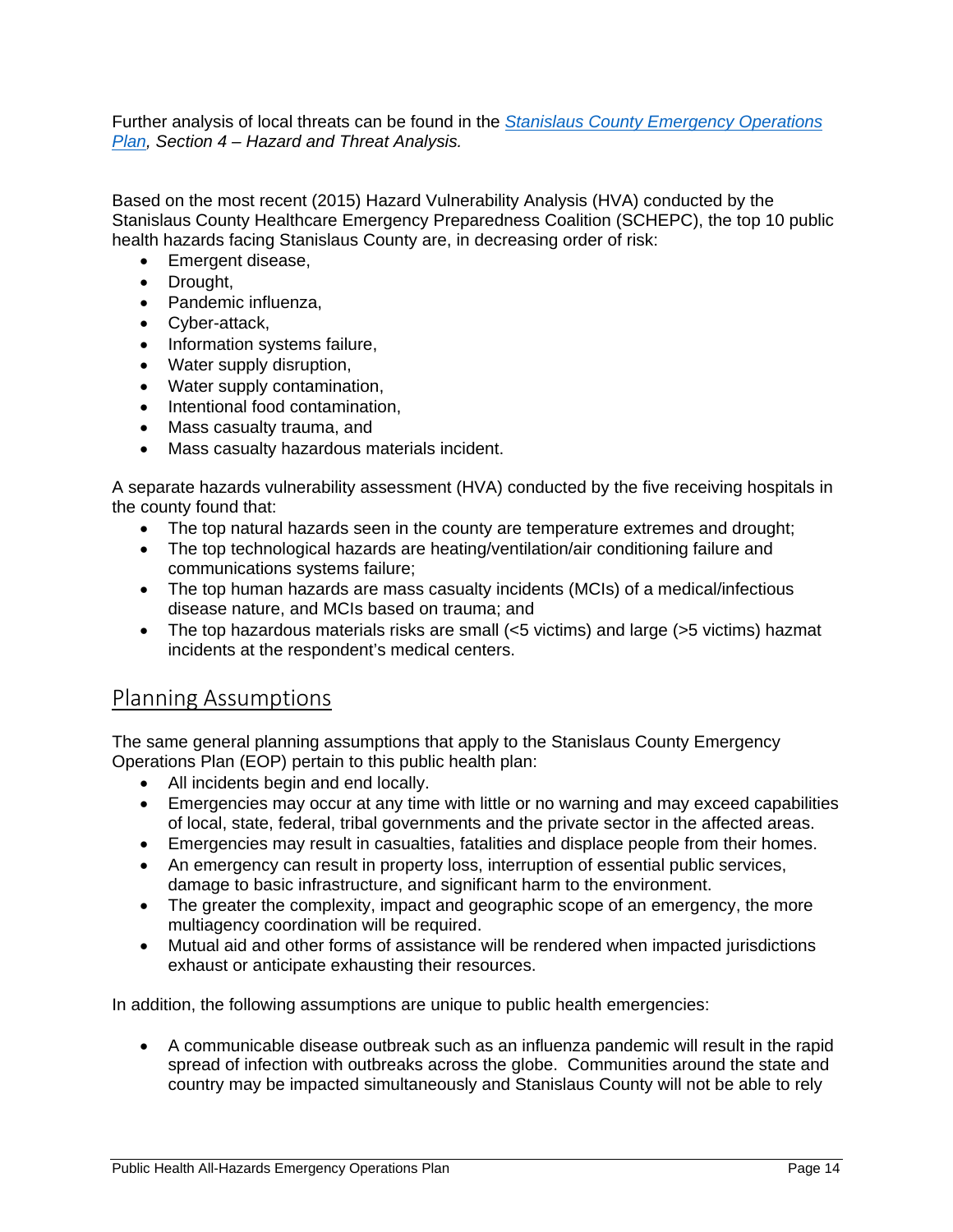on timely or effective mutual aid resources due to similar impacts on neighboring jurisdictions.

- The duration of a public health emergency could last months or years for the active response phase (e.g., weaponized anthrax or pandemic influenza).
- The widespread nature of some PHE may eliminate mutual aid.
- Non-medical responses to PHE, such as isolation and quarantine, are outside the norm and routine expectations of modern society. Citizens may be required to stay in their homes for a significant period during an influenza pandemic; thus, residents will need public information, education and tools so they are prepared to take responsibility for basic needs (food, water, prescription medications, over-the-counter medications, etc.). Decisions about non-pharmaceutical community containment measures will be made in an atmosphere of considerable scientific uncertainty. Containment measures must be adapted to the epidemiologic context of each phase of the emergency. It is likely that strategies aimed at reducing the spread of infection such as closing schools, community centers, and other public gathering points and canceling public events will likely be implemented during a public health emergency.
- Distribution of medical countermeasures to the entire population, either early in an incident (e.g., anthrax) or late (e.g., after a new vaccine is developed for pandemic influenza) will require significant mobilization of scarce and overextended resources.
- Unlike fires, floods, heat emergencies, and other natural disasters, infectious disease emergencies may involve changing response patterns, as case definitions, treatment options, and care protocols evolve. This can tax the patience and trust of the public, public officials, public information officers, and mutual aid partners.
- Public health emergencies may lack adequate situational awareness early in an outbreak.
- There will likely be significant disruption of public and privately owned critical infrastructure including transportation, commerce, utilities, public safety and communications; thus, planning for continuity of operations is essential. Similarly, disruption or exhaustion of supply chains is likely.
- Risk communication will be critically important during all phases of planning and implementation of a pandemic influenza or other communicable disease response.
- In a severe PHE such as pandemic influenza, the number of ill people requiring outpatient medical care and hospitalization may overwhelm the local health care system. It can in no way be expected that a normal level of hospital care will be available.
	- o Hospitals and clinics will need to modify their operational structure to respond to high patient volumes and maintain functionality of critical systems.
	- o The health care system will need to respond to increased demands for service while the medical workforce experiences 25-35% absenteeism due to illness or caring for ill family members.
	- o Demand for inpatient beds and assisted ventilators could increase by tenfold or more and patients will need to be prioritized for services.
	- o There will be tremendous demand for urgent care services.
	- o Hospital infection control measures specific to management of large numbers of patients may need to be developed and implemented.
	- o The health system will need to develop and establish alternative care sites to relieve demand at hospitals.
	- o Emergency Medical Service responders will face extremely high call volumes, and may face 25-35% reduction in available staff.
	- o The number of fatalities will overwhelm the resources of the Medical Examiner's Office, morgues, and funeral homes.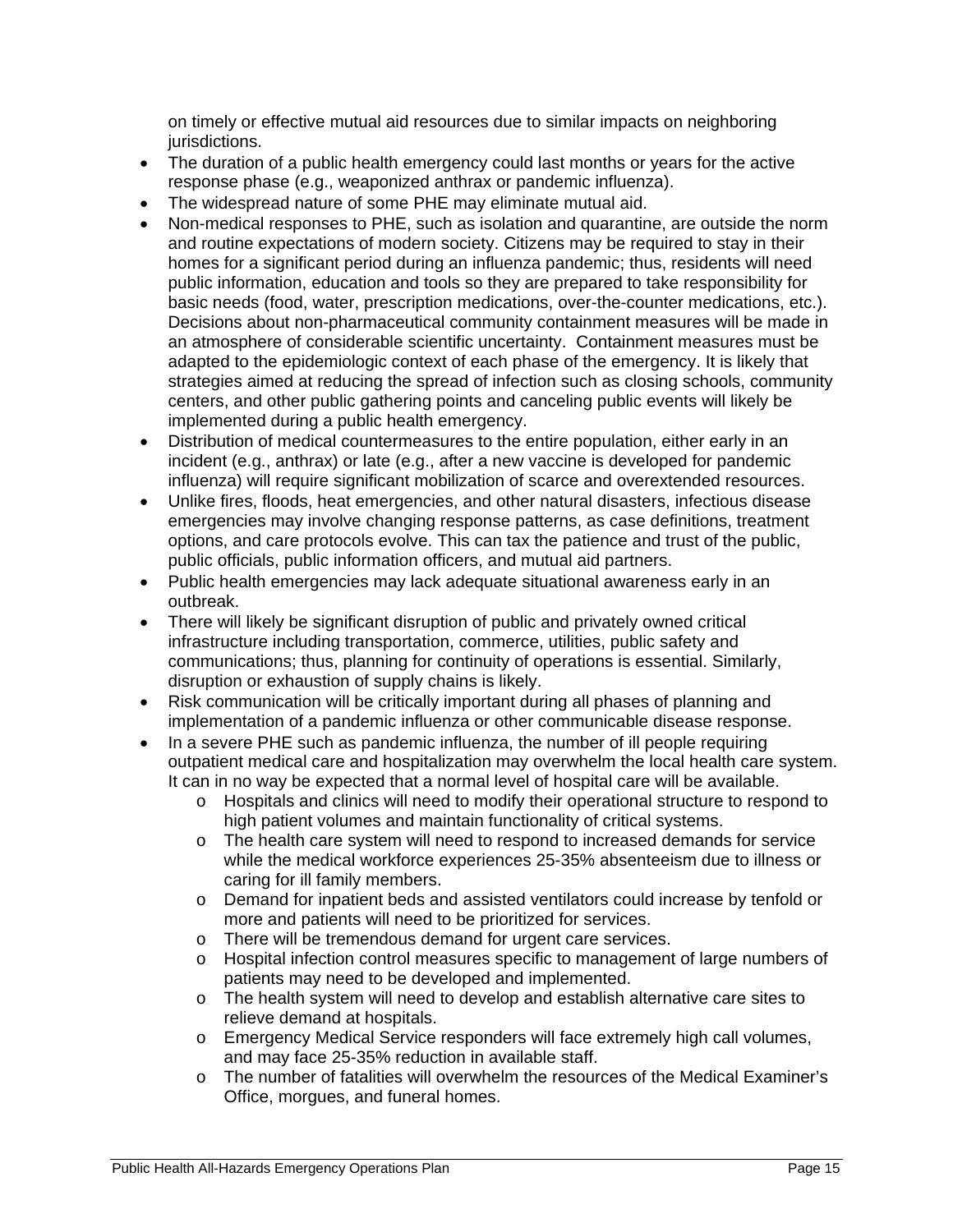o The demand for home care and social services will increase dramatically.

#### Plan Organization

This plan is subordinate to the Stanislaus County Emergency Operations Plan, which governs all emergency operations within the county. In addition, this plan reflects the planning guidance and direction of the State of California Public Health and Medical Emergency Operations Manual and the California Office of Emergency Services State Emergency Plan.

This plan consists of two major parts, as indicated in the graphic below: The base plan is an overview of county health response organization and policies. It cites the legal authority for emergency operations, explains the general concepts of operations, and assigns the roles and responsibilities for SCHSA staff in emergency response and operations.

Annexes provide additional detailed information organized around the response to specific hazards. Each annex focuses on the emergency functions and priority services that SCHSA will perform in response to an emergency.

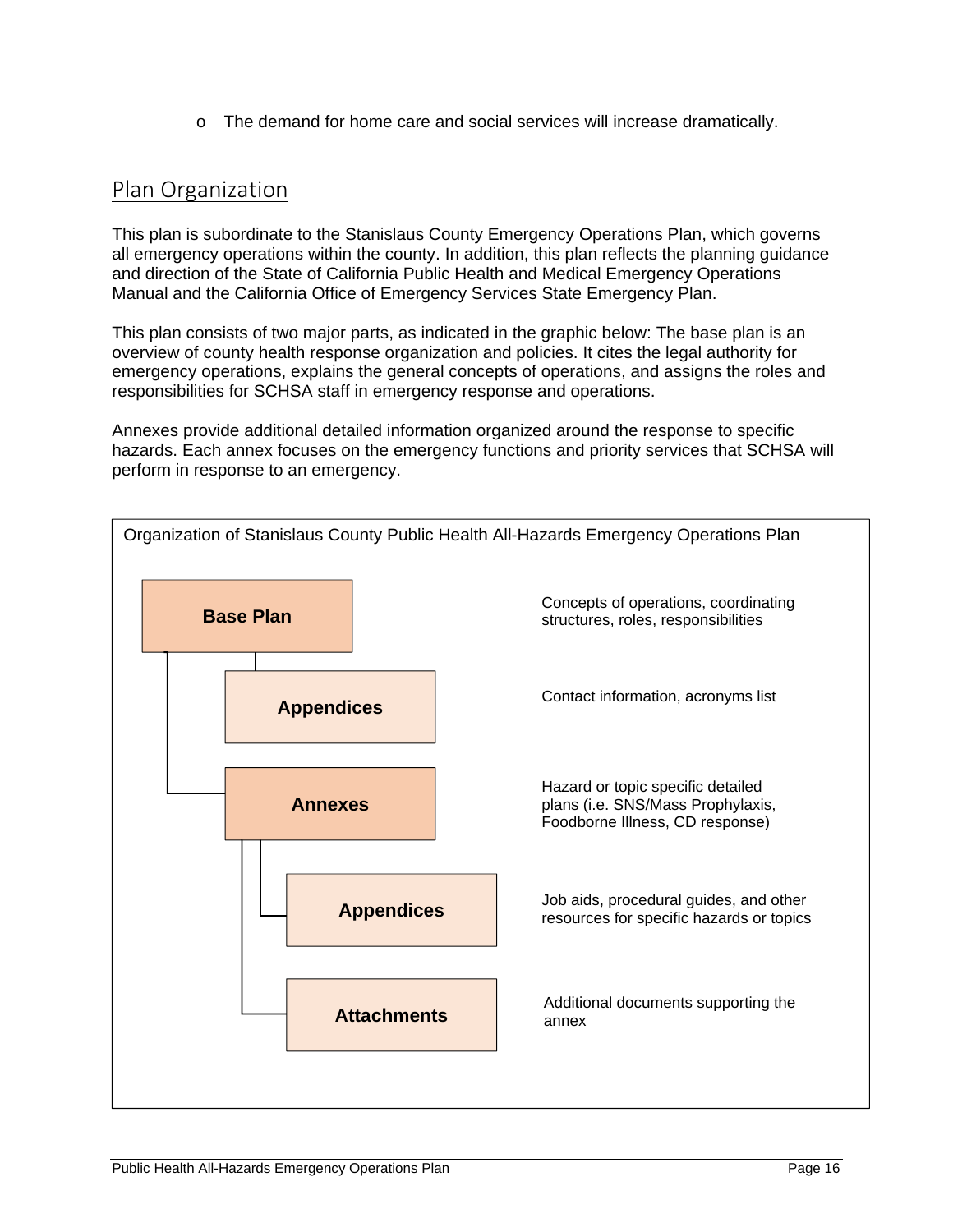### Concept of Operations

The overarching public health concept of operations in Stanislaus County is to use the SCHSA Department Operations Center (DOC) and the County Emergency Operations Center structures to execute the traditional practices of public health (mitigation, surveillance, public information, etc.), while using processes set forth in the county emergency operations plan and the State of California Public Health and Medical Emergency Operations Manual to coordinate information sharing, situational awareness, resource requesting, and mutual aid.

### Agency Concept of Operations

- 1. The Stanislaus County Office of Emergency Services (OES) will activate the Emergency Operations Center (EOC) to coordinate the county-wide public health and medical response during a public health emergency.
- 2. SCHSA will respond under the auspices of this plan as well as the Stanislaus County Emergency Operations Plan, the Stanislaus County Multi-Jurisdictional Hazard Mitigation Plan, and the SCHSA Crisis and Risk Communication Plan.
- 3. SCHSA and all response partners will operate under the NIMS/SEMS structure.
- 4. SCHSA will collaborate with MVEMSA in coordinating the local health and medical response to a public health emergency with state, federal, and local agencies and officials. (See also the MHOAC section below.) SCHSA will work through the local health care entities and other partners to monitor and, if necessary, direct the use of health care system resources and restructuring of health care system operations.
- 5. SCHSA will coordinate response actions with the California Department of Public Health (CDPH) and neighboring jurisdictions within the region, as guided by the California Public Health and Medical Emergency Operations Manual (EOM).
- 6. SCHSA will authorize the acquisition of state or federal medical resources in support of health care system partners (i.e. state medical stockpiles, Strategic National Stockpile).
- 7. SCHSA response actions will emphasize disease surveillance and investigation, nonpharmaceutical intervention, which includes social distancing measures, frequent communication and education to the public about the public health emergency, the public health response and steps that can be taken by stakeholders to reduce the risks of illness.
- 8. External guidance and conceptual frameworks such as the World Health Organization's Pandemic Phases will guide planning in Stanislaus County, but may be deemed inadequate or irrelevant in the face of an emerging public health emergency. SCHSA will evaluate guidance from CDPH, the Centers for Disease Control (CDC), and the World Health Organization, (WHO), for relevance to the county.
- 9. SCHSA serves as the lead agency in Stanislaus County for risk communications messaging and public education regarding a public health emergency. As a PHE begins to unfold, a Joint Information Center (JIC) will be established within which all Stanislaus County jurisdictions will coordinate with SCHSA to ensure consistency of communications and education messaging regarding the emergency.
- 10. Communications with the public and health care providers will be a critical component of emergency response, including managing the utilization of health care services.
- 11. The SCHSA Public Health Division will educate providers, public officials, businesses and emergency responders about the PHE and preparedness and response steps they should take.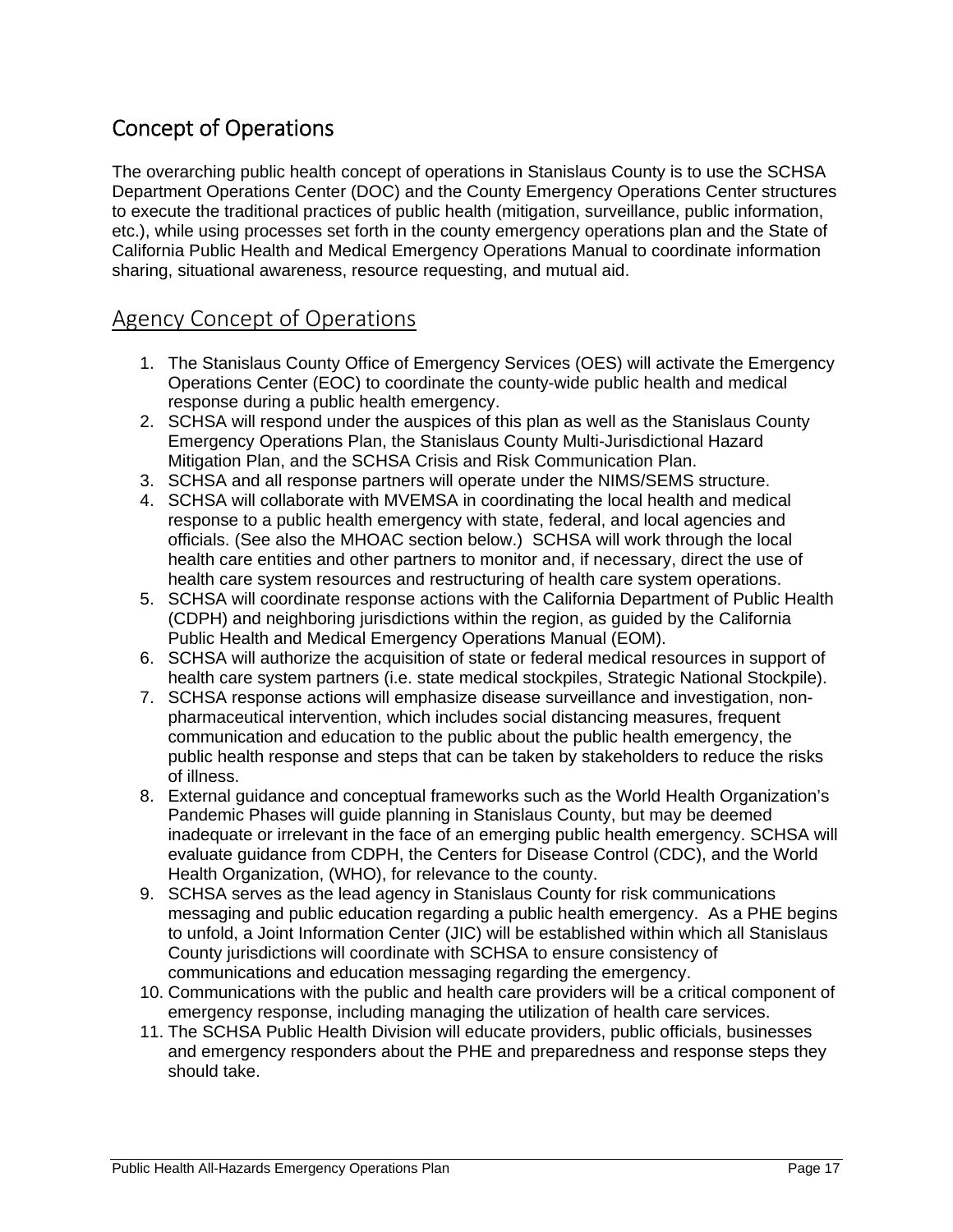12. The Public Information Officer will convene appropriate internal departments and other stakeholders to develop a communications strategy for vulnerable populations including identifying appropriate community partners for reaching and educating diverse communities.

#### Mitigation Activities

Mitigation activities are taken in advance of a disease outbreak or public health emergency to prevent or temper its impact. SCHSA uses the following approaches to mitigate public health emergencies during the preparation phase, before an incident:

- 1. Planning, exercising, evaluating and revising the plans, field operations guides, and protocols for pandemic influenza, foodborne outbreaks, communicable disease outbreaks, strategic national stockpile use, and other hazard- or incident-specific areas.
- 2. Training and equipping SCHSA staff to assure competencies and capacities needed to respond to a PHE.
- 3. Developing strategic partnerships and facilitating capacity building with local hospitals, non-hospital based health care providers and agencies (e.g. clinics, long-term care), other health care system stakeholders, and local, state and federal response agencies and their staff.
- 4. Educating response partners, the media, and public about the consequences of PHEs and recommended preparedness measures.
- 5. Informing and updating local elected officials about the potential impacts of public health emergencies on essential services and infrastructure in Stanislaus County.
- 6. Stockpiling necessary medications and equipment that will be needed to respond to a public health emergency.
- 7. Ongoing continuity of operations planning and risk communication planning.
- 8. Conducting routine surveillance and monitoring of hospital and health care facility patient statistics including key syndromic trends (BioSense/ESSENCE), hospital bed availability (EMSystems), and EMS dispatch and response data (First Watch).
- 9. Current local and remote trends including air quality data and communicable disease monitoring/reporting requirements under CCR Title 17 (§2500, §2593, §2641.5-2643.20, and §2800-2812).

#### Surveillance Activities

Public health relies on routine disease surveillance activities. In a public health emergency, surveillance activities will be modified from the routine, as identified below:

- 1. SCHSA will augment or modify routine surveillance and disease reporting criteria during a public health emergency. The Public Health Officer may declare the specific disease strain or causative agent (i.e., emergency pandemic influenza strain, bacteria, chemical, prion, or other agent) a Disease of Public Health Significance, requiring health care providers and/or laboratories to report cases.
- 2. As communicable disease outbreak progresses, the SCHSA Communicable Disease Department will enhance existing surveillance efforts, including gather relevant available clinical data from the SCHSA clinics as well as other clinics, hospitals and hospital emergency rooms in the county.
- 3. In a prolonged infectious disease outbreak: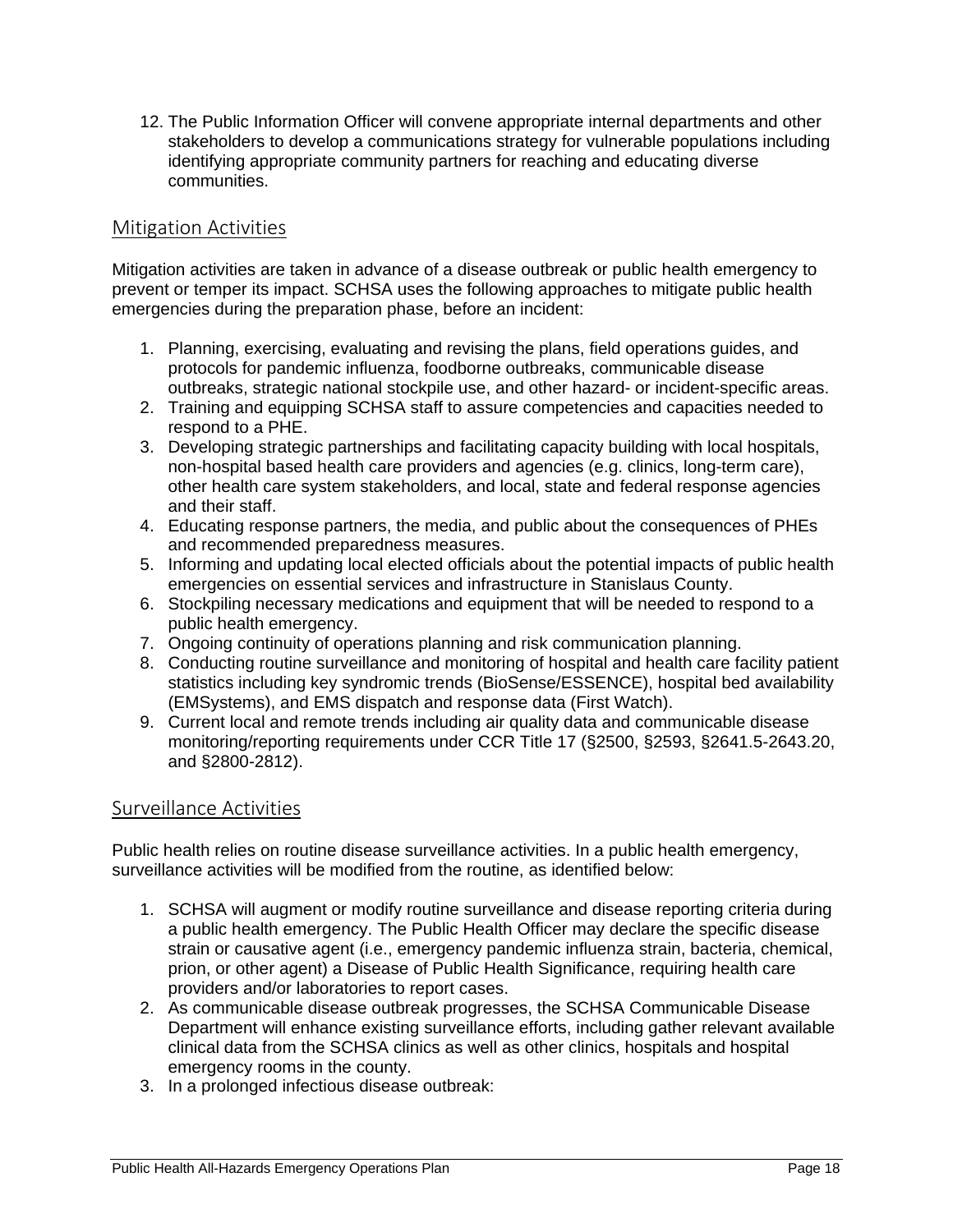- a. The SCHSA Communicable Disease department will conduct regular tracking activities such as reports regarding school absenteeism and monitoring of related illnesses (e.g., pneumonia), based on sources such as deaths submitted by Vital Statistics, skilled nursing reports, homeless shelter reports, and sentinel providers.
- b. The SCHSA Communicable Disease department, County Animal Services, and County Agricultural Commission will collaborate in sharing relevant data and information regarding sentinel and zoonotic disease indicators within the county
- c. The SCHSA Epidemiology Department will collect and analyze syndromic surveillance data (i.e. chief complaint data from hospitals and clinics, hospital admission and discharge data, emergency medical services (EMS) dispatch data, daily reports from Vital Statistics).
- d. SCHSA will work with clinicians, hospitals, and infectious disease specialists to enhance case detection, according to CDC or CDPH screening criteria, among persons who have recently traveled to outbreak areas and present with illnesses meeting the clinical criteria or case definition.
- e. SCHSA will partnership with key employers to track absenteeism during a flu pandemic (i.e. city and county government, large employers).
- f. SCHSA Laboratory supports the CDPH in conducting specific disease testing as requested.

#### Medical Countermeasures

Depending on the public health emergency, there may be medical countermeasures to combat the spread or extent of illness. These countermeasures may be existing, such as antibiotics, or rapidly developed, such as a new influenza vaccine. Countermeasures may be widely available or in short supply, requiring prioritized distribution. Countermeasures may be targeted to specific exposed individuals or distributed to the entire population. The SCHSA Communicable Disease department, in consultation with partners, CDPH, and CDC guidelines, will develop and refine recommendations for use of medical countermeasures (including vaccines), based on availability of the countermeasure, supply chain/logistics considerations, clinical need and atrisk populations, and related factors.

#### Isolation, Quarantine, and Social Distancing

Isolation, quarantine, and social distancing are non-pharmaceutical measures capable of reducing the spread of disease from person to person.

- 1. SCHSA Public Health will coordinate planning efforts for isolation, quarantine, and social distancing with CDPH, neighboring local health jurisdictions, local healthcare providers, hospitals, community based organizations, social service agencies, and local law enforcement.
- 2. SCHSA will follow CDC guidelines in developing and implementing isolation, quarantine, and social distancing procedures for individuals traveling from areas in which a novel disease virus is present.
- 3. The SCHSA Communicable Disease department will coordinate with healthcare providers and hospitals to ensure that isolated or quarantined patients are in appropriate facilities based on their medical conditions (home, hospital, alternate care site).
- 4. The SCHSA Communicable Disease department will develop protocols for quarantine of close contacts of persons infected with a potential emergent disease.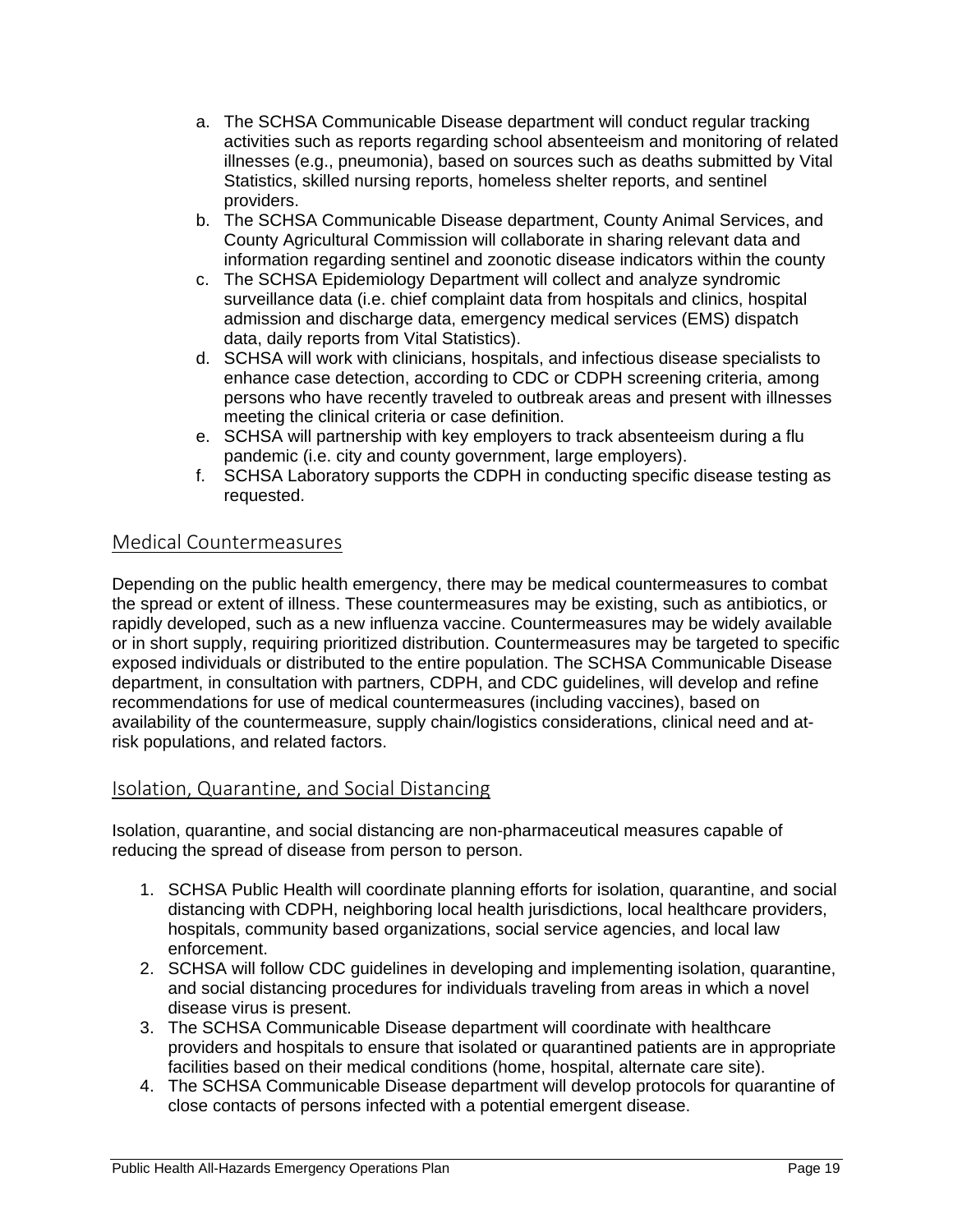- 5. The SCHSA Communicable Disease department will provide technical assistance to healthcare providers and hospitals regarding options for management of healthcare workers who come in contact with an emergent disease.
- 6. The Public Health Officer will implement necessary isolation and quarantine measures as needed to ensure availability of isolation and quarantine facilities and support systems for patients.
- 7. Because the implementation of social distancing strategies in Stanislaus County may create social disruption and significant, long-term economic impacts, and because it is assumed that social distancing strategies must be applied on a county-wide or statewide basis in order to maximize effectiveness, social distancing decisions must balance costs and perceived benefits. This means the Public Health Officer must evaluate state and federal guidance, epidemiology and other science, and the input of all relevant stakeholders throughout all phases of a public health emergency.
- 8. Decisions regarding the implementation of social distancing measures including suspending large public gatherings and closing stadiums, theaters, churches, community centers, and other facilities where large numbers of people gather will be made jointly and concurrently by the Public Health Officer, the Stanislaus County Office of the Chief Executive Officer and the executive leaders in all municipalities in Stanislaus County.
- 9. Decisions regarding the closing of all public and private schools, and closing or minimizing social interaction at colleges, universities and libraries in Stanislaus County will be made by the Public Health Officer after consultation with local school superintendents, school presidents and other relevant officials.
- 10. Decisions regarding social distancing strategies will be made in consultation with the County Counsel.
- 11. The Public Health Officer will coordinate in advance the timing and implementation of social distancing decisions in Stanislaus County based on guidance supplied by the CDC or CDPH.
- 12. Additional specific, county-wide strategies that may be identified by the Public Health Officer may include:
	- a. Encouraging government agencies and the private sector to implement emergency staffing plans to maintain critical business functions while maximizing the use of telecommuting, flex schedules, and alternate work site options.
	- b. Recommending that the public use public transit only for essential travel.
	- c. Recommending stringent cleaning/sanitization processes/policies for public transportation providers.
	- d. Advising Stanislaus County residents to defer non-essential travel to other areas of the county and the world affected by a disease outbreak.
	- e. Suspending public events where large numbers of people congregate including sporting events, concerts, and parades.
	- f. Closing public and private schools, and large child care centers.
	- g. Implement measures to close or limit social interaction at libraries, colleges, and universities.
	- h. Closing all churches, theaters, community centers, and other places where large groups gather.
	- i. Suspending government function not involved in the public health emergency response or maintenance of critical continuity functions.
- 13. The Public Health Officer will participate in conference calls with neighboring counties, CDPH and the United States Department of Health and Human Services to coordinate the timing, public announcement, and impacts of social distancing measures in the Stanislaus County area.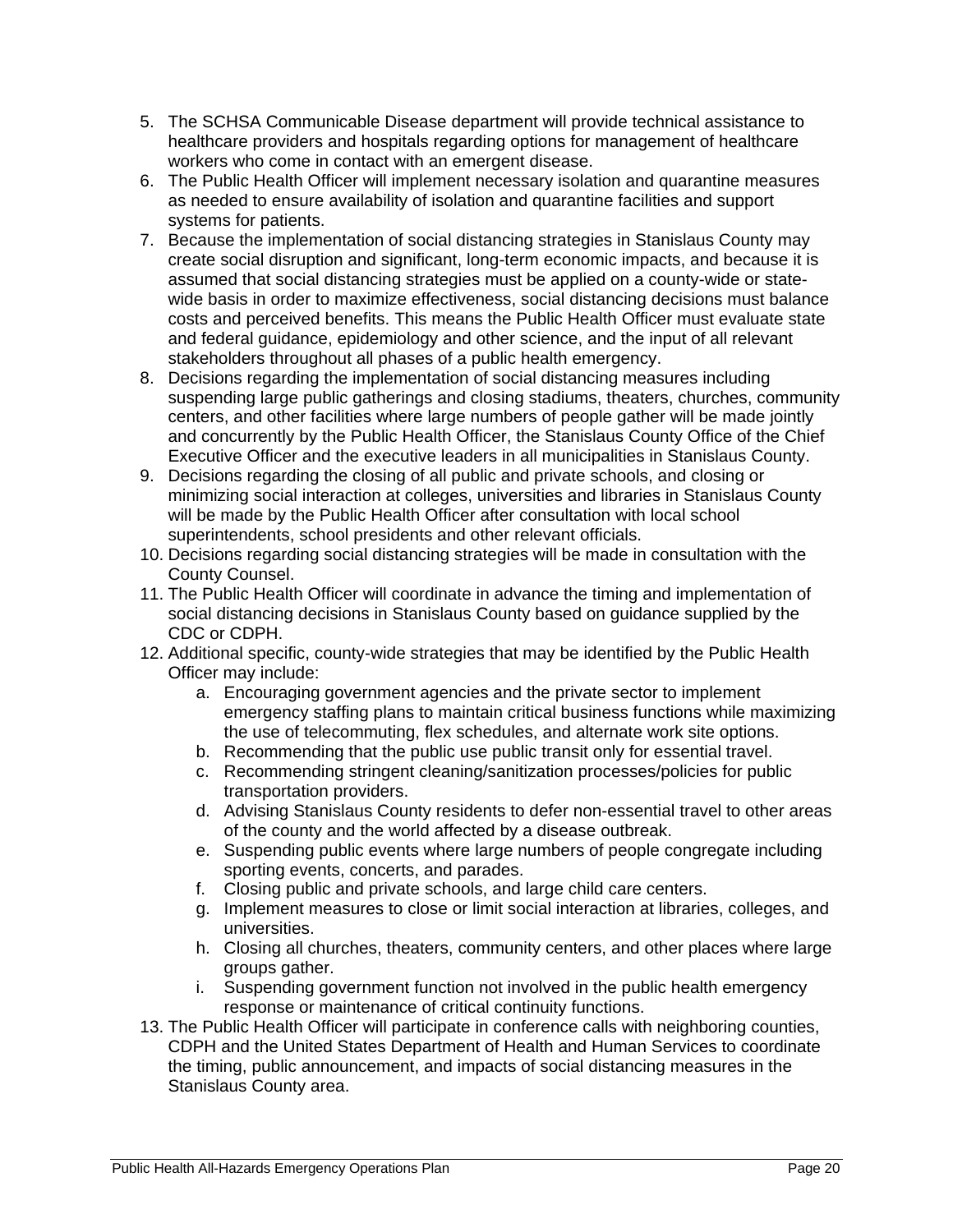14. The Public Health Officer will monitor the effectiveness of social distancing strategies in controlling the spread of disease and will advise appropriate decision-makers when social distancing strategies should be relaxed or ended.

### Plan Activation

Plan activation involves the following steps:

- Initial warning, representing a data collection and intake process based on departmentspecific standard operating guidelines;
- An initial *threat-assessment*;
- Appropriate *multi-agency consultations* about transitioning from routine, day-to-day operations to an incident management structure and response framework, as detailed in this plan and the SC EOP; and,
- Specific *decisions* and *notifications* based on the decision-making process.



#### Initial warning

The SCHSA, public health department, or MVEMSA duty officer may receive information that suggests or indicates a potential public health threat from a variety of sources. The first indication may appear as a threat, or as an unusual circumstance. It may result from staff observations, the media, surveillance systems or sample analysis, external notification from state or federal public health authorities, or other sources.

SCHSA staff that receive threat warnings or indications of a public health emergency must assess and report their findings according to the standard operating guidelines for their program or unit. Staff operating in areas that do not have standard operating guidelines should immediately communicate the information up the chain-of-command to their director or supervisor. Outside of normal business hours, and in the absence of other standard operating guidelines, SCHSA staff will communicate emerging threats to the Department Operations Center Director, the Public Health Director, and the Public Health Officer.

#### Threat assessment and multi‐agency consultation

The relevant department director, Department Operations Center Director, the Public Health Director, or Public Health Officer will conduct a threat assessment and then seek consultation with others as indicated. Threat assessment should involve consideration of the following elements:

- Source of the information:
- Quality and quantity of the information;
- Severity, magnitude, and timelines regarding the potential or actual health threat or threat of business interruption;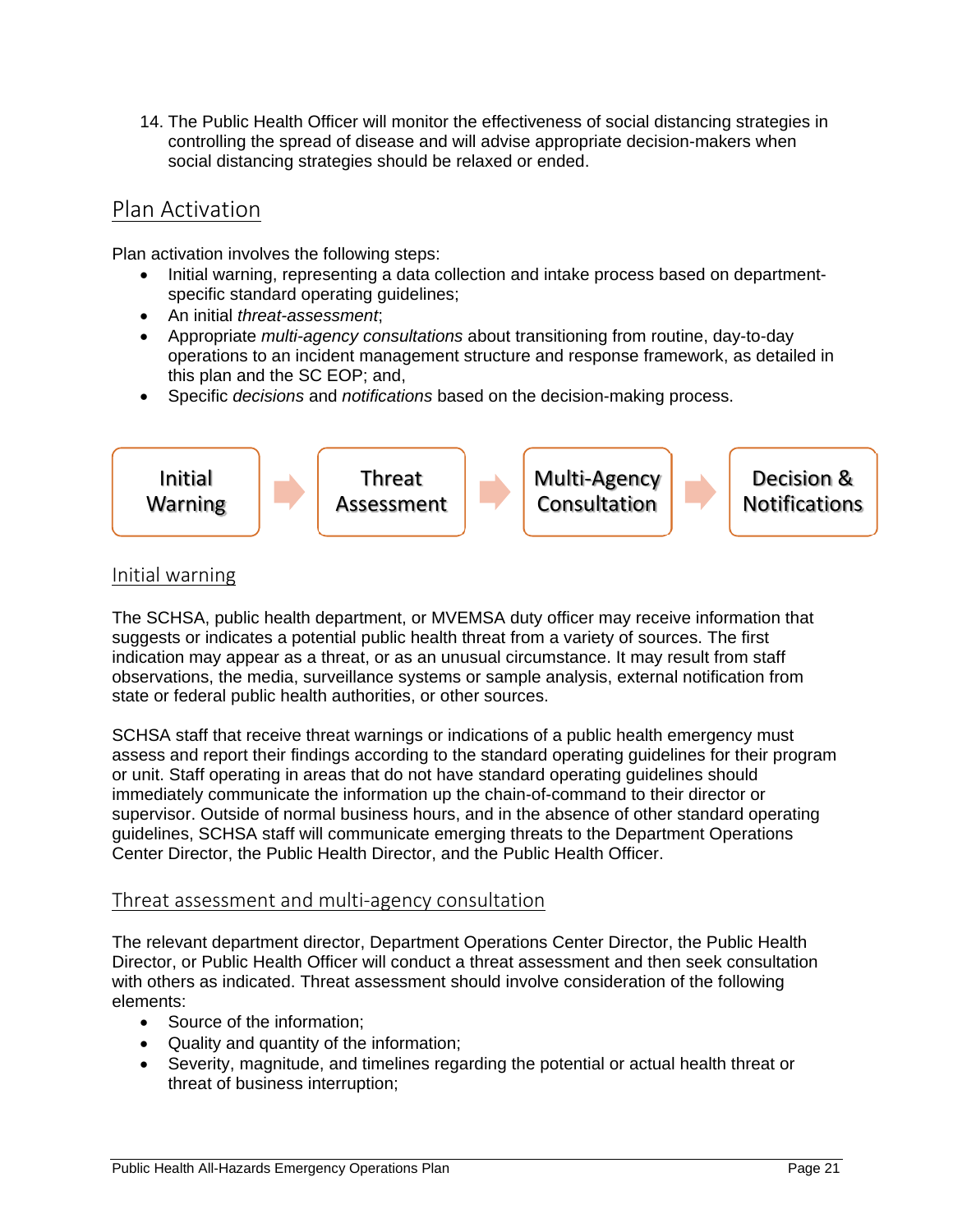- Level and competency of prior testing done to generate the information for public health threats;
- Other intelligence/information to corroborate or support the information;
- Anticipated need to provide information to county staff, State of California emergency staff, the public, media, or other response partners;
- Number of cases of a rare or novel illness, or illnesses with an unknown cause;
- Number of incidences occurring in multiple jurisdictions;
- Severity of the incident in terms of actual or probable morbidity or mortality; and
- Association with a large event.

The director, manager, or other up-line individual who receives the warning information will evaluate these elements, determine the scope of impact, and the need for additional resources.

The crucial question for the threat assessment is: does this incident fall within the normal dayto-day capabilities of the overall Medical and Health System? If the answer is no, and if additional resources will be required for any reason, this plan should be activated. The decision to activate this plan is a decision to change to an incident management structure capable of supporting expanded operations. This decision may be made unilaterally (as detailed below), or may be made in consultation with appropriate colleagues and partners (such as Mountain Valley EMS, the CD Surveillance Group, or others depending on the public health emergency).

#### Decision and notification

Certain circumstances will trigger this plan unilaterally, without further threat assessment or consultation. This plan may be activated based on the following triggers:

- Following, and as part of, activation of the Stanislaus County Emergency Operations Plan by the Director of Emergency Services or designated alternates under any of the following circumstances:
	- o On the order of the Director of Emergency Services as designated by Title 2, Chapter 2.52 – Civil Defense and Disaster Council of the Stanislaus County Government Code.
	- o Upon proclamation by the Governor that a STATE OF EMERGENCY exists in an area of the state.
	- o Automatically on the proclamation of a STATE OF EMERGENCY as defined in the California Emergency Services Act (Chapter 7, Division 1, Title 2, California Government Code.)
	- o Upon declaration by the President, of the existence of a National Emergency.
	- o Automatically, on receipt of an attack warning or actual attack on the United States, or upon occurrence of a catastrophic disaster that requires immediate government response.
- Determination by the Communicable Disease Surveillance Lead that immediate action and resources are needed to support public health response and management of any of the circumstances listed in *Table A* below. "Immediate action and resources" include laboratory, case investigation, contact tracing, public information, or any other aspect of public health response.
- Determination by the MHOAC that:
	- o Routine staffing and/or procedures are inadequate to manage any public health response.
	- o Public health and medical system status, as described by the California Public Health and Medical Emergency Operations Manual is orange, red, or black.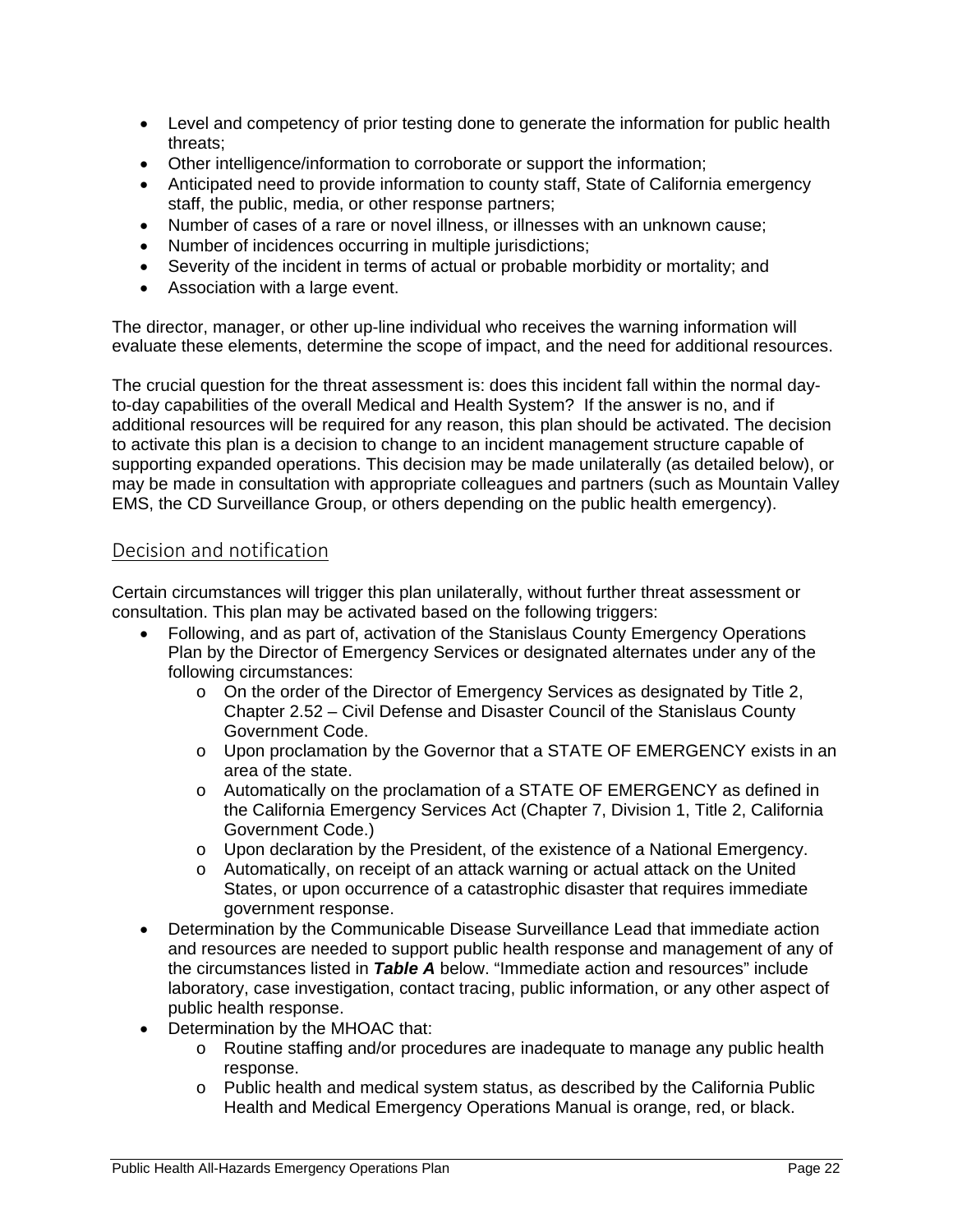Any incident that constitutes Emergency System Activation as defined in the California Public Health and Medical Emergency Operations Manual, at level 1 – 3.

These circumstances, or the result of threat assessment and consultation, will result in one of the following decisions:

- Do not activate this plan at the present time. This may or may not include a decision to "stand by and monitor" using routine business processes.
- Activate this plan, and stand up the SCHSA Department Operations Center.
- Activate this plan, and request activation and staffing of the county Emergency Operations Center.

This plan may be activated at any level, and can be implemented in varying degrees as indicated by the public health emergency. The county's response and supporting structure will scale up or down based on recognized and projected needs.

#### **Table A: Communicable Disease Triggers**

- I. Immediate or One-Day Reportable Outbreak or Investigation of:
	- Anthrax
	- Botulism (Infant, Foodborne, Wound)
	- Cholera
	- **•** Hantavirus
	- Meningococcal Infections
	- Plague (Animal, Human)
	- Severe Acute Respiratory Syndrome (SARS)
	- Smallpox
	- Tularemia
	- Viral Hemorrhagic Fevers
	- Yellow Fever
	- Outbreaks (any disease)
	- Potential Bioterrorism Agents
- II. Unusual clusters, outbreaks, or syndromic presentation as determined by the Communicable Disease Surveillance Lead
- III. Media announcement of communicable disease in Stanislaus County
- IV. Unusual death or first death of season
- V. At the discretion of the county Chief Executive's Office

### Organization and Assignment of Responsibilities

#### Emergency Management Organization

The Stanislaus County Health Services Agency and Public Health Department operate under the direction of the Stanislaus County Chief Executive Officer, who directs emergency management organization and is designated as the Director of Emergency Services in the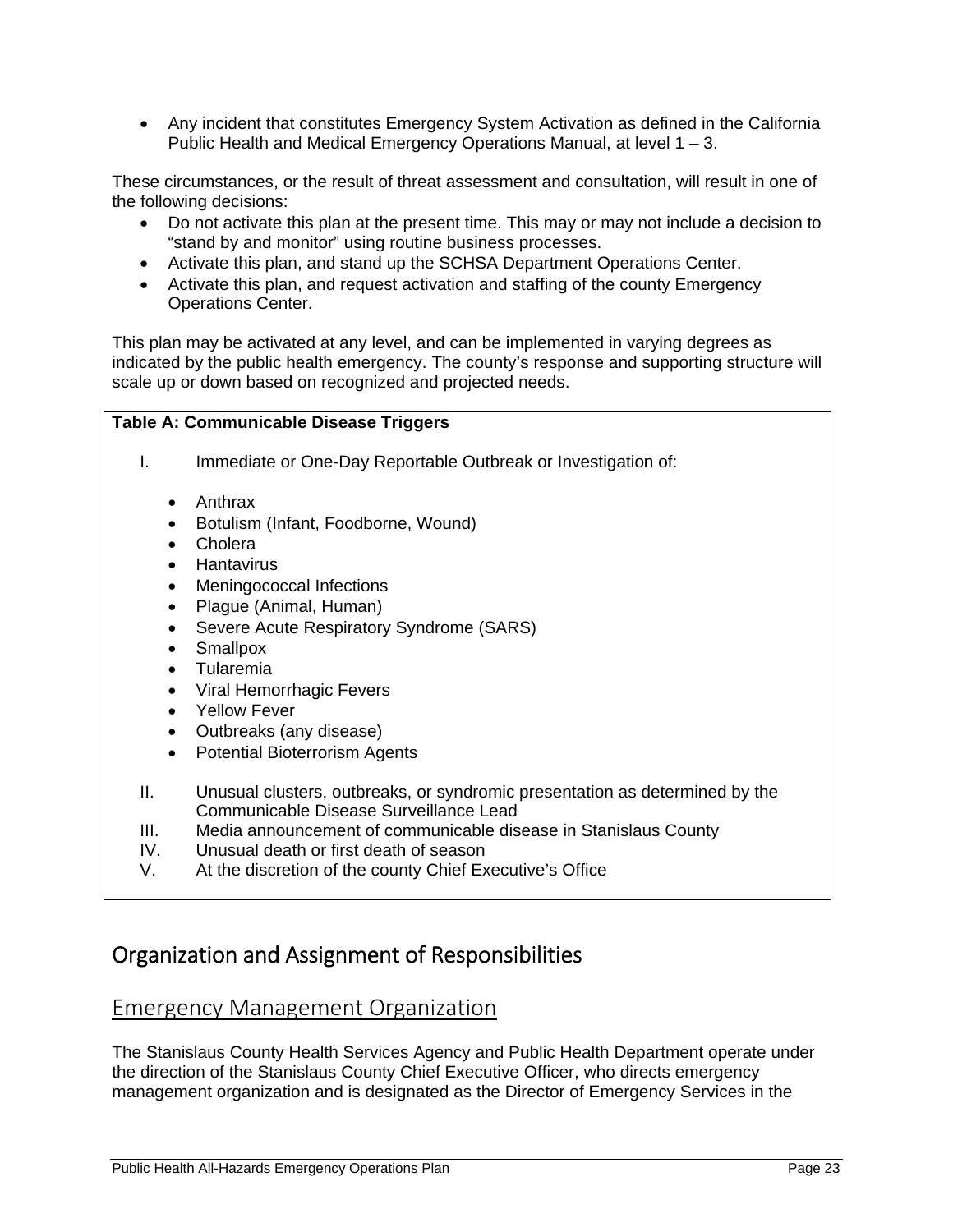county. SC HSA utilizes the Standard Emergency Management System (SEMS) and the National Incident Management System (NIMS) to manage emergencies.

#### Emergency Operations Center Roles

As identified in the Stanislaus County Emergency Operations Plan, Stanislaus County Health Services Agency and Public Health Department is the county department with primary responsibility for staffing the Medical/Health Branch of the County Emergency Operations Center. SCHSA/PH supports the following EOC components:

- StanMAC/Emergency Management,
- Public Information,
- Care & Shelter Branch,
- Environmental Resources Branch,
- Agriculture Branch,
- The Technical Specialist in Planning, and
- The Recovery Unit in Finance/Administration.

#### Health Services Agency ‐ Public Health Division

The Stanislaus County Health Services Agency (SCHSA) Public Health Division is the lead agency involved in planning, preparing for, and responding to public health emergencies. The SCHSA is also part of the Medical/Health Operational Area Coordinator program (see below). All public health emergency response is coordinated either through the Office of Emergency Services Emergency Operations Center or through the SCHSA Department Operations Center (see below). The following is a list of responsibilities that the Public Health Division should be focused on:

- 1. Facilitating countywide public health emergencies planning and preparedness efforts.
- 2. Coordinate the community's emergency public health response in conjunction with the Stanislaus County Office of Emergency Services.
- 3. Educate the public, health care system partners, response partners, business, community based organizations and elected leaders about public health emergencies, expected impacts and consequences, and preventive measures.
- 4. Conduct county-wide surveillance to track the spread of human and vector-borne diseases and their impacts on the community. Through liaison with the Stanislaus County Agricultural Commissioner, mosquito abatement districts, and local wildlife agencies, facilitate communicable disease surveillance in agriculture and wildlife populations in Stanislaus County.
- 5. Identify and declare diseases of public health significance, and communicate such declarations to health system partners.
- 6. Coordinate planning for and implementation of disease containment strategies and authorities.
- 7. Provide ongoing technical support to the health care system including current surveillance guidelines, recommendations for clinical case management, infection control measures and laboratory testing.
- 8. Support the health care system's planning and response efforts for medical surge capacity including mass casualty and mass fatality incidents.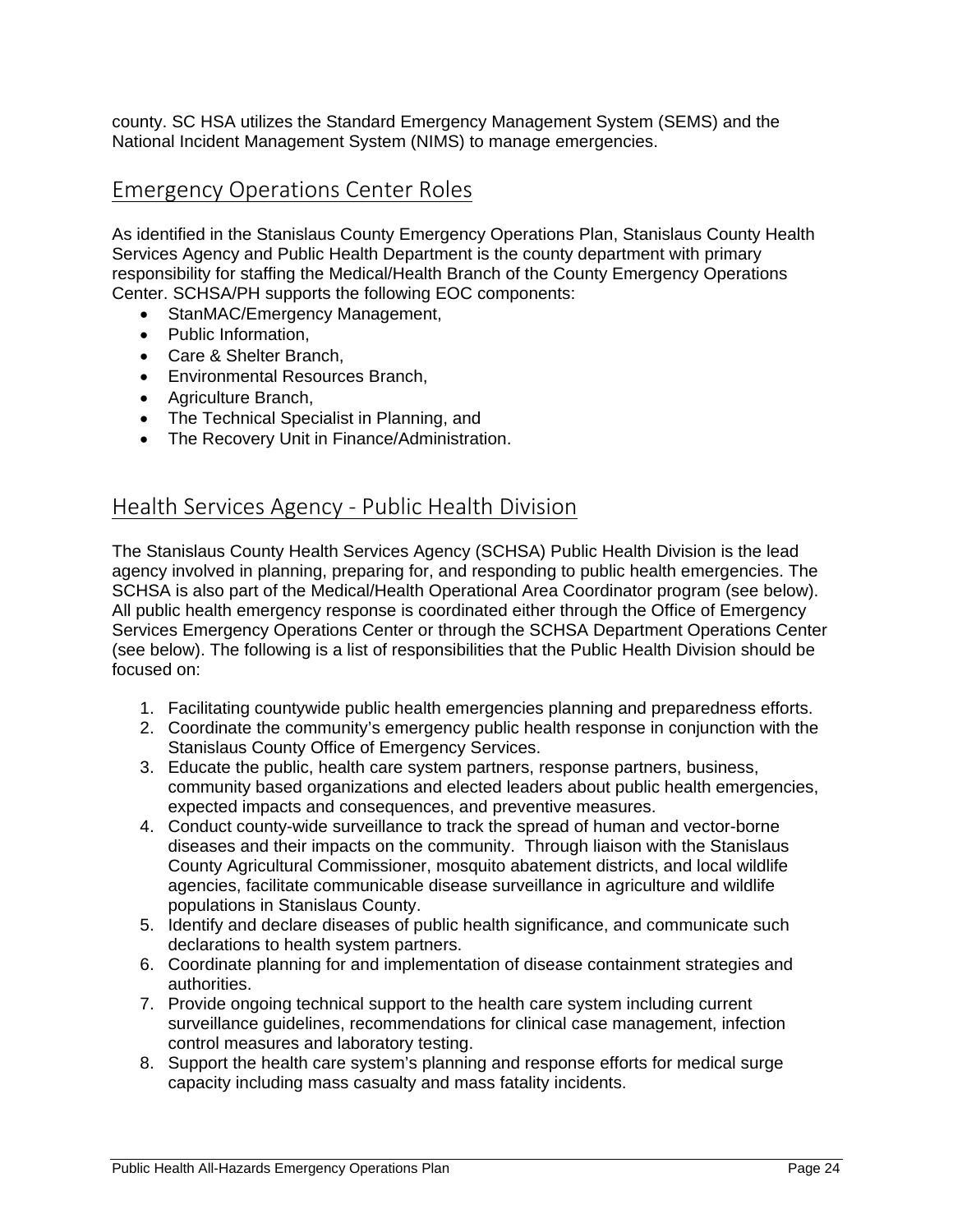- 9. Support the development and management of local medical countermeasure stockpiles, including vaccines and antiviral medication.
- 10. Develop and implement protocols for the use of limited supplies of specific drugs, (e.g., influenza vaccine, antiviral medicines), consistent with national guidelines and in conjunction with the CDPH.
- 11. Direct distribution and administration of vaccines and other medical countermeasures, including mass vaccination efforts.
- 12. Provide effective communications to the public, the media, elected officials, health care providers, business and community leaders throughout an emergency.
- 13. Ensure public health staff competency is demonstrated by regularly training on and drilling/exercising public health response functions and responsibilities provided within this document.

### Health Service Agency Department Operations Center (DOC)

All public health emergency response is coordinated through the SCHSA Department Operations Center. The public health department staff position responsible for coordinating a response within the department is the DOC's director. See Appendix  $C$ . In the event that there is no available space for the DOC to operate at the SCHSA facility, an alternate DOC may be activated within the Stanislaus County Office of Emergency Services EOC.

### DOC Activation Criteria and Process

Any of the criteria identified above (see Plan Activation) for activation of this plan will serve as activation criteria for the DOC. If this plan is activated, the DOC will be activated, and the DOC Director will determine appropriate staffing levels for the incident.

Procedures for around-the-clock (24/7/365) access to the public health department appear in Appendix B. These procedures cover support of all public health emergencies, including infectious disease and laboratory.

### Medical Health Operational Area Coordinator (MHOAC) Program

Public health emergencies fall within the MHOAC program. The Stanislaus County Health Services Agency, in coordination and conjunction with the Mountain Valley Emergency Medical Services Agency (MVEMSA), functions as the Medical Health Operational Area Coordinator for the Stanislaus County Operational Area (OA). The designated MHOAC is the county Public Health Officer.

The role of the MHOAC is to:

- 1. Ensure a system (plan) for staffing and operations of the Medical and Health Branch at the OA EOC, including coordinating the activation of the Medical and Health Branch of the OA EOC.
- 2. Identify resources and coordinate the procurement and allocation of public and private medical, health and other resources required to support disaster medical and health operations in affected areas.
- 3. Request and respond to situation reporting and resource requests generated by OA hospitals and medical care entities and providers.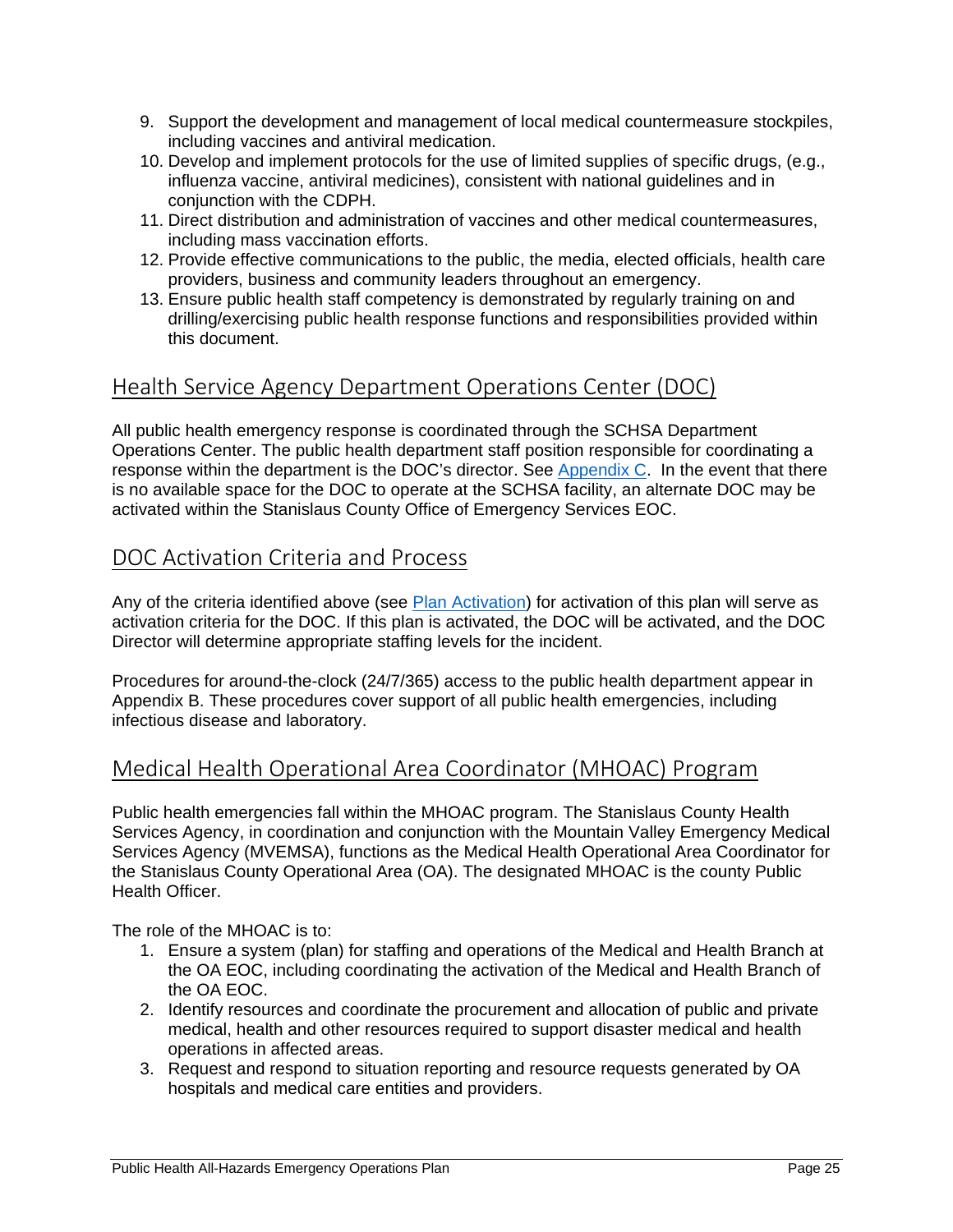- 4. Communicate the medical and health status and needs to local, regional, and state governmental agencies and officials inside and outside of the OA
- 5. Coordinate with the Regional Disaster Medical/Health Coordinator/Specialist (RDMHC/S) program for medical and/or health mutual aid support from outside the OA as needed.
- 6. Coordinate notification activities within their respective agency, with Supporting Agency, other OA agencies, and with regional and state entities.
- 7. Ensure the completion and submission of a situation report inclusive of all medical health awareness information within the OA.
- 8. Coordinate and support the specific MHOAC Program function activities with the operational lead and/or support agencies.

There are 17 MHOAC program responsibilities identified by state law. The table below identifies lead and supporting entity for each of the 17 areas. The Operational Lead and/or Support Agency are responsible for:

- 1. Coordination of notification activities within their respective agency, with the MHOAC, other OA agencies and with Regional and State entities.
- 2. Ensuring situational awareness information is shared with the MHOAC for inclusion in any notifications and/or situation reports.
- 3. Coordination and support of the specific MHOAC Program function activities in which they are participating.

|                | <b>MHOAC Program Response Function</b>                                                                                         | <b>Operational Lead</b><br>Agency | <b>Operational Support</b><br>Agency                                        |
|----------------|--------------------------------------------------------------------------------------------------------------------------------|-----------------------------------|-----------------------------------------------------------------------------|
| $\mathbf{1}$   | Assessment of immediate<br>medical needs                                                                                       | MVEMSA/SCHSA                      | <b>SCHSA/MVEMSA</b>                                                         |
| 2              | Coordination of disaster medical and<br>health resources<br>a. Medical<br>Health<br>b.<br><b>Mental Health</b><br>$\mathbf{C}$ | <b>MHOAC</b>                      | MVEMSA, SCHSA, BHRS                                                         |
| 3              | Coordination of patient distribution and<br>medical evaluation                                                                 | <b>MVEMSA</b>                     | <b>SCHSA</b>                                                                |
| 4              | Coordination with inpatient and<br>emergency care providers                                                                    | <b>MVEMSA</b>                     | <b>SCHSA</b>                                                                |
| 5              | Coordination of out-of-hospital medical<br>care providers                                                                      | <b>SCHSA</b>                      | Outpatient clinics, skilled<br>nursing, long-term care,<br>dialysis centers |
| 6              | Coordination and integration<br>with fire agency personnel,<br>resources, and emergency fire pre-<br>hospital medical services | <b>MVEMSA</b>                     | <b>OES/Fire Warden</b>                                                      |
| $\overline{7}$ | Coordination of providers of<br>non-fire based pre-hospital<br>emergency medical services                                      | <b>MVEMSA</b>                     | <b>SCHSA</b>                                                                |
| 8              | Coordination of the establishment of<br>temporary field treatment sites                                                        | <b>MVEMSA</b>                     | <b>SCHSA</b>                                                                |
| 9              | Health surveillance and epidemiological<br>analyses of community health status                                                 | <b>SCHSA</b>                      | <b>DER</b>                                                                  |
| 10             | Assurance of food safety                                                                                                       | DER/AG                            | <b>SCHSA</b>                                                                |
| 11             | Management of exposure to hazardous                                                                                            | DER/Regional                      | AG                                                                          |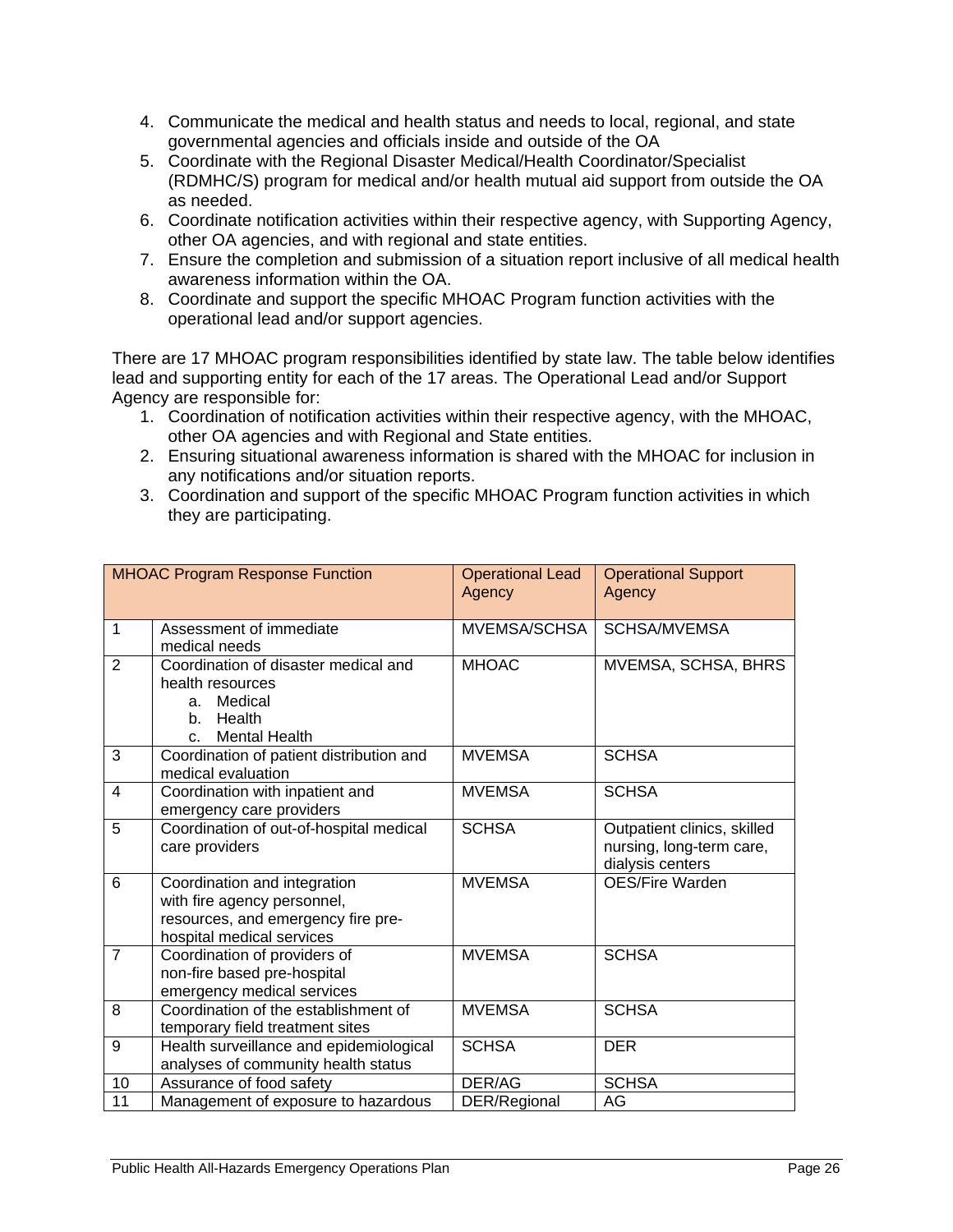| <b>MHOAC Program Response Function</b> |                                                                                            | <b>Operational Lead</b><br>Agency | <b>Operational Support</b><br>Agency         |
|----------------------------------------|--------------------------------------------------------------------------------------------|-----------------------------------|----------------------------------------------|
|                                        | agents                                                                                     | HazMat Team                       |                                              |
| $12 \overline{ }$                      | Provision or coordination of mental<br>health services                                     | <b>BHRS</b>                       | <b>SCHSA</b>                                 |
| 13                                     | Provision of medical and health public<br>information protective action<br>recommendations | <b>SCHSA</b>                      | <b>OES</b>                                   |
| 14                                     | Provision or coordination of vector<br>control services                                    | <b>DER</b>                        | SCHSA/Mosquito<br><b>Abatement Districts</b> |
| 15                                     | Assurance of drinking water safety                                                         | <b>DER</b>                        | <b>SCHSA</b>                                 |
| 16                                     | Assurance of the safe management of<br>liquid, solid and hazardous wastes                  | <b>DER</b>                        |                                              |
| 17                                     | Investigation and control of<br>communicable disease                                       | <b>SCHSA</b>                      |                                              |

Key:

AG - Agriculture Commissioner

BHRS - Behavioral Health and Recovery Services

DER - Department of Environmental Resources

MVEMSA - Mountain Valley Emergency Medical Services Agency

MHOAC - Medical Health Operational Area Coordinator

OES - Office of Emergency Services

SCHSA - Stanislaus County Health Services Agency

Abatement districts – East Side Mosquito Abatement District & Turlock Mosquito Abatement **District** 

### MHOAC Activation Criteria and Process

As identified in Mountain Valley Emergency Medical Services Agency (MVEMSA) policy number 951.00 "MHOAC Notification/Activation for Stanislaus County", effective 9/1/2015, any of the following conditions may trigger notification of the MHOAC:

- 1. An incident that significantly impacts or is anticipated to impact public health, environmental health, or emergency medical services;
- 2. An incident that disrupts or is anticipated to disrupt the operational area (OA) public health and medical system;
- 3. An incident where resources are needed or are anticipated to be needed beyond the capabilities of the OA, including those resources available through existing agreements;
- 4. An incident that produces media attention and/or is politically sensitive;
- 5. An incident that leads to a regional or state request for information or mutual aid; and/or
- 6. An incident in which increased information flow from the OA to the region and the state will assist in the management or mitigation of the incident's impact.

Any agency that is impacted by a trigger event or situation shall contact the EMS Duty Officer at 1-800-945-2273.

If an authorized dispatch center becomes aware of, or identifies an event or situation that meets the notification/activation triggers they shall notify the EMS Duty Officer.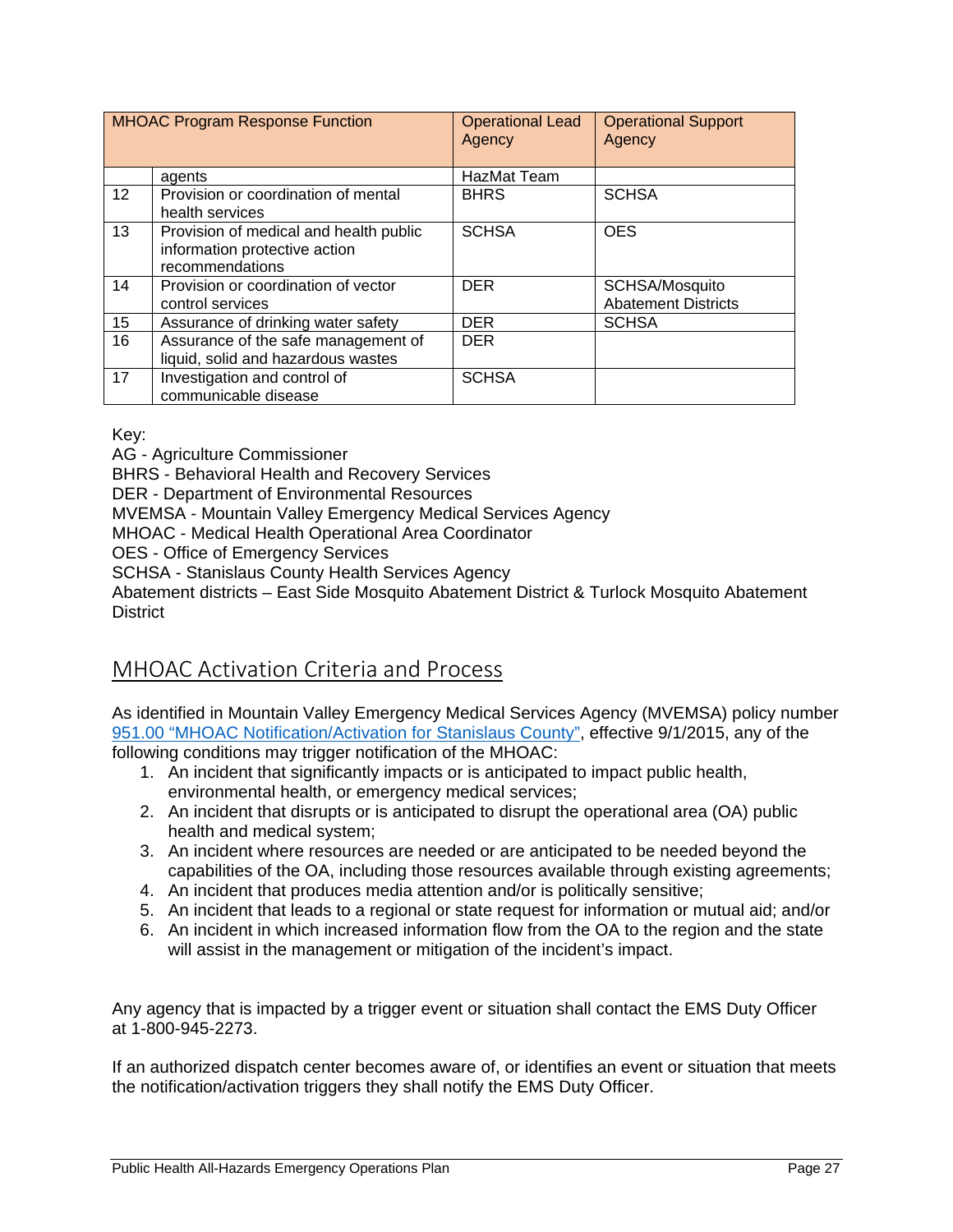If the situation/event meets the notification/activation triggers the EMS Duty Officer shall contact the SCHSA at 209-664-6032 and will also notify other agencies as appropriate.

Triggers to sustain the MHOAC program in a long-term event include:

- Event lasting longer than 48 hours; or Operational Area EOC activation; or
- Public Health Officer directive; or
- Activation of Public Health DOC; or
- Activation of MVEMSA DOC

If any of these criteria are triggered, the MHOAC Program will be sustained through a collaborative effort between the Stanislaus County Health Services Agency and MVEMSA for the duration of the event through the recovery process. The SCHSA and the MVEMSA will ensure that they can adequately supply qualified staff to perform as the MHOAC designee. The SCHSA and MVEMSA Executive Director will create a MHOAC staffing Schedule to be utilized during a long-term event, to include the activation of the DOC or the Operation EOC in order to fill the Medical/Health Branch.

### Roles and Responsibilities of Partners

Effective public health preparedness and response requires the active participation of numerous parties whose responsibilities are summarized below. Although specific responsibilities for key response partners will vary by type of public health emergency, and although organizations remain free to adopt higher standards, the following universal responsibilities for all partners apply to all organizations:

- Knowing and adhering to relevant, emerging disease-related guidance from the Centers for Disease Control or other relevant federal, state or professional authorities;
- Knowing and adhering to this Stanislaus County All-Hazards Emergency Operations Plan, particularly in inter-agency coordination protocols;
- Developing, training on and enforcing safe work protocols to protect the public and staff, including "no work while sick" and infection control practices such as hand washing and covering cough; and
- Obtaining, maintaining and training staff on appropriate Personal Protective Equipment (PPE).
- Participation in emergency incident training and exercise opportunities, including but not limited to, all staff responsible for emergency preparedness and response activities within each organization.

It is expected that health care providers, essential service providers, schools, local government officials and business leaders will work with Public Health staff to develop and incorporate procedures and protocols addressing public health emergencies and response activities into their emergency response plans. The responsibilities of partners for effective preparedness and response related to public health emergencies are described and presented below in alphabetical order.

#### Behavioral Health and Recovery Services

Mental health professionals have a key role in planning for psychosocial services for responders and the community at-large. During a public health emergency, mental health professionals will likely experience high levels of service demand, coupled with high employee absenteeism. The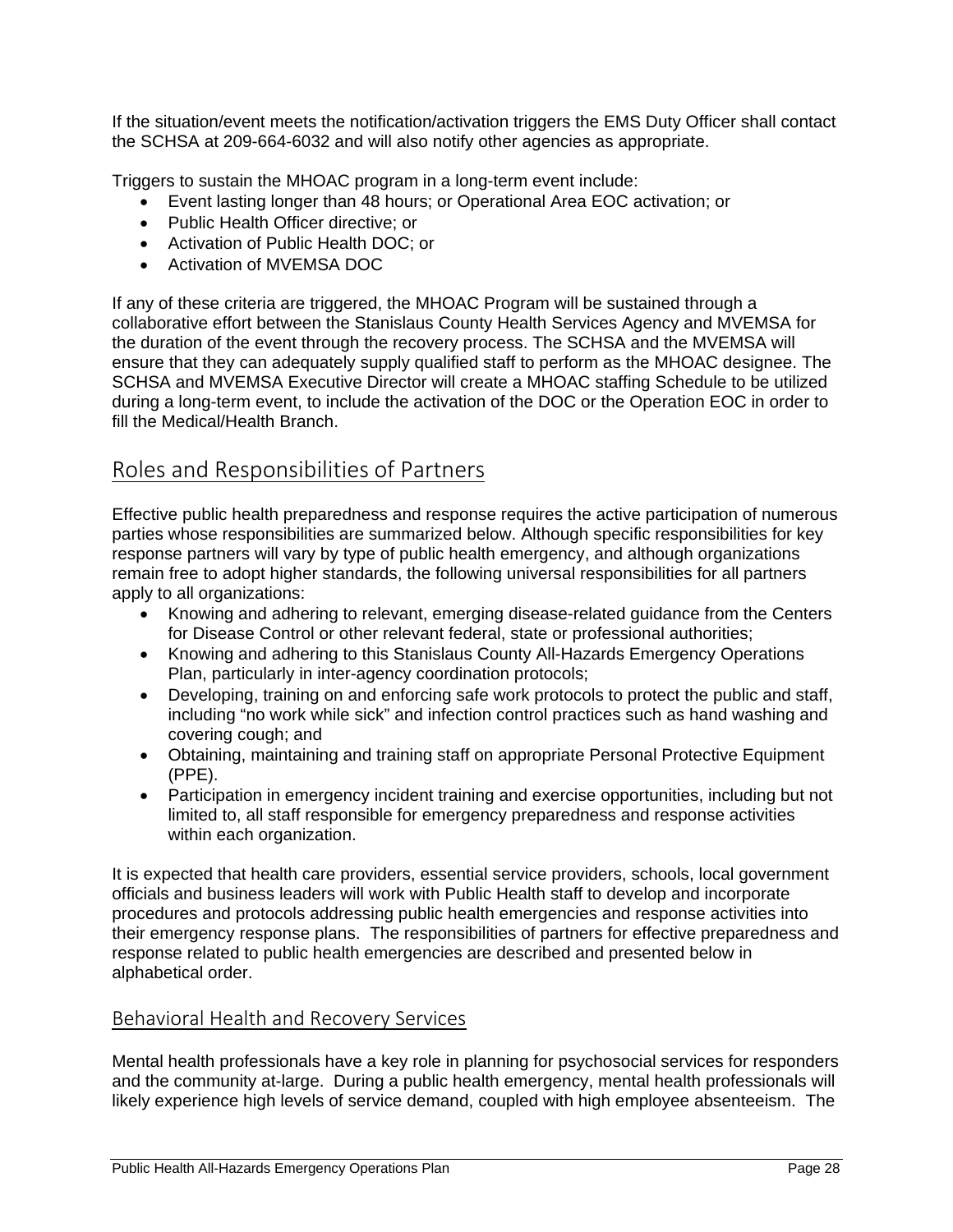Stanislaus County Behavioral Health and Recovery Services (BHRS) department will develop and implement a plan to address the psychosocial needs of health care workers, disaster service workers, Stanislaus County Employees, and the community at large. This will require planning for maintaining essential workers and increasing staffing capacity as necessary.

#### Businesses

Local businesses, in order to protect their viability as well as their employees, clients and customers during a public health emergency, should plan for continuity of operations in the event that infrastructure and other services are disrupted. Disruption of services and supplies may be due to high absenteeism among their own employees and customers and/or absenteeism in outside partners, services or other organizations. Business plans should address how to continue to function due to lack of utilities, supplies, deliveries and staff. Two important aspects, where applicable, will be to address providing essential products to the public (e.g. food, water and pharmacy merchandise) and planning for the potential suspension of business services that involve public assembly (e.g. entertainment venues, hotels, restaurants, etc.). Local businesses may also be asked to provide resources for the emergency response (i.e. vacant space for alternative care sites, critical supply provision, etc.).

#### California Department of Public Health

Through the California Department of Public Health (CDPH) the State of California coordinates planning and preparedness efforts, surveillance activities, and disease containment strategies at the state level and across multiple counties and regions within the state. Additionally, the state is responsible for operating a biosafety level 3 laboratory, coordinating the receipt and distribution of disease information, distributing medical countermeasures and vaccines from the Strategic National Stockpile (SNS) to local health departments, and informing the public on the course of the public health and prevention measures.

#### Centers for Disease Control and Prevention (CDC)

The CDC is responsible for national and international disease surveillance, and for communicating direction and information from the federal government to state and local public health agencies. The CDC is also responsible for investigating disease outbreaks, and overall monitoring the impact of outbreaks. The CDC acts as the national liaison to the WHO. The CDC will also:

- 1. Develop reference strains for vaccines and conduct research to understand transmission and pathogenicity of viruses with pandemic potential.
- 2. Develop, evaluate and modify disease control and prevention strategies.
- 3. Support vaccination programs; monitor vaccine safety.
- 4. Coordinate the stockpiling of medical countermeasures, antiviral drugs, and other essential materials within the Strategic National Stockpile.
- 5. Coordinate the implementation of international and U.S. travel restrictions.
- 6. Under federal authority, implement isolation, quarantine and social distancing measures on tribal lands, as needed.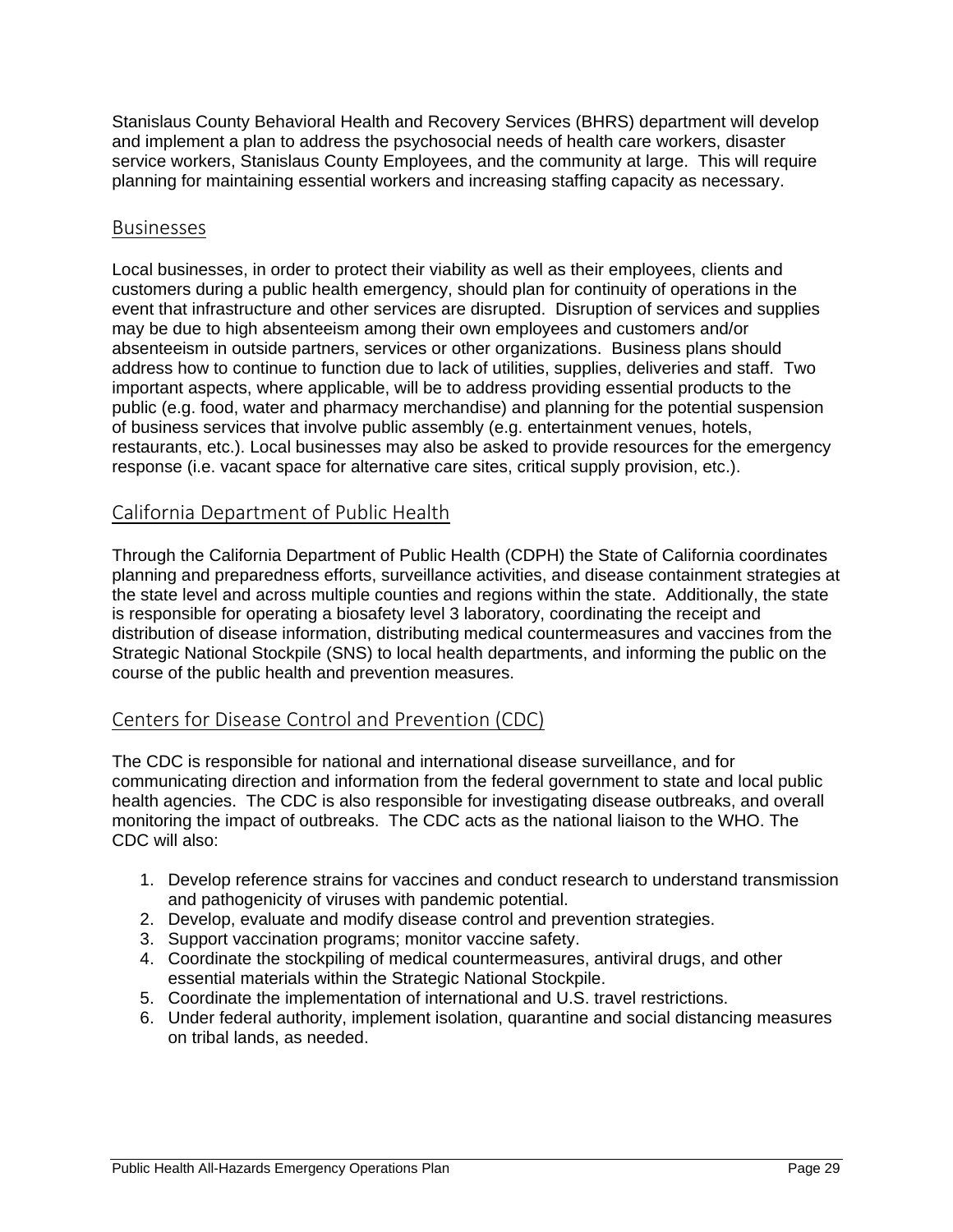#### City Government

City governments should have continuity of operations plans that consider the likelihood of a significant public health emergency; take steps to limit the spread of any disease outbreak within their jurisdictions, and cooperate with SCHSA to provide resources for the public health response (e.g. vacant space for alternate care sites, critical services provision, etc.). City government has a direct role in coordinating emergency services, providing law enforcement and providing Disaster Service Workers in response to an emergency. Cities may also support mass dispensing operations of the Strategic National Stockpile.

#### Colleges and Universities

Colleges and universities will need to incorporate some of the responsibilities of businesses, schools, and city government. Depending on their size, they may need to secure space for alternate care sites and/or mass dispensing sites, address how to provide services to students isolated in dormitories, and make academic plans should the university/college need to be closed for several months. Colleges and universities should have continuity of business plans that consider the likelihood of a public health emergency; take steps to limit the spread of disease within their institution, (i.e. "no work while sick" and "no school while sick" policies and personal hygiene practices); and cooperate with SCHSA to provide resources for the public health response, (e.g. vacant space for alternate care sites, critical supply provision, etc.).

#### Community‐based and Faith‐based Organizations

Community-based and faith-based organizations will be responsible for their own continuity of operations planning during a public health emergency. Additionally, these organizations play a key role in providing support services to individuals, neighborhoods and their customer/client base during an emergency. They may be called upon for assistance within their communities as appropriate. This may increase in a high-mortality incident such as pandemic influenza or bioterrorism.

#### Coroner/Medical Examiner

The County Coroner will be responsible for planning for the disposition of an increased number of deceased persons, consistent with mass fatality planning.

#### County Government

The Stanislaus County government will have various important roles. As an employer and provider of services, county government will need to develop continuity of operations plans to protect the health and safety of its employees and customers and to minimize disruption for its delivery of essential services. County government also plays a leadership role in the public health emergency response as part of its Office of Emergency Services, which will provide and coordinate logistical support (in coordination with cities). In addition, County government will be involved in monitoring the state of the emergency and supporting the Public Health Officer in establishing necessary control and containment measures. The County government will need to develop a plan that addresses roads, air travel, and provision of critical County services, such as social services, health services and jail services. The County will need to take steps to limit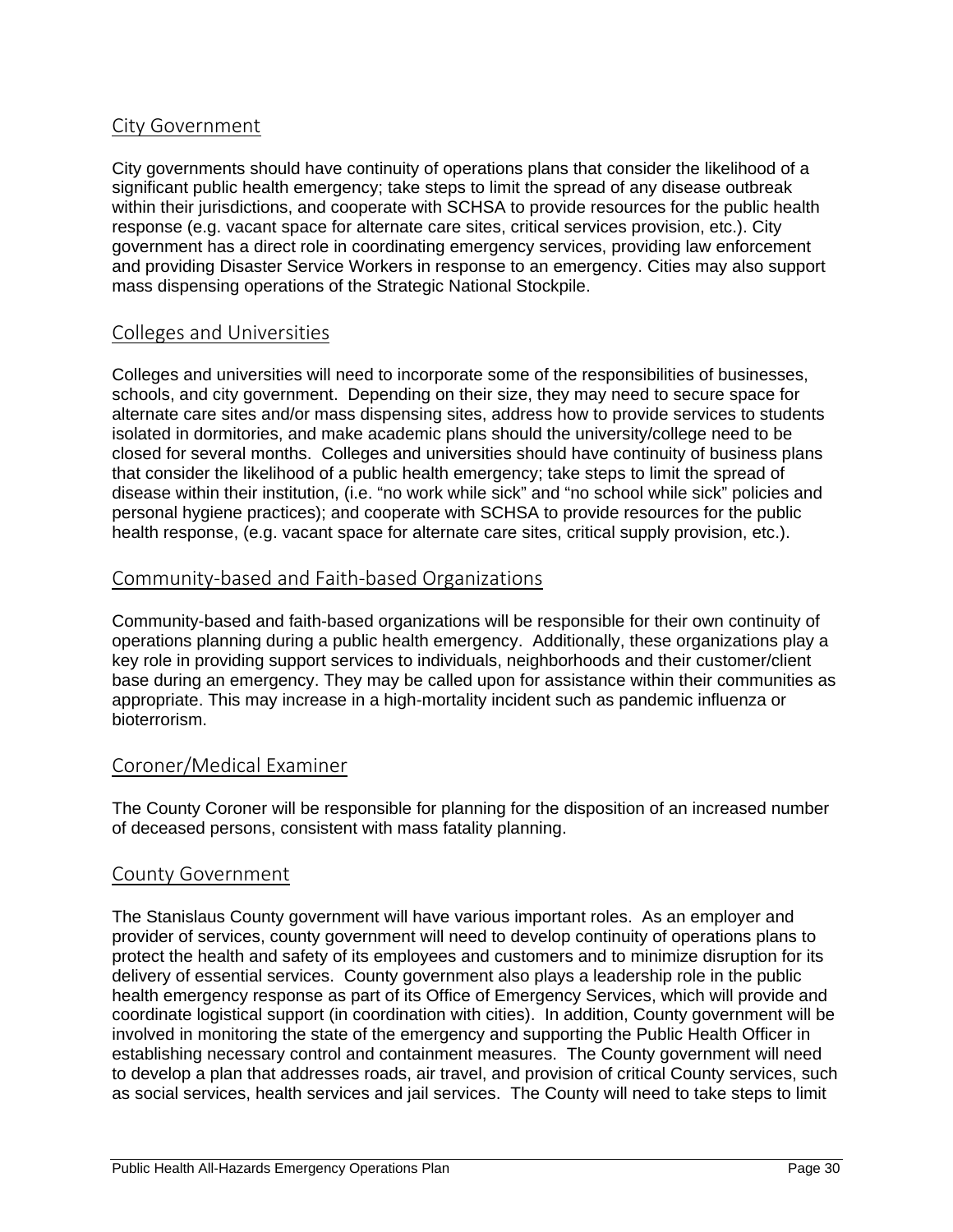the spread of disease within its workplace, and cooperate with SCHSA to provide resources for the public health response (e.g. vacant space for alternate care sites, critical services provision, staffing, equipment, etc.). Finally, all County employees may be called upon to serve as disaster service workers during the public health emergency.

#### County Legal/Court System

Stanislaus County Counsel is responsible, in coordination with the Public Health Officer, for developing and refining Public Health orders for a Proclamation of Emergency, Public Health Officer Orders, and other related disease control and containment orders. The court system ensures that citizens are afforded their due process as they are asked to comply with such orders. County Counsel and the courts may assist in reviewing and resolving any legal issues that arise related to workplace, occupational health, labor relations, and overall medical response activities.

#### Department of Environmental Resources

The Stanislaus County Department of Environmental Resources (DER) will support the delivery of messages regarding infection control, especially in food establishments. DER will assist in the planning for disposal of infectious and/or hazardous waste. DER is the organizational lead agency for hazardous materials management, vector control services coordination (including with mosquito abatement districts), and assurance of drinking water safety under the MHOAC program.

#### Emergency Medical Services (EMS)/Pre‐Hospital Responders

The Mountain Valley EMS Agency is responsible for prioritizing and providing patient transport, planning for surge capacity needs due to increased demand for service combined with increased employee absenteeism, and preparing responders for effective infection control. MVEMSA will also develop or augment policies and procedures administered under their purview to support emerging and identified healthcare system needs. EMS will need to plan for and train personnel in personal protective equipment and other disease and infection control measures. MVEMSA shares the organizational lead responsibility for the MHOAC program with the health department; see the MHOAC Program Response Function table above.

#### Fire Services

As critical first responders, City and County Fire Departments will need to plan for increases in employee absenteeism due to the public health emergency and an increase in demand for services. Fire Services will need to plan for and train personnel in personal protective equipment and other disease and infection control measures. Fire Services should have continuity of business plans that consider the likelihood of a widespread public health emergency; take steps to limit the spread of disease within their jurisdictions, (i.e. "no work while sick", and personal hygiene practices); and cooperate with SCHSA to provide resources for the response.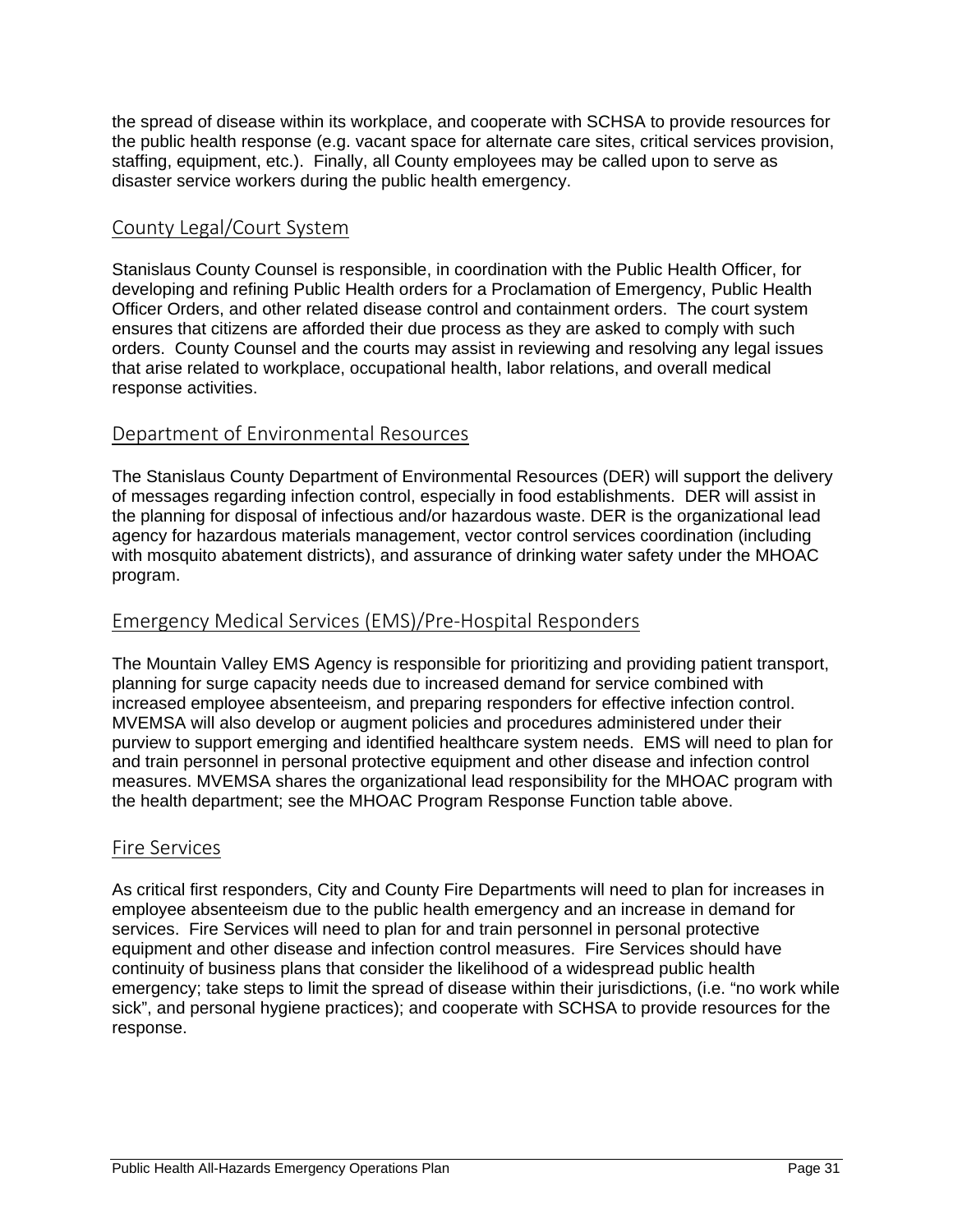#### Law Enforcement

The main responsibilities of law enforcement will be to provide security and assist in the enforcement of Public Health Officer Orders as necessary, and support public health response activities including Points of Dispensing (PODs) for medical countermeasures. Security issues will be likely at hospitals, alternate care sites, venue closures, etc. Law enforcement will need to plan for and train personnel in personal protective equipment and other disease and infection control measures. Law enforcement should have continuity of business plans that consider the likelihood of a public health emergency; take steps to limit the spread of disease within their workplace (i.e. "no work while sick" and personal hygiene practices); and cooperate with OES to provide resources for the emergency response.

#### Local Healthcare System Partners (Hospitals, Clinics, Providers)

Healthcare partners will be instrumental in detecting emergent diseases, limiting the spread of disease, and providing treatment to affected individuals. To this end, local healthcare system partners should:

- 1. Develop public health emergency plans that detail surge capacity addressing staffing, bed capacity, and stockpiling of food, water, fuel, and patient care equipment and supplies.
- 2. During an infectious disease emergency, conduct enhanced surveillance among patients, staff and visitors.
- 3. Comply with public health orders for detecting, preventing and reporting cases of a reportable disease.
- 4. Implement appropriate infection control measures.
- 5. Develop and provide education and training to healthcare staff on recommended aspects of the public health emergency.
- 6. Comply with admission and triage guidelines provided by the CDC or SCHSA.
- 7. Comply with Occupational Health Guidelines provided by SCHSA for healthcare staff.
- 8. Cooperate with SCHSA by providing estimates of quantities of vaccine and other medical countermeasures for healthcare staff and patients and develop a vaccination or distribution plan for own facility ("closed POD").
- 9. Plan for additional site security for own facility.
- 10. Develop plan for care of the deceased and cooperate in fatality management with guidance from the County Coroner and SCHSA Vital Records program.
- 11. Develop plans for robust supply chain management, give predictable shortages of key items (e.g., N95 respirators, gloves, normal saline).

#### News Media

The news media have a primary role in providing public education during the alert period, as well as timely and accurate public information throughout the emergency. News media organizations will need to consider planning for their continued operations during a public health emergency, addressing the issue of high absenteeism at all levels of their organization. With guidance from SCHSA, news media organizations may want to provide personal protective equipment to reporters, camera operators, and any other personnel expected to work in a public and potentially contagious setting.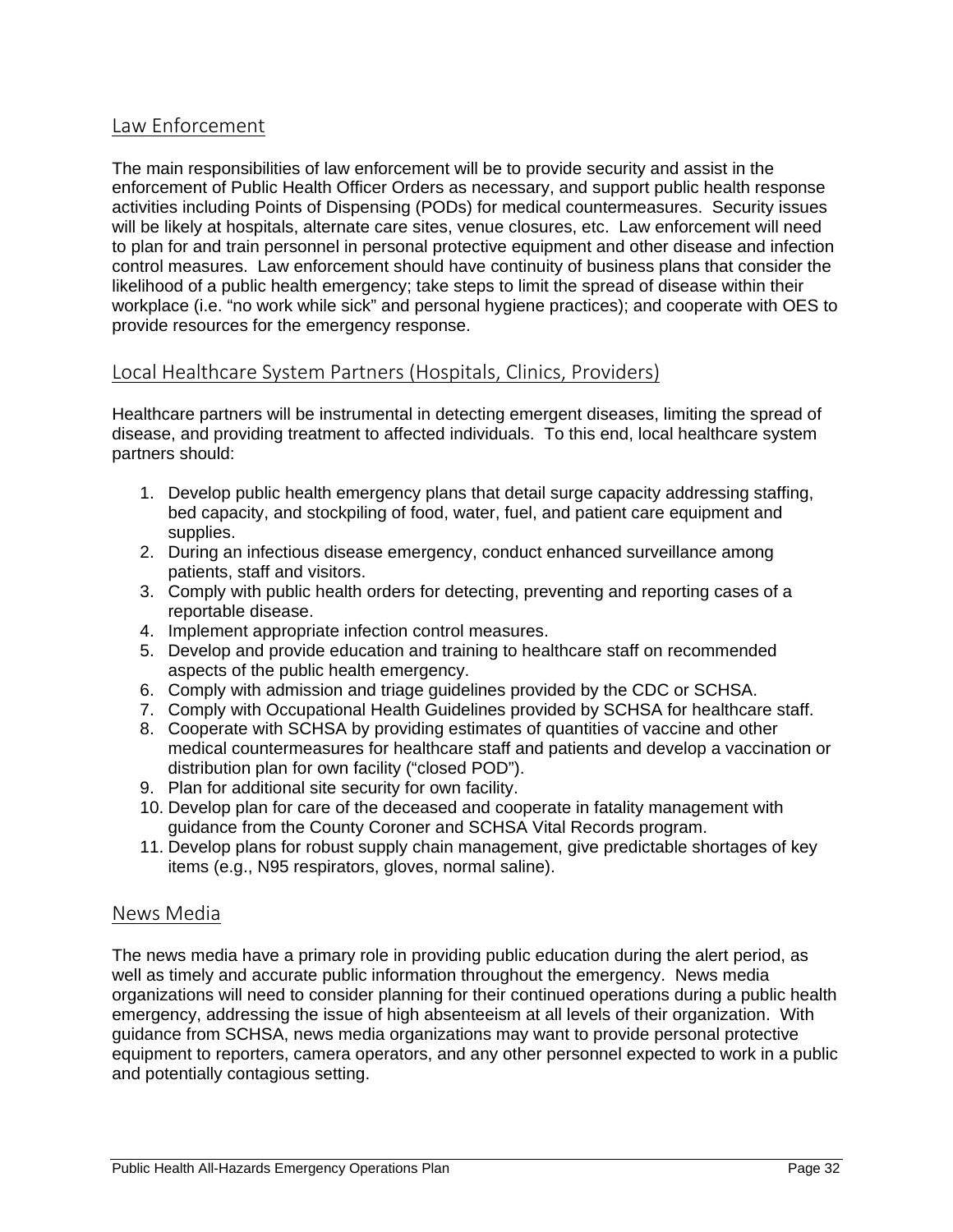#### Modesto City‐County Airport

The Modest City-County Airport will collaborate with the SCHSA to prepare for evaluating and managing ill travelers at ports of entry; establishing quarantine for those exposed to ill travelers; distributing health information for travelers; establishing enhanced surveillance at ports of entry during the early stages of the public health emergency; and implementing the cancellation or limitation of nonessential travel as directed by CDC.

#### Mosquito Abatement Districts

Mosquito abatement districts (MAD) are responsible for surveillance and integrated vector management strategies to reduce mosquito sources and mosquito-borne diseases such as West Nile Virus. Coordination of the MADs for public health emergencies is accomplished through DER.

#### County Residents

Individual citizens and families, in order to protect themselves and limit the spread of a disease, will need to take responsibility for being informed about the risk for widespread disease and take appropriate, common-sense actions such as practicing good hygiene, and preparing their own home emergency kits. Individuals and families should also become familiar with isolation and social distancing measures that they may be required to take during an infectious disease outbreak. Households will need to make contingency plans for scenarios such as closure of daycare and school facilities.

#### Schools (Including Preschools, Child Care Centers, Family Day Care Providers)

All school districts will need to take steps to limit the spread of an infectious disease within the school, (i.e. "no work while sick" for employees, "no school while sick" for students, and personal hygiene practices for students and teachers). Schools should have contingency options if schools are closed as part of a social distancing strategy (e.g. home schooling lesson plans for parents; catch-up school calendars, etc.). Schools will need to plan for the possibility of being closed for several months at a time.

#### U.S. Department of Health and Human Services (HHS)

The responsibility of HHS is to provide overall guidance on large-scale public health emergency planning within the United States and coordinating the national response to an influenza pandemic, with the Centers for Disease Control (CDC) as a supporting entity to HHS.

#### World Health Organization (WHO)

WHO is responsible for monitoring global disease conditions and providing information updates. WHO facilitates enhanced global disease preparedness, surveillance, vaccine development and health response. WHO is the organization responsible for declaring a global pandemic phase and adjusting phases based on current, global outbreak conditions.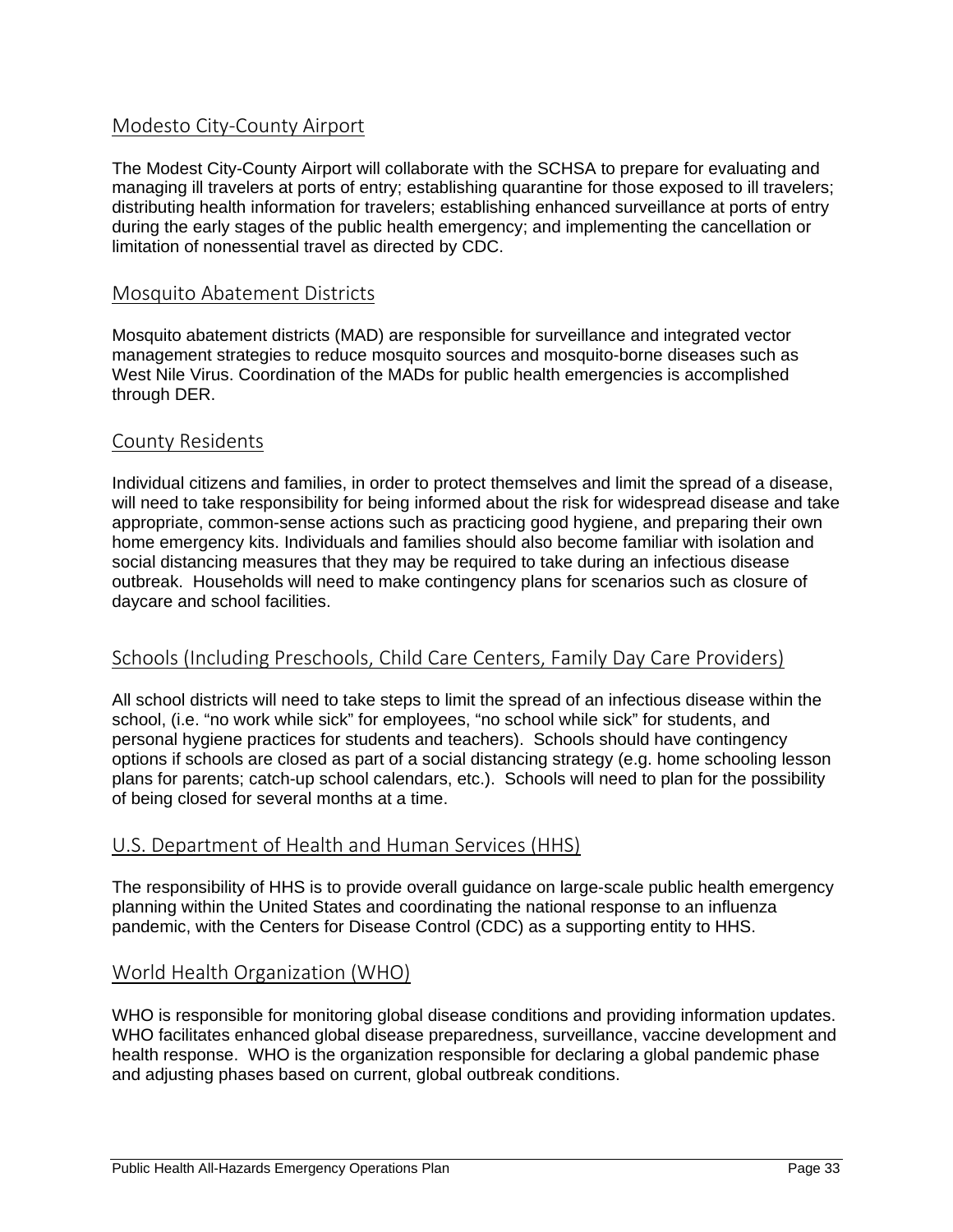### Direction, Control, and Coordination

Public health emergency operations vertically integrate under the framework of the county's Emergency Operations Plan (section 7), including within the mechanisms the Standardized Emergency Management System (SEMS), and the National Incident Management System (NIMS). If the Stanislaus County Emergency Operations Center is activated for a public health incident, public health emergency response is coordinated through the EOC. If the EOC is not activated, public health emergency operations are coordinated through the SCHSA Departmental Operations Center (DOC).

Public health emergency operations add the following elements to the EOP:

- Public health functions within the framework of the State of California Public Health and Medical Emergency Operations Manual, which specifies med/health resource requesting and mutual aid pathways (see below, Logistics: Resource Requests) and med/health situation reporting processes (see below, Information Collection, Analysis, and Dissemination, below).
- Public health and the SCHSA share responsibilities for the operational area's MHOAC program, described under Organization and Assignment of Responsibilities in this plan. Coordination of field medical/health emergency response and coordination of healthcare partners may occur via the shared MHOAC program duties of the SCHSA and the Mountain Valley EMS Agency.

### Information Collection, Analysis, and Dissemination

In addition to providing the County EOC with information and analysis, Public Health and the HSA collect, analyze, and disseminate information to local healthcare partners and to the regional and state health and EMS authorities.

#### Public Health Information Collection and Analysis

The primary collection points for public health information are Environmental Health, the Communicable Disease Program, and the Public Health Lab Services, all three of which play roles in food-borne illness investigations, communicable disease outbreaks, and suspected bioterrorism incidents.

See the Foodborne Illness Annex and the Outbreak Prevention and Response Plan for descriptions of surveillance systems and mandated reporting.

#### Medical/Health Situation Reporting

In addition to the Foodborne Illness Annex and the Outbreak Prevention and Response Plan, both of which address state- and federally-mandated information collection and analysis for reportable disease outbreaks, the HSA also shares situation reporting obligations with MVEMSA for reporting under the State of California's Public Health and Medical Emergency Operations Manual, as part of the MHOAC program.

Under the EOM, information flow moves differently depending on whether the public health and medical system is functioning normally ("day-to-day activities"), under the criteria for "unusual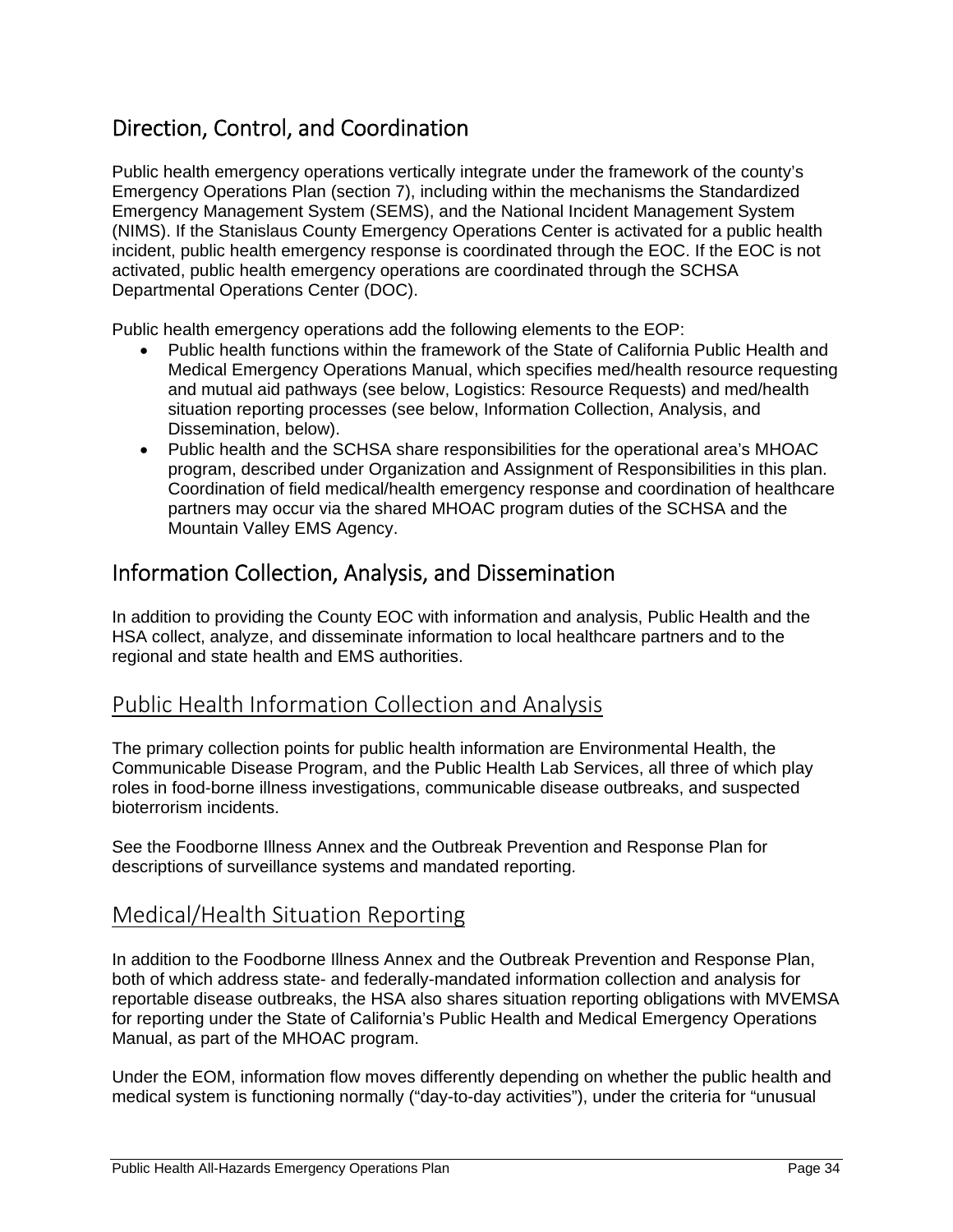events", or under "emergency system activation". (See graphic, Information Flow During Emergency System Activation, below.)

Note that this typology comes from the EOM, and applies to information reporting, and does not represent triggers for activation of the DOC or this plan. The threshold triggers for these tiers are as follows:

#### Unusual Events

Beyond ordinary day-to-day activities, unusual events may occur that do not rise to the level of an emergency but warrant enhanced situational awareness and notification of partners. An unusual event may be self-limiting or a precursor to emergency system activation. As described in the previous chapter, an unusual event is defined as an incident that significantly impacts or threatens public health, environmental health or medical services. It is important to note that the determination of "significant impact or threat" is applied within the context of a reference baseline for the affected jurisdiction. An incident may significantly disrupt essential Public Health and Medical System services in one county while a similar occurrence in another county may have minimal impact on Public Health and Medical System services. The triggers that prompt transition from routine, day-to-day information flow to enhanced information sharing associated with unusual events include:

- The incident significantly impacts or is anticipated to impact public health or safety;
- The incident disrupts or is anticipated to disrupt the Public Health and Medical System;
- Resources are needed or anticipated to be needed beyond the capabilities of the Operational Area, including those resources available through existing agreements (dayto-day agreements, memoranda of understanding, or other emergency assistance agreements);
- The incident produces media attention or is politically sensitive;
- The incident leads to a Regional or State request for information; and/or
- Whenever increased information flow from the Operational Area to the State will assist in the management or mitigation of the incident's impact.

#### Emergency System Activation

For the purpose of information reporting under the EOM, emergency system activation occurs when an incident leads to activation of SCHSA DOC and/or the county EOC. Emergency system activation should trigger an enhanced level of information sharing to support the needs of the incident. Particularly during a large-scale disaster that triggers the activation of multiple DOCs and EOCs, the need for accurate and reliable information grows significantly. Situational reporting provides the foundation for support and coordination and facilitates resource acquisition. A Medical and Health Situation Report should be completed and submitted in accordance with the guidance provided in this manual when an unusual event or emergency system activation occurs.

#### Notification

When an unusual event or emergency system activation occurs, providing incident information to response partners is critical. Prompt notification of response partners is likely to reduce incoming requests for information from multiple sources and allow response partners to anticipate the need for additional resources to support the affected jurisdiction.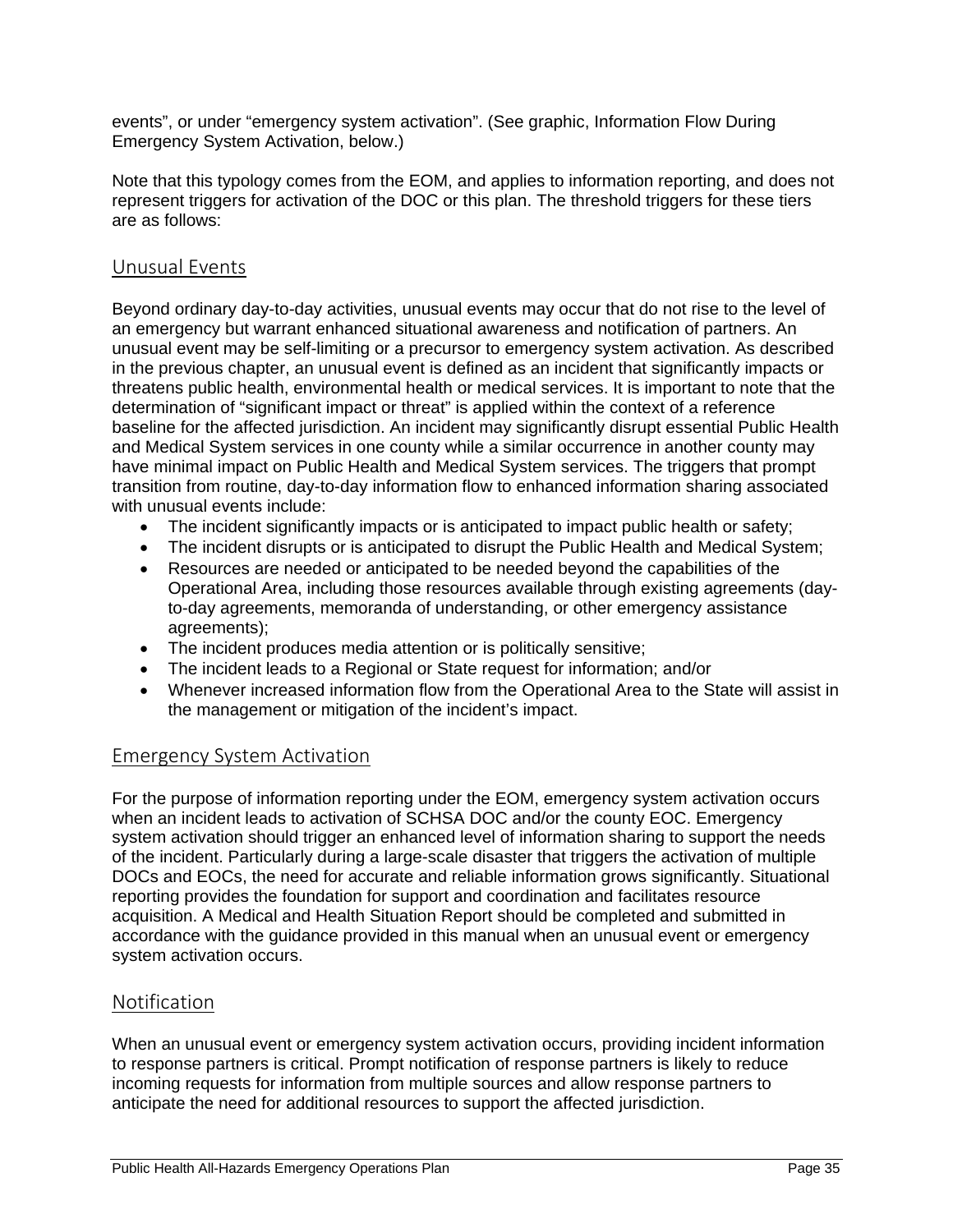Notification methods may include email, telephone, pager or a combination of these through the California Health Alert Network (CAHAN). The method utilized typically reflects the urgency associated with the specific incident. Additional notifications may be sent to inform partners of new information or changes in situation status. Other relevant activities should be undertaken as soon as possible, e.g., establishing communication with affected entities and response agencies, verifying reported information, etc.

When an unusual event or emergency system activation occurs, Public Health will notify:

- Local and State agencies in accordance with statutory and regulatory requirements and
- local policies and procedures;
- MHOAC Program; and
- The CDPH Duty Officer Program (either directly or via the MHOAC Program) or JEOC if activated.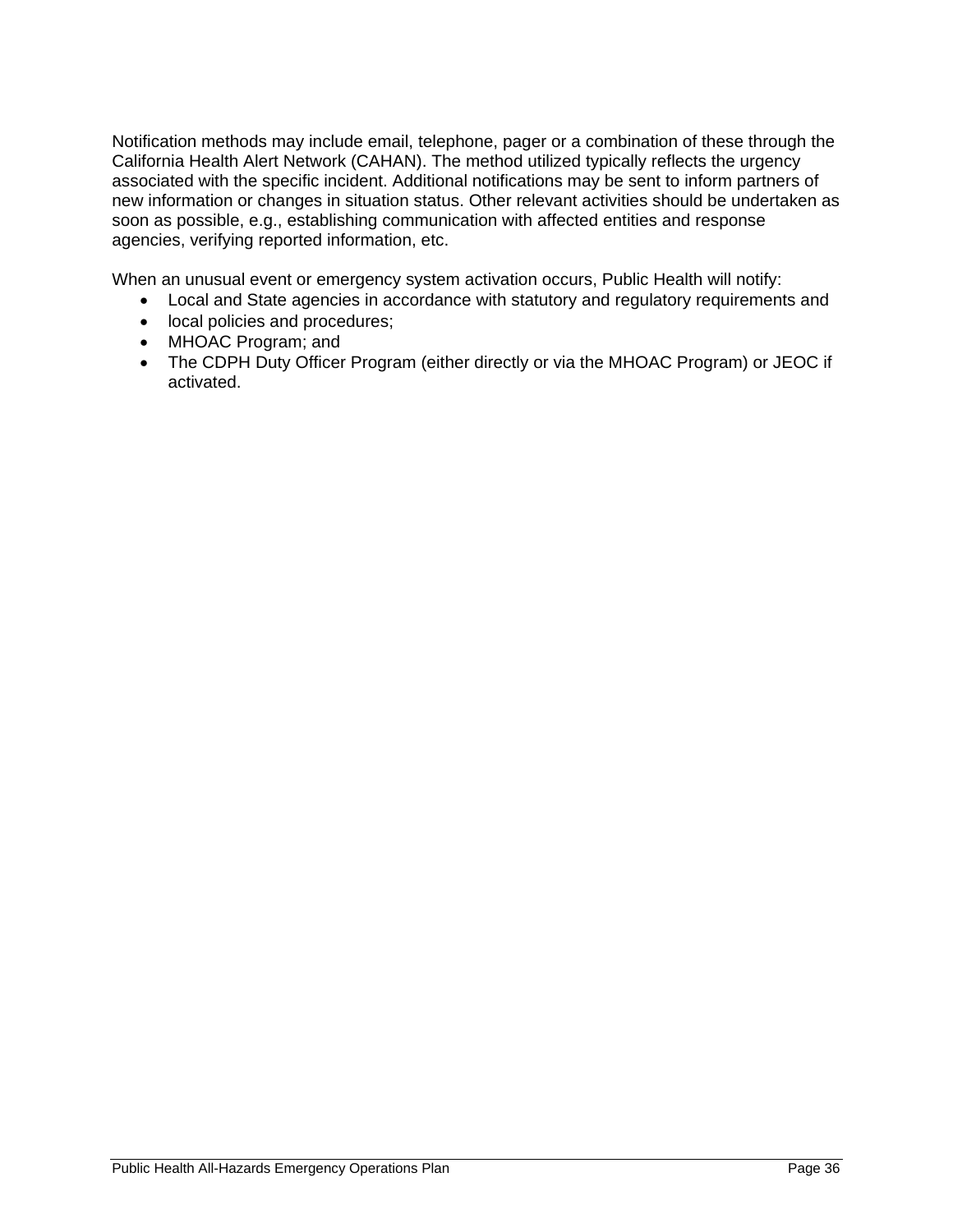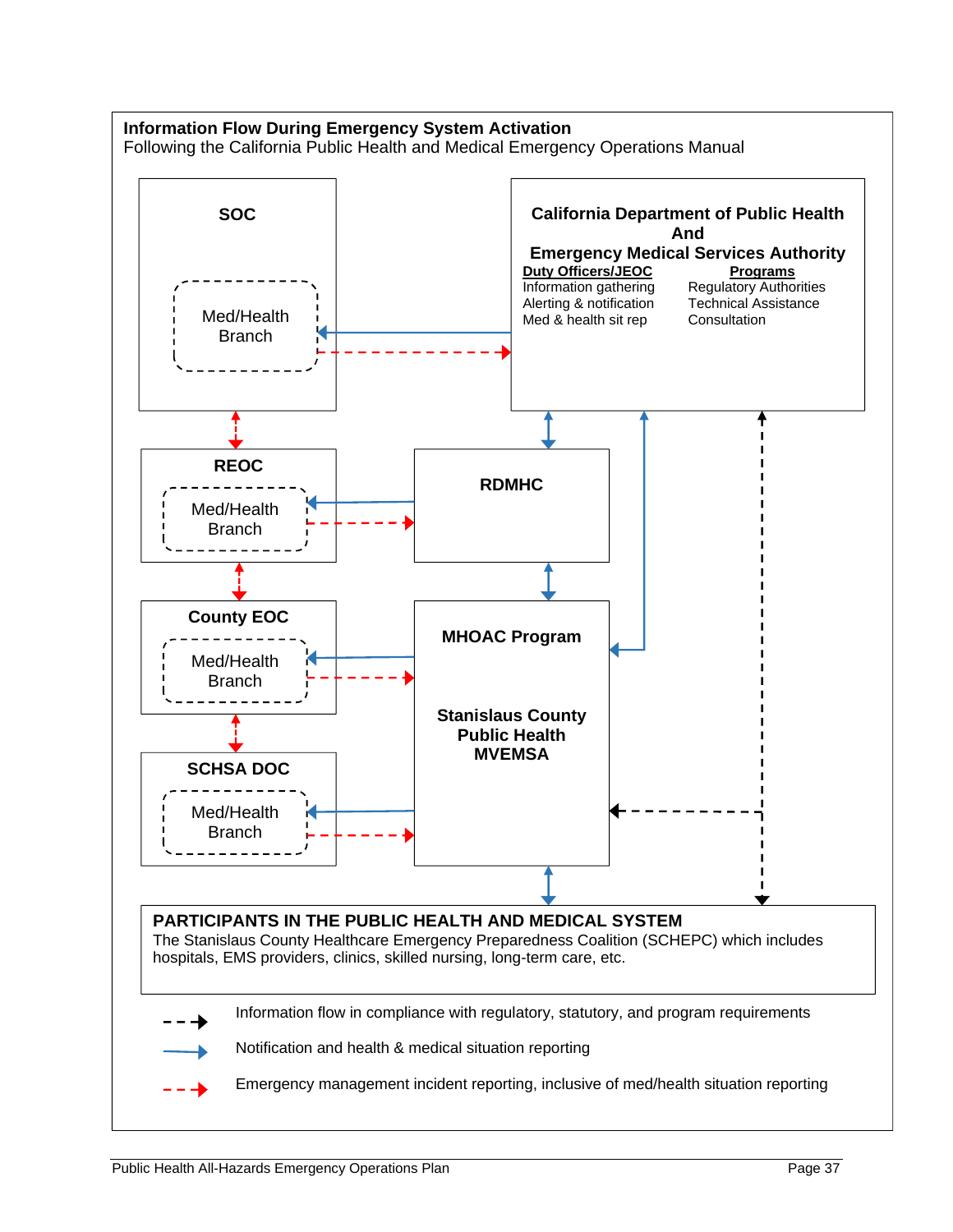#### Medical Health Situation Report

As mandated by the EOM, "sharing appropriate situational information as soon as possible and throughout an incident will assist with all aspects of emergency management. Achieving a common operating picture allows on-scene response personnel and entities involved in support and coordination, including those at DOCs and EOCs, to share common information about the incident. It also supports decision-making and reduces the frequency of information-seeking inquiries from outside the affected area."

The MHOAC Program is the principal point-of-contact within the Operational Area for information related to the public health and medical impact of an unusual event or emergency. Public Health and the HSA, as part of the MHOAC program, are expected to prepare the Medical and Health Situation Report for the Operational Area and share this information with relevant partners representing the Public Health and Medical System, including the RDMHC Program, CDPH and/or the Emergency Medical Services Authority (EMSA) Duty Officer Programs (or JEOC if activated), and local, regional and State emergency management agencies at all SEMS levels so that relevant medical and health information can be incorporated into more comprehensive situation reports.

Situation reporting should occur initially within two hours of incident recognition. Status reports from jurisdictional hospitals and health care system partners are aggregated into a single Situation Report that is submitted to the RDMHC, CDPH and EMSA duty officers, and Stanislaus County OES (or county EOC, if activated). Updated situation reports should occur once during each operational period; in response to significant changes in status, prognosis, or actions taken; or in response to regional or state requests from the RDMHC program.

Situation reporting can be performed electronically, with the proper forms available via the California Public Health and Medical Emergency Operations Manual (EOM). The table below, from the State EOM, defines the minimum data elements.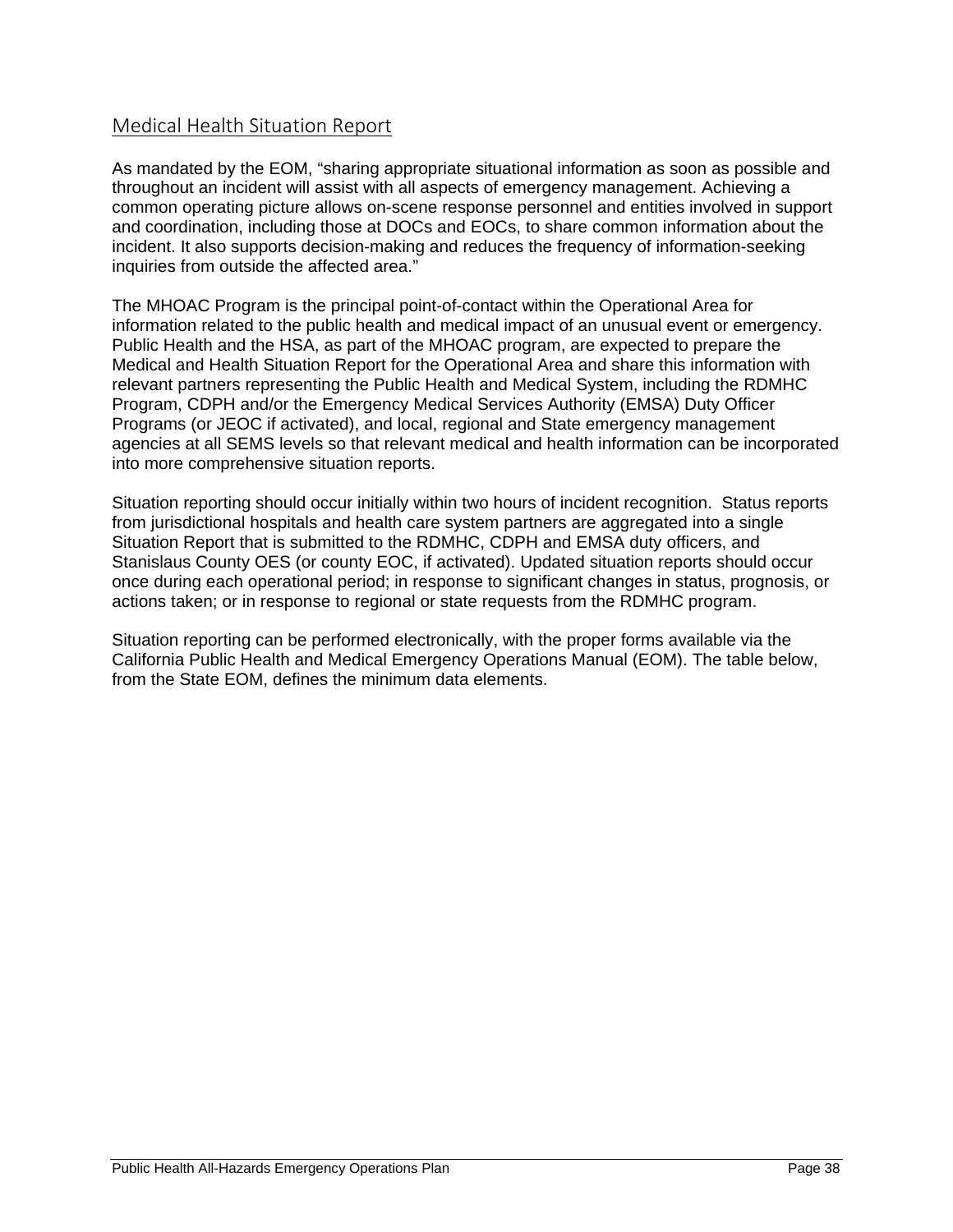| <b>MINIMUM DATA ELEMENTS</b>        |                                         |                              |                                                                                                                        |  |  |
|-------------------------------------|-----------------------------------------|------------------------------|------------------------------------------------------------------------------------------------------------------------|--|--|
| MEDICAL AND HEALTH SITUATION REPORT |                                         |                              |                                                                                                                        |  |  |
| <b>Report Type</b>                  | $\bullet$                               | Initial / Update / Final     |                                                                                                                        |  |  |
| <b>Report Status</b>                | $\bullet$                               |                              | Advisory: No Action Required                                                                                           |  |  |
|                                     | $\bullet$                               | Alert: Action Required       |                                                                                                                        |  |  |
|                                     |                                         |                              |                                                                                                                        |  |  |
| <b>Report Creation</b>              |                                         | Date Time<br>$\bullet$       |                                                                                                                        |  |  |
|                                     | $\bullet$                               | Operational Area, Mutual Aid |                                                                                                                        |  |  |
| Incident Information                |                                         | Region                       |                                                                                                                        |  |  |
|                                     | $\bullet$                               | <b>Incident Name</b>         |                                                                                                                        |  |  |
|                                     | $\bullet$                               | <b>Incident Location</b>     |                                                                                                                        |  |  |
|                                     | $\bullet$<br>$\bullet$                  |                              | <b>Estimate Population Affected</b><br><b>Public Health and Medical</b>                                                |  |  |
|                                     |                                         | Incident Level               |                                                                                                                        |  |  |
| <b>Report Creator Information</b>   | $\bullet$                               | Name                         |                                                                                                                        |  |  |
|                                     | Agency                                  |                              |                                                                                                                        |  |  |
|                                     | Position<br>$\bullet$                   |                              |                                                                                                                        |  |  |
|                                     | Telephone / Cell / Pager /<br>$\bullet$ |                              |                                                                                                                        |  |  |
|                                     | email, etc.                             |                              |                                                                                                                        |  |  |
|                                     |                                         | Green                        | The Public Health and Medical System is in usual day-to-<br>day status. Situation resolved; no assistance is required. |  |  |
|                                     |                                         |                              | The Public Health and Medical System is managing the                                                                   |  |  |
|                                     | Yellow                                  |                              | incident using local resources or existing agreements. No                                                              |  |  |
|                                     |                                         |                              | assistance is required.                                                                                                |  |  |
| <b>Current Condition of the</b>     |                                         |                              | The Public Health and Medical System requires assistance                                                               |  |  |
| <b>Public Health and</b>            |                                         | Orange                       | from within the local jurisdiction/ Operational Area.                                                                  |  |  |
| <b>Medical System</b>               |                                         |                              | The Public Health and Medical System requires assistance                                                               |  |  |
|                                     |                                         | Red                          | from outside the local jurisdiction/ Operational Area.                                                                 |  |  |
|                                     |                                         |                              | The Public Health and Medical System requires significant                                                              |  |  |
|                                     |                                         | <b>Black</b>                 | assistance from outside the local jurisdiction/ Operational                                                            |  |  |
| Area.                               |                                         |                              |                                                                                                                        |  |  |
|                                     |                                         | Grey                         | Unknown.                                                                                                               |  |  |
|                                     |                                         |                              |                                                                                                                        |  |  |
| Prognosis                           | $\bullet$                               | No Change                    |                                                                                                                        |  |  |
|                                     | $\bullet$                               | Improving                    |                                                                                                                        |  |  |
|                                     |                                         | Worsening                    |                                                                                                                        |  |  |
|                                     |                                         |                              |                                                                                                                        |  |  |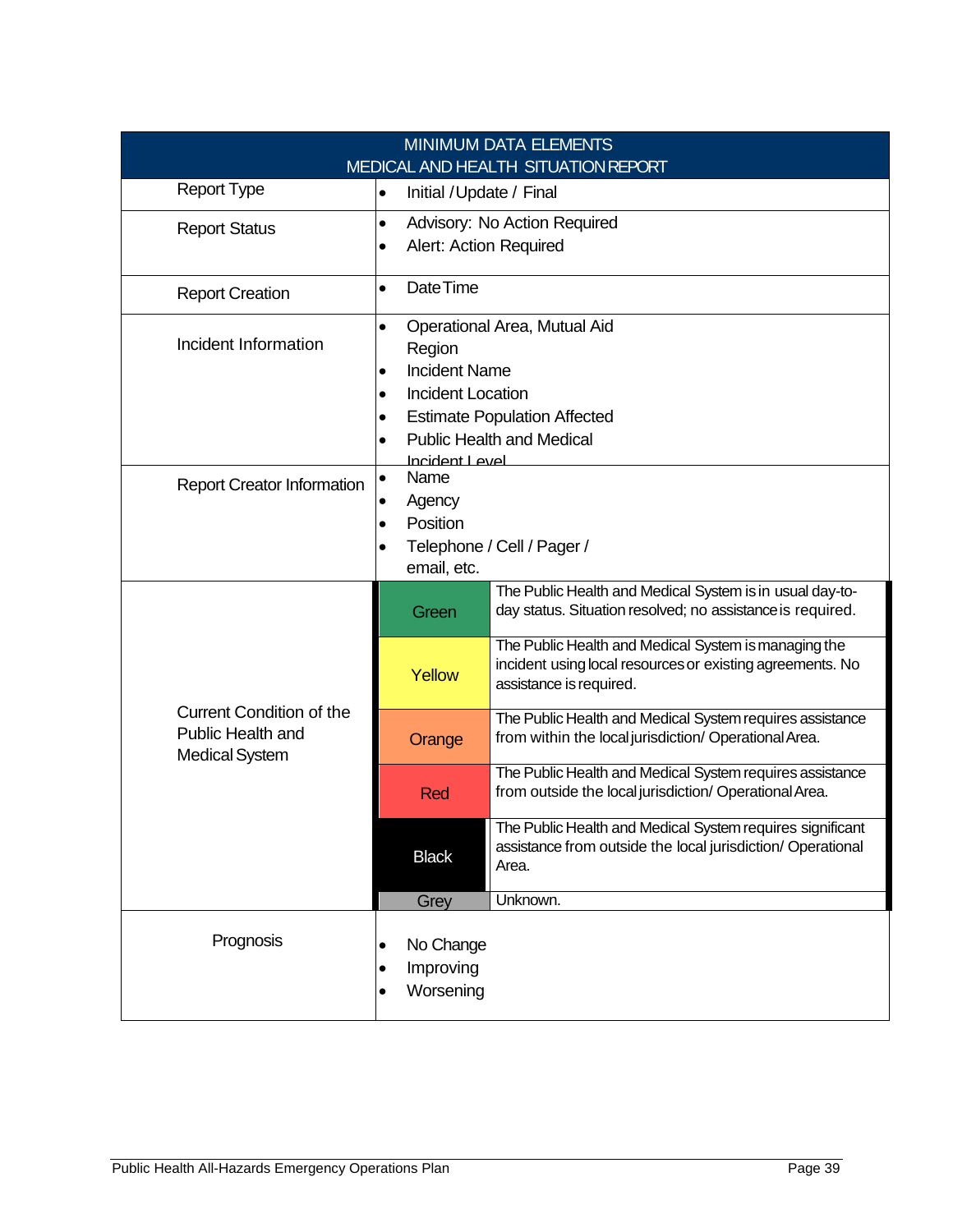### Communications

This plan's communication goals are to:

- 1. Provide accurate, consistent, and comprehensive information about public health emergencies including case definitions, treatment options, infection control measures, and reporting requirements.
- 2. Instill and maintain public confidence in the county's public health and healthcare systems and their ability to respond to and manage an emergency.
- 3. Ensure an efficient mechanism for managing information between SCHSA, healthcare partners and response agencies.
- 4. Contribute to maintaining order, minimizing public panic and fear, and facilitating public compliance by providing accurate, rapid, and complete information.
- 5. Address rumors, inaccuracies, and misperceptions as quickly as possible, and prevent the stigmatization of affected groups.
- 6. Identify any logistical constraints to effective communications, such as communications staffing and equipment needs, and public information call center staffing and capacity.
- 7. Intensify public education efforts about disease outbreaks, animal impacts or zoonosis, and steps that can be taken to reduce exposure to infection.
- 8. Information may be disseminated via web site postings, newspaper editorials, flyers and billboard, television and radio broadcasts, and social media.
- 9. Coordinate with CDC, CDPH, and health departments in adjacent jurisdictions to develop common health messages and education materials. (See Information Flow diagram above.)

SCHSA will accomplish these goals in conjunction with the county's EOP and by staffing a Public Information Team and Public Information Officer (PIO) position at the SCHSA. Please see the SCHSA Crisis and Risk Communication Plan for All Public Health Hazards for policies, procedures, job aids, contact lists, and other details.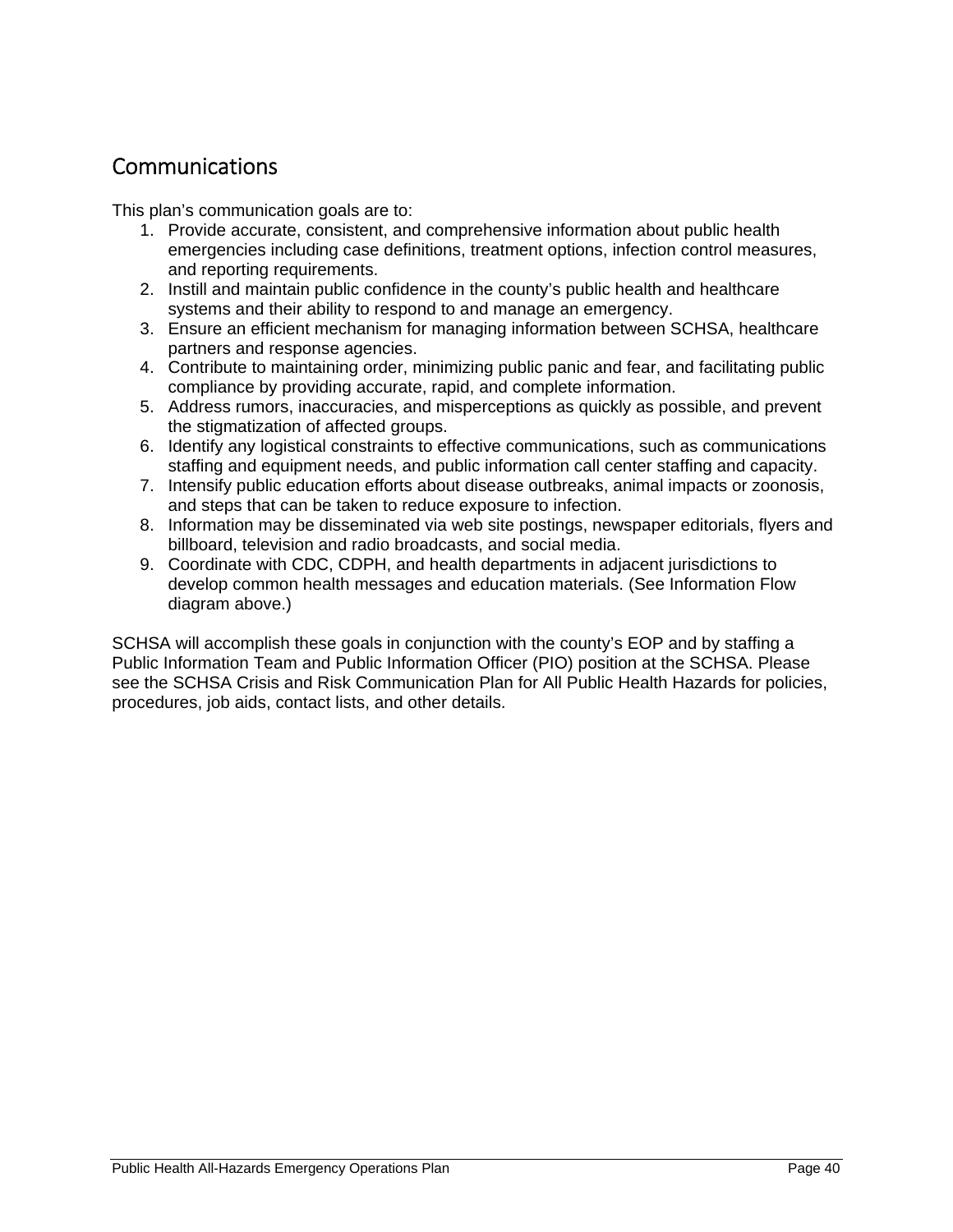### Administration, Finance, and Logistics

### Finance/Administration

Finance and administration functions for the Stanislaus County Public Health and the HSA DOC operations fall under the county's Emergency Operations Plan. The DOC Finance/ Administration Section Chief will work with SCHSA Finance and Payroll personnel to set up incident specific accounts for personnel tracking and SEMS/NIMS record keeping requirements in support of post-incident reporting and reimbursement.

### Logistics

Public health emergency operations present unique logistics concerns and processes which supplement those outlined in the county EOP. Mutual aid processes moving up from the operational area to the region to the state are governed by the State of California's Public Health and Medical Emergency Operations Manual, which is based upon, and consistent with, California's State Emergency Plan. Medical/health responses supplement, but does not supplant, non-medical/health response processes outlined in the County EOP and other guidance documents.

#### Resource Priorities

Public health resource priorities will be established by the Stanislaus County EOC, with input from the Public Health Officer, MHOAC, and HSA DOC staff. Public health resource priorities may emerge in several different circumstances, described in greater detail in the relevant annexes to this plan:

- Medical surge, a condition when demand for medical care greatly surpasses routine capacity;
- Emerging infectious disease outbreak, when there is a demand for greater laboratory capacity than can be met within the county;
- Pandemic influenza: and,
- Bioterrorism response.

Resource priorities may include the need to obtain and prioritize pharmaceuticals and materiel in scarce supply, mobilize county staff and volunteers to support mass dispensing operations, transport patients out of area, or operate temporary facilities not normally used by public health.

#### Resource Requests

Prior to placing a public health resource request, the HSA DOC or EOC should confirm the following:

- Is the resource need immediate and significant (or anticipated to be so)?
- Has the supply of the requested resource been exhausted, or is exhaustion imminent?
- Is the resource or an acceptable alternative available from:
	- o The internal, corporate supply chain?
	- o Other commercial vendors?
	- o Through existing agreements?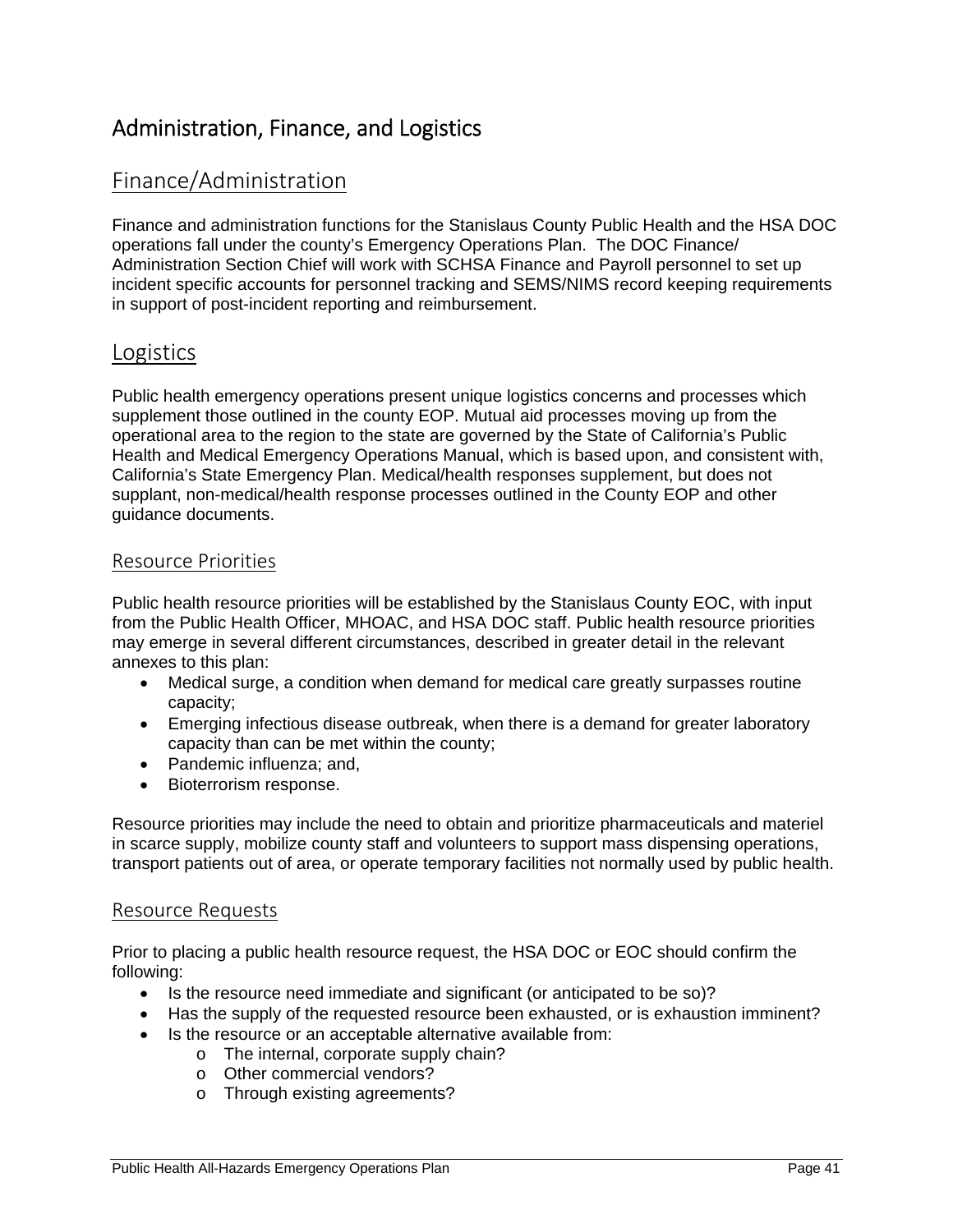• Have any relevant payment/reimbursement issues been addressed?

Medical/health resources requests should utilize current electronic filing systems, and contain the following minimum elements:

- Describe current situation. Submit Medical and Health Situation Report as soon as possible.
- Describe the requested mission (e.g., ability to transport 20 critically injured pediatric patients).
- Describe needed equipment, supplies, personnel, etc. and acceptable alternatives.
- Provide contact information and specific delivery location with a common map reference.
- Indicate if logistical support is required (e.g., food and shelter for personnel, fuel for equipment).
- Indicate urgency of need.

Medical/health resources requests should utilize the Resource Request: Medical and Health provided in the State of California's Public Health and Medical Emergency Operations Manual, and should follow the process described in that manual.

### Demobilization and Recovery

The decision to roll back activation of this plan is made when the remaining needs of the incident can be met by normal SCHSA business functions or after other alternatives have been established. The decision to deactivate the plan will be made as part of the incident action planning cycle at the relevant operating center. A demobilization plan will be created within the planning section and then approved by the incident manager. The planning section should provide an executable plan for transitioning back to normal operational status. The plan should coordinate and preplan options for department demobilization regardless of the level of disruption that originally prompted activation of this plan. The incident manager will assign appropriate individuals to ensure the following are completed in a demobilization effort:

- Informing all staff, the media, and the public, that the actual emergency or the threat of an emergency no longer exists, and instructing county staff on how to resume normal operations.
- Supervising the orderly return to normal operations and informing SCHSA partners of the demobilization plan.
- Verifying that all systems, communications, and other required capabilities and resources are available and operational and that the department is fully capable of accomplishing all priority services and operations.
- Ensuring basic human needs (e.g. toilet services and food services), if provided for in the response, are last to demobilize so they can meet the needs of county, the affected population, and the responders.
- Conducting follow-up with local response agencies, hospitals, and human services agencies, for post-incident planning.
- Ensuring the planning section of the response will receive all records, situation reports, ICS forms, and other data collected during the response to share with appropriate response agencies for review and improvement planning.
- Ensuring calls received from the public, who are inquiring for help or information after the incident, are referred to the appropriate resource or health and human service agency.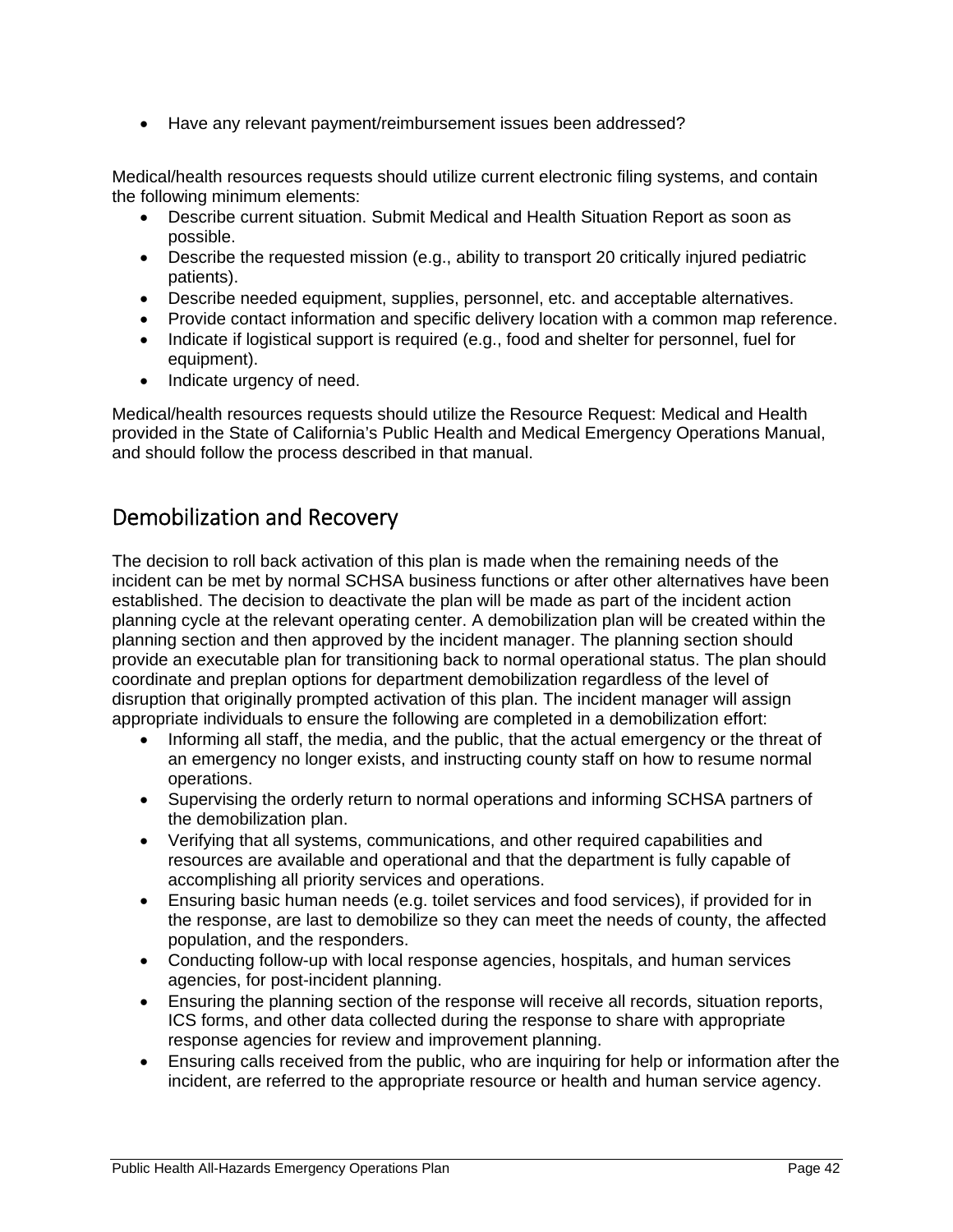Ensuring that Finance/Administration Section responsibilities related to post-incident recordkeeping are completed in a timely manner to support reimbursement (Stafford Act) and any local, State or Federal reporting requirements.

Depending on the nature of the public health emergency, demobilization and recovery may include continuation of recovery actions begun during the response phase. These may include actions focusing on community restoration, and may continue for a number of months or years depending on the severity and extent of the damage sustained. These activities include those necessary to restore a community to a state of normalcy, given the inevitable changes that result from a major disaster. Long-term recovery activities require significant planning to maximize opportunities and mitigate risks after a major incident.

### Plan Testing and Maintenance

Components of this plan will be tested annually within the framework of regular local and statewide exercises, and as made possible by grant funds.

This plan will be reviewed and revised by the Stanislaus County Health Services Agency at least annually after its initial adoption. Additionally, the plan should be reviewed and revised after any exercises and real incidents, in light of the relevant after action reports/improvement plans.

The contact lists that appear in the Appendices will be reviewed and revised annually or as changes occur.

### After Action Report and Improvement Plan

Following any plan activation of the DOC, the Stanislaus County Health Services Agency and Public Health Department will prepare an After Action Report and Improvement Plan (AAR/IP). The AAR is designed to identify best practices, resource gaps, lessons learned, and opportunities for improvement when responding to real-world incidents. If warranted, an Improvement Plan will be developed to identify concrete, actionable steps that are intended to resolve capability gaps and shortcomings identified in the AAR.

The After Action Report should be used to determine:

- What went right?
- What can be improved?
- What lessons were learned?
- Can operations be improved in future incidents?
- Should the plan be changed?

Based on the outcome of the After Action Report, the Improvement Plan (IP) should be developed to include the following items:

- Corrections to plans and/or procedures
- A timeline for completing the corrective action (date when item will be corrected)
- The person/agency responsible for that particular corrective action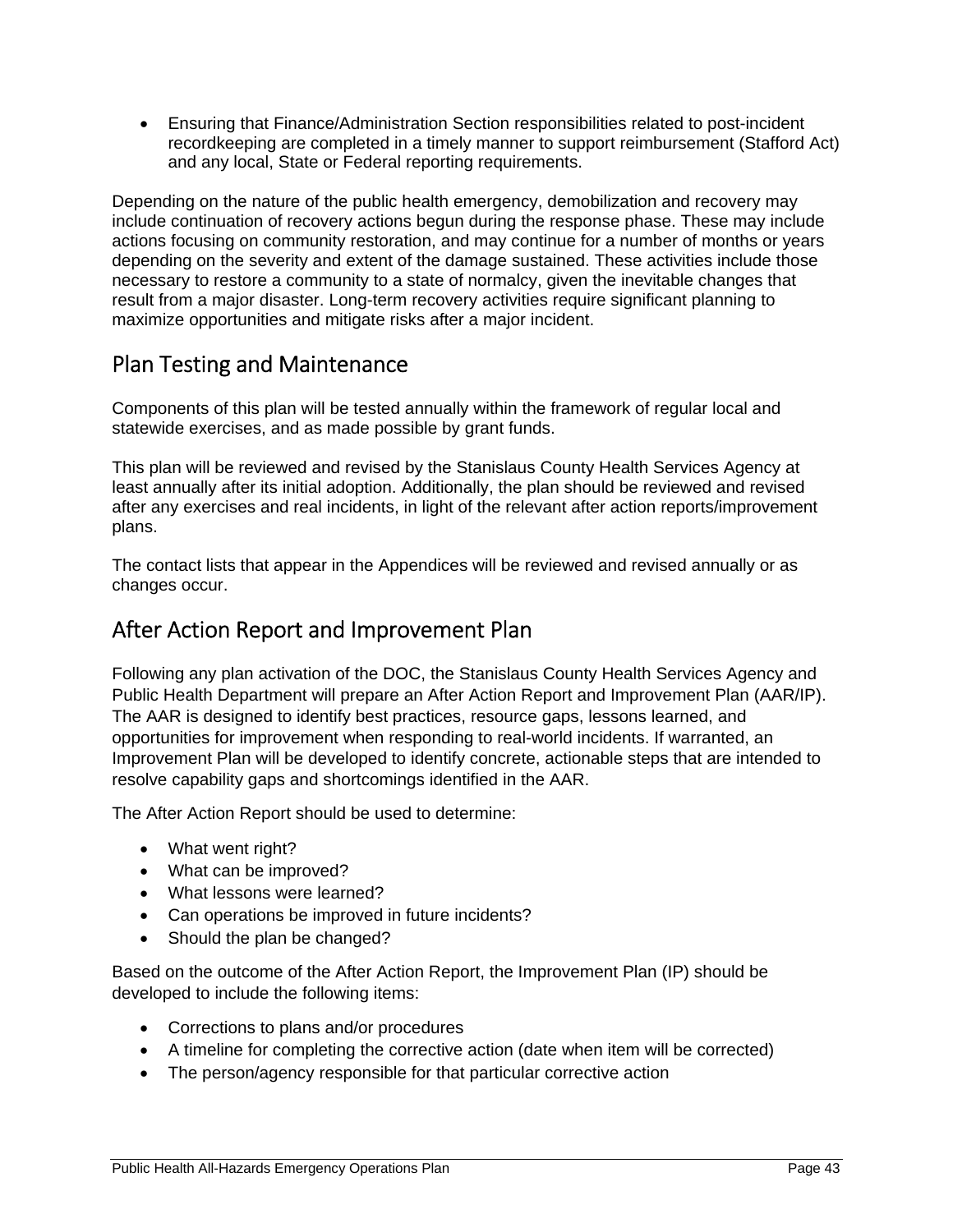### Appendices

#### Appendix A: Acronyms and Abbreviations

AAR – After Action Report AG – Agriculture Commissioner AHEOP – All-Hazards Emergency Operations Plan BHRS - Behavioral Health and Recovery Services CAHAN – California Health Alert Network CAP – Corrective Action Plan CASPER – Community Assessment for Public Health Emergency Response CDC – Centers for Disease Control CEO – Chief Executive Office CDPH - California Department of Public Health DER – Department of Environmental Resources DOC – Department Operations Center EMS – Emergency Medical Services EOC – Emergency Operations Center EOM – State of California Public Health and Medical Emergency Operations Manual EOP – Emergency Operations Plan HVA – Hazards Vulnerability Assessment IP – Improvement Plan JEOC – Joint Emergency Operations Center JIC – Joint Information Center MAD – Mosquito Abatement Districts MCI – Mass Casualty Incident MHOAC – Medical Health Operational Area Coordinator MVEMSA – Mountain Valley Emergency Medical Services NIMS – National Incident Management System OA – Operational Area OES – Office of Emergency Services PH – Public Health PHE – Public Health Emergency PIO – Public Information Officer PODs – Points of Dispensing PPE – Personal Protective Equipment RDMHC – Regional Disaster Medical Health Coordinator SARS – Severe Acute Respiratory Syndrome SC – Stanislaus County SCHEPC – Stanislaus County Healthcare Emergency Preparedness Coalition SC HSA – Stanislaus County Health Services Agency SEMS – Standardized Emergency Management System SNS – Strategic National Stockpile

US – United States

WHO – World Health Organization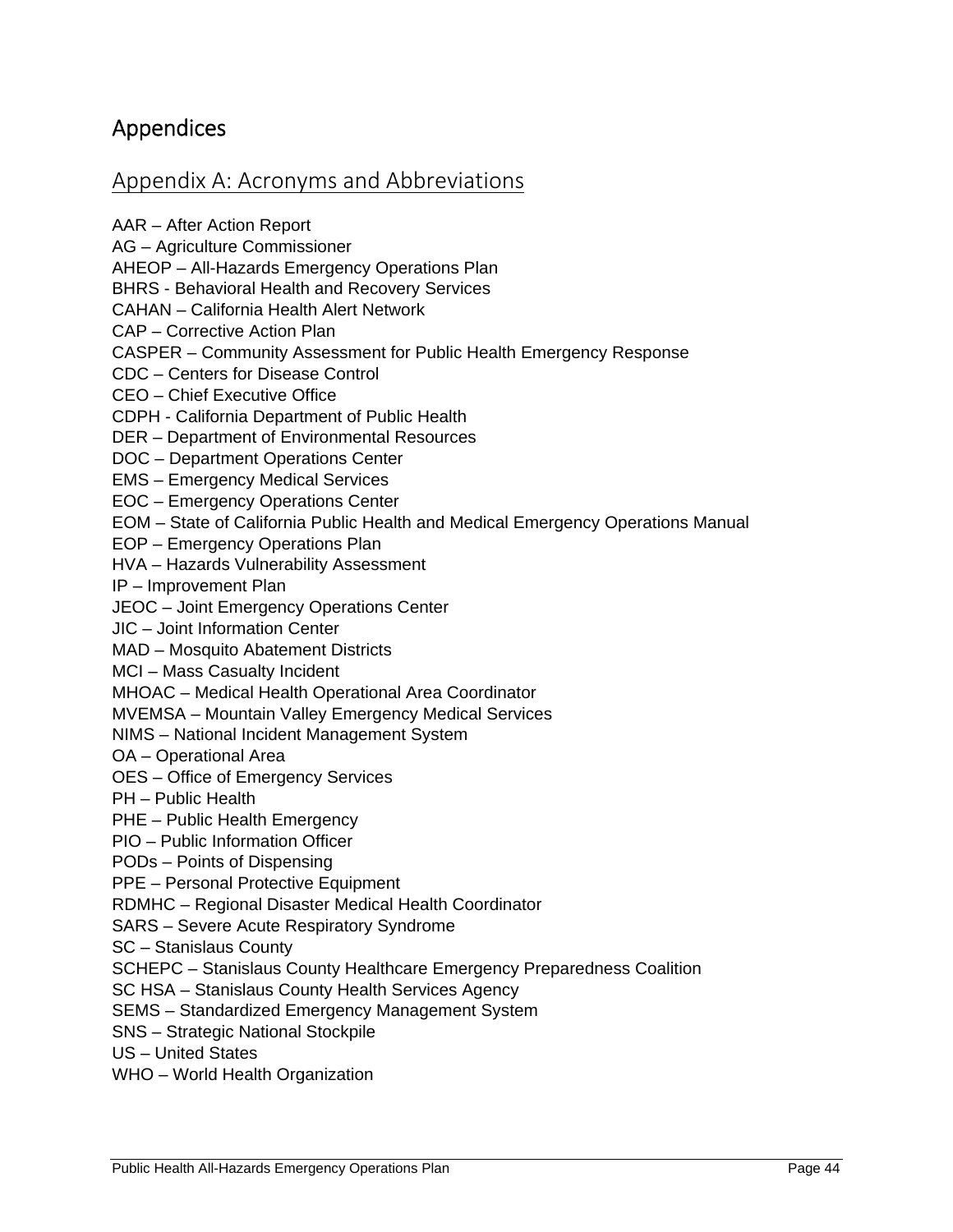### Appendix B: Stakeholder Contact Information

This section contains contact information for key SCHEPC members and other stakeholders. A more detailed comprehensive listing is available in the CAHAN database.

| <b>Hospitals</b>                                    | House Supervisor or On Site Administrator        |
|-----------------------------------------------------|--------------------------------------------------|
| Doctor's Medical Center (Level II Trauma Center)    | (209)576-3776                                    |
| <b>Emanuel Medical Center</b>                       | (209) 664 - 2792                                 |
| Kaiser Modesto                                      | (209)735-5000                                    |
| Memorial Medical Center (Level II Trauma Center)    | (209)526-4500                                    |
| Oak Valley Hospital District                        | (209)847-5062                                    |
|                                                     |                                                  |
| <b>Healthcare/Other Facility</b>                    | <b>House Supervisor or On Site Administrator</b> |
| <b>Doctors Behavioral Health Center</b>             | (209)557-6303                                    |
| <b>Central Valley Specialty Hospital</b>            | (209)248-7700                                    |
| <b>Stanislaus Surgical Hospital</b>                 | (209) 572-2700                                   |
| Health South Rehabilitation Hospital                | (209) 857-3400                                   |
|                                                     |                                                  |
| Long Term Care Facility                             | House Supervisor or On Site Administrator        |
| Acacia Park Nursing & Rehabilitation Center         | (209) 523-5667                                   |
| Alexander Cohen Hospice House                       | (209)578-6300                                    |
| <b>Avalon Healthcare</b>                            | (209)529-0516                                    |
| Bel-Air Lodge and Convalescent Hospital             | (209) 632-1075                                   |
| <b>Brandel Manor</b>                                | (209)667-5600                                    |
| Casa de Modesto                                     | (209)529-4950                                    |
| Country Villa                                       | (209)526-2811                                    |
| Covenant Village Care Center                        | (209) 632-9976                                   |
| Crestwood Manor                                     | (209)526-8050                                    |
| Elness Convalescent Hospital                        | (209)667-2828                                    |
| English Oaks Convalescent and Rehabilitation Center | (209) 577-1001                                   |
| Evergreen Rehabilitation & Care Center              | (209) 577-1055                                   |
| Garden City Health Care Center                      | (209)524-4817                                    |
| Ha-Le Aloha Convalescent Hospital                   | (209) 537-4581                                   |
| Hy-Lond Convalescent Hospital                       | (209) 526-1775                                   |
| Oak Valley Hospital Care Center                     | (209)847-3011                                    |
| <b>Riverbank Nursing Center</b>                     | (209)869-2568                                    |
| San Luis Convalescent Hospital                      | (209)862-2862                                    |
| <b>Turlock Nursing and Rehabilitation Center</b>    | (209) 632-7577                                   |
| Vintage Faire Nursing and Rehabilitation Center     | (209)521-2094                                    |
|                                                     |                                                  |
| <b>Other</b>                                        |                                                  |
| <b>MVEMSA Duty Officer</b>                          | (800)945-2273                                    |
| <b>Stanislaus MHOAC</b>                             | (209)664-6032                                    |
|                                                     |                                                  |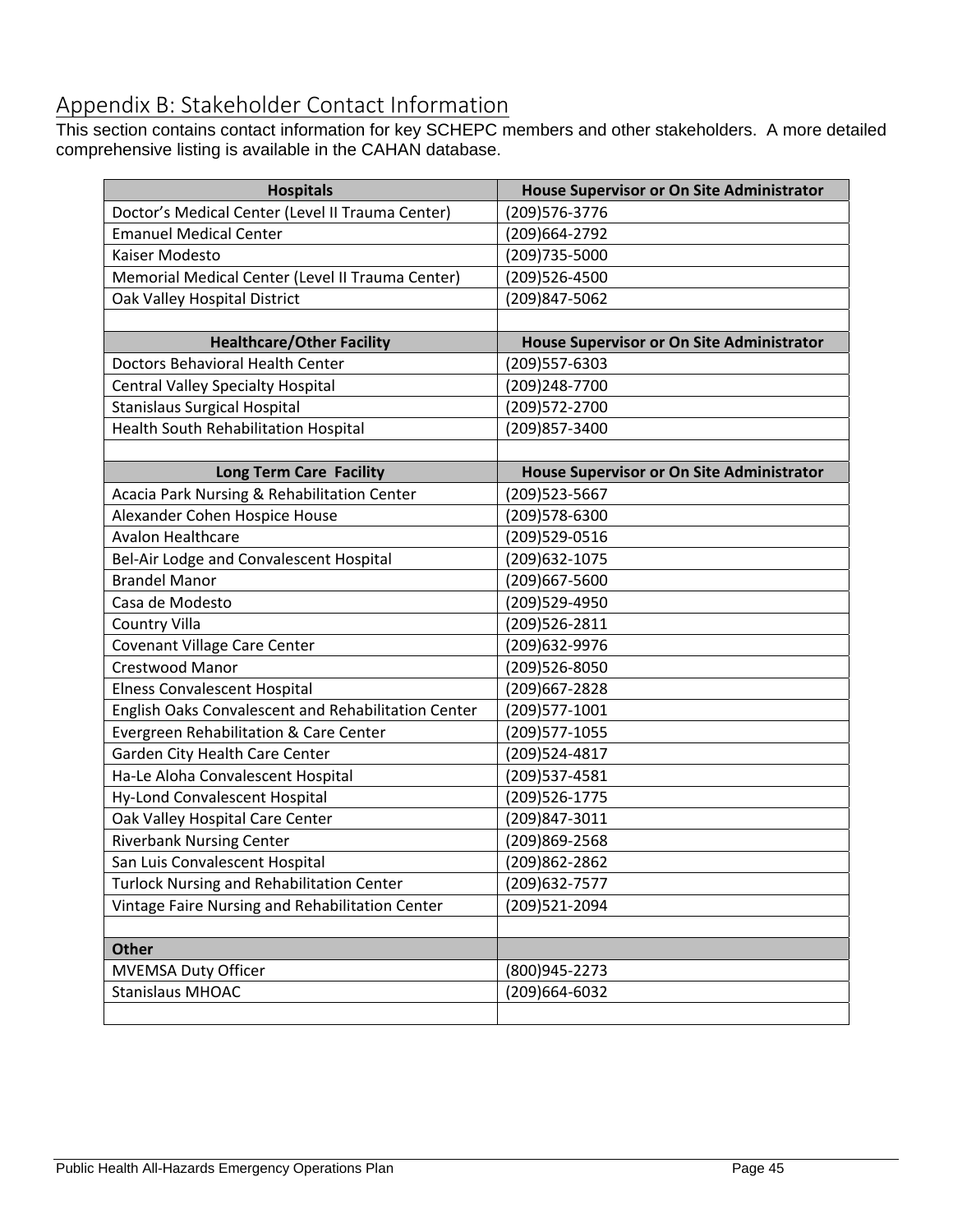### Appendix C: Department Operations Center Organizational Structure

The following diagram and information indicate the HSA Department Operations Center (DOC) organizational structure under the Public Health All-Hazards Emergency Operations Plan.

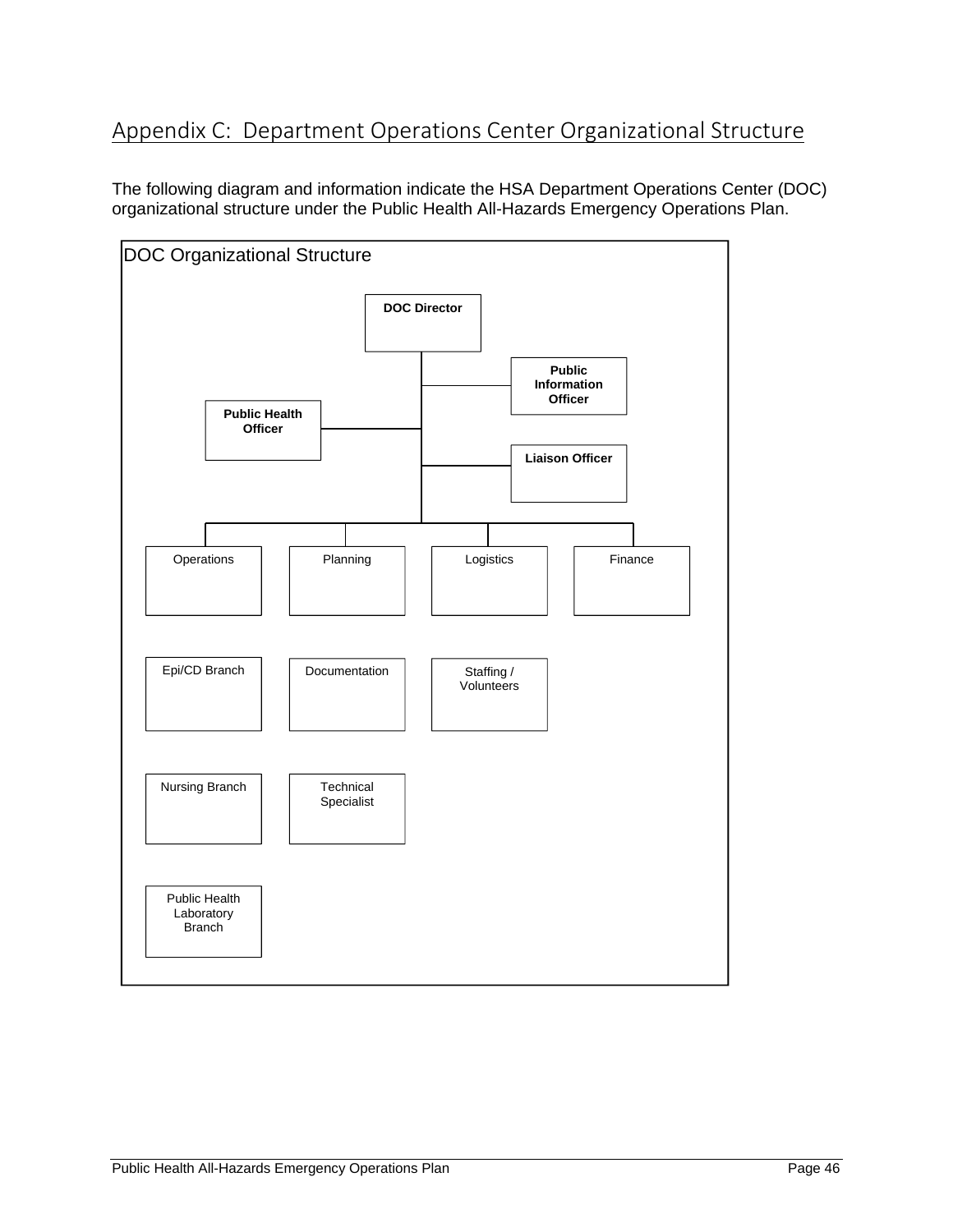Management Section: Responsible for overall emergency management policy and coordination of resources. Management will either activate appropriate sections or perform their functions as needed.

Operations Section: Responsible for coordinating all tactical response of all field operations in accordance with the Incident Action Plan.

Planning Section: Responsible for collecting, evaluating, documenting and disseminating information related to the incident; developing the DOCs action plan in coordination with other sections; initiating and preparing the agency's After-Action Report, and for maintaining documentation.

Logistics Section: Responsible for providing communications, facilities, services, equipment, supplies, and materials in support of the incident.

Finance Section: Responsible for personnel, financial and cost analyses, and other administrative aspects not handled by the other functions.

Note that specific public health emergencies, such as activation of the Strategic National Stockpile, conduct of mass prophylaxis efforts, coordination of countywide medical surge response during a major disaster, and similar large-scale incidents will be coordinated through the County EOC, not the public health DOC.

#### DOC Management Section

#### Purpose

In an emergency, the DOC Management Section is responsible for:

- Managing overall emergency management policy and coordination through the joint efforts of governmental agencies and private organizations.
- Activating appropriate sections (Operations, Planning, Logistics, and Finance) to perform their functions as needed.
- Assuring the DOC Director, or designee, has the authority and responsibility to direct all DOC activity.
- Assuring the DOC Director is supported by the sections (Operations, Planning, Logistics, and Finance) called the Management Staff who are delegated responsibility to perform functions to implement DOC Director incident objectives. The team is led by the DOC Director.

Positions will be assigned by the DOC Director according to this appendix. Positions may be activated depending upon the incident requirements, the work to be accomplished, and the numbers of personnel needed.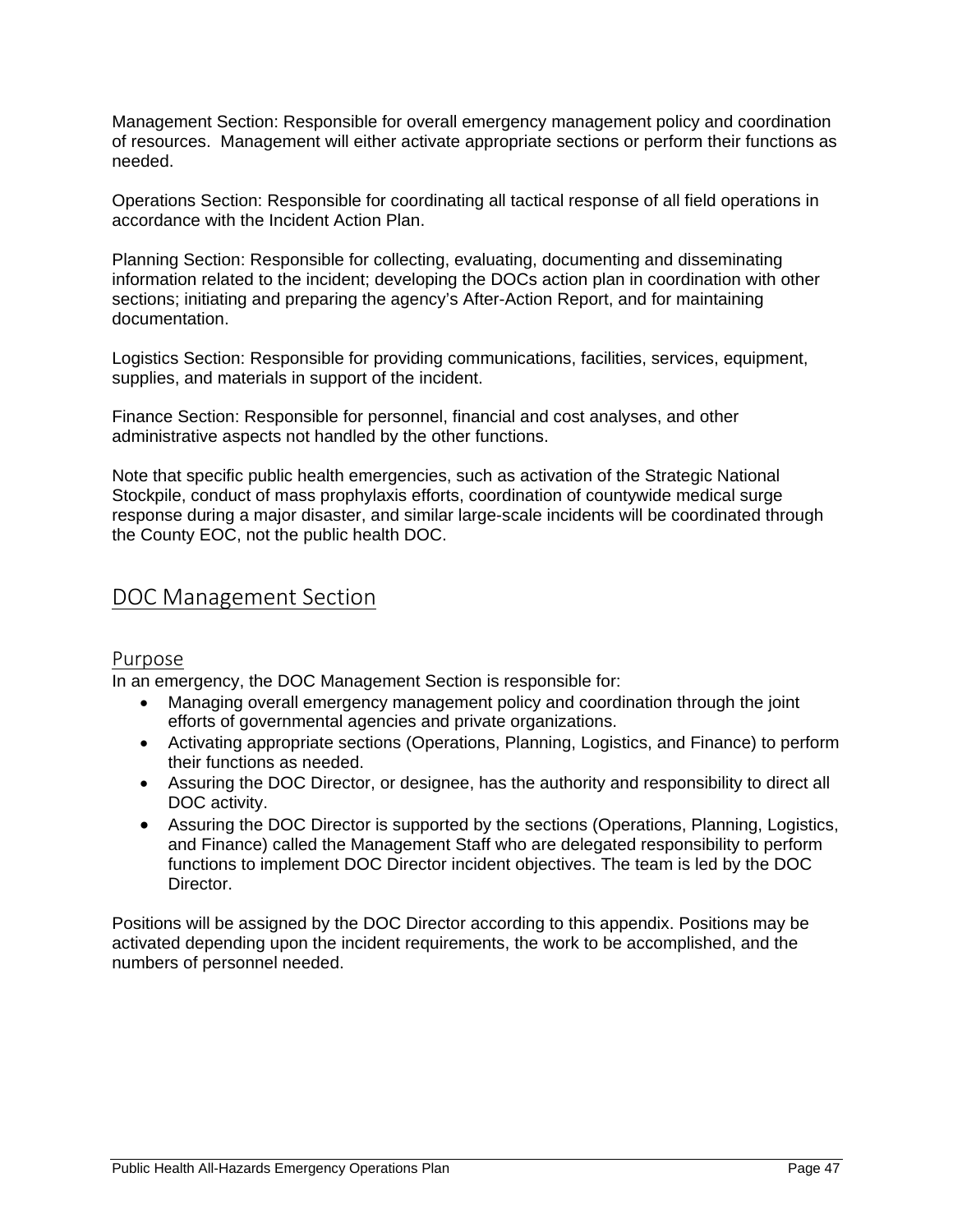#### DOC Staff Overview

#### DOC Director

The DOC Director assumes overall responsibility and authority for the operations of the DOC in the event of an emergency or disaster occurring in Stanislaus County, assures the DOC is staffed and operated at an appropriate level for the emergency, reports to the Emergency Operations Center (EOC) Director (if the EOC has been activated) and delegates authority, as appropriate and necessary, to members of the Management Section Staff and to the general staff. Duties include:

- Establishing the appropriate staffing level for the DOC and continuously monitoring organizational effectiveness ensuring that appropriate modifications occur as required.
- Exercising overall management responsibility for the coordination of emergency response by HSA staff.
- Setting priorities for response efforts. Ensuring that all department actions are accomplished within the priorities established at the DOC.
- Coordinating inter-departmental and inter-agency collaboration.
- Coordinating with the PIO for the arrangement of regular press conferences regarding health information for the media and the public.
- Directing all plans for the emergency response and recovery, staff call-up, assignment and reassignment.
- Communicating with the Public Health Officer at the EOC during an event.
- Planning for mutual aid and/or the Strategic National Stockpile needs.
- Supervising the implementation of the emergency response.

#### Public Health Officer

The Public Health Officer duties include:

Preparedness:

- Reviewing internal Public Health Department's medical/health disaster response plans.
- Coordinating with local medical/health facilities to assess their preparedness.
- Promoting public health preparedness through scheduled training and exercises to test emergency response.
- In coordination with OES and other emergency preparedness partners, promoting public awareness of the importance of disaster preparedness.

Response:

- Assessing and determining the medical and health impact of an event on the affected population and medical and health infrastructure, and ensuring information is provided to the Operations Section Chief at the County EOC and/or the DOC Director.
- Proclaiming a local public health emergency, if necessary.
- Coordinating and managing the allocation of available medical and health resources including human resources to support disaster medical and health operations in affected areas.
- Ensuring medical/health representation at the County EOC (if activated).
- Acting as an advisor to the Management Section of the County EOC.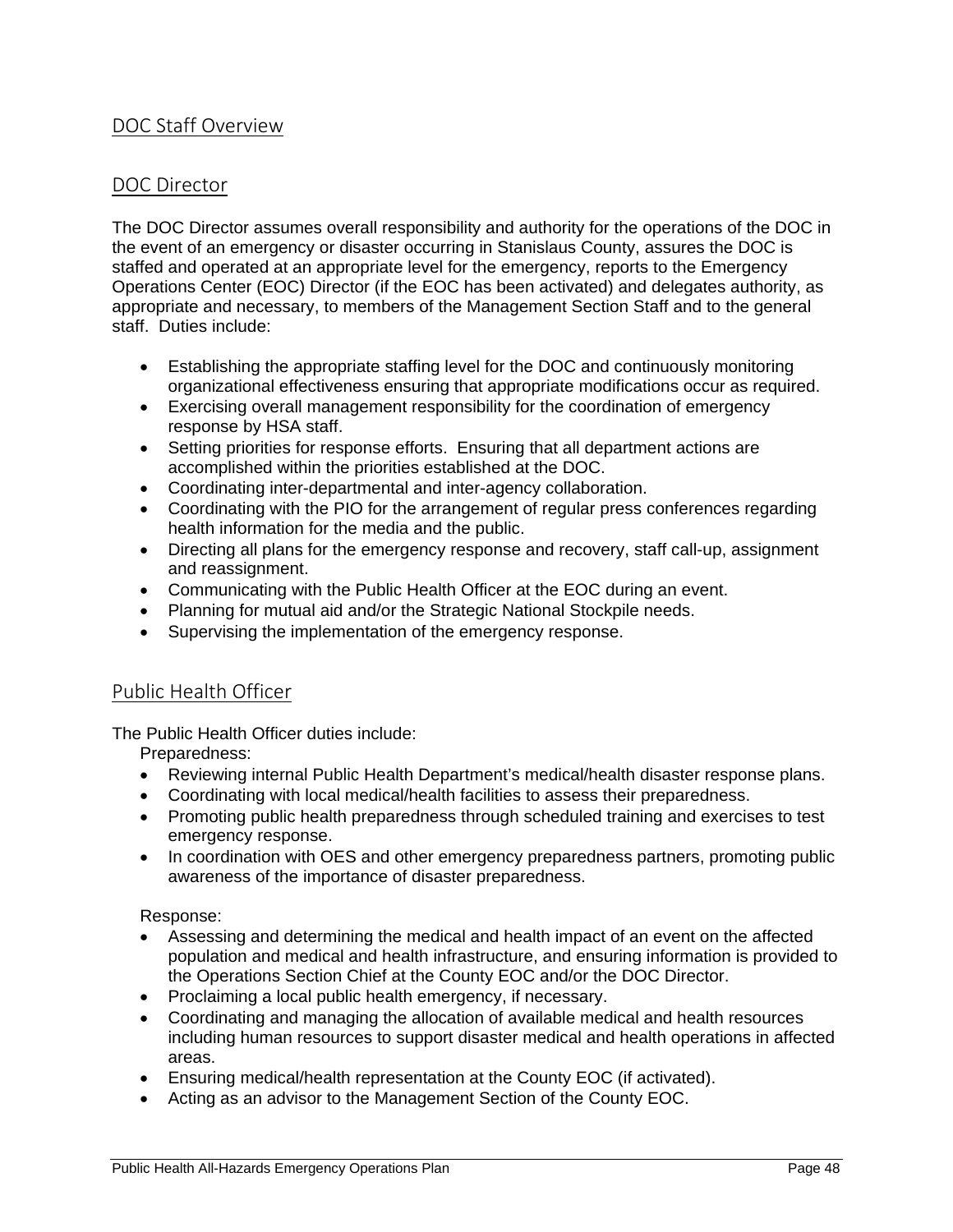- Maintaining contact with the DOC Director.
- Communicating medical, public, and environmental health assessments to county and state medical/health officials.
- Evaluating and prioritizing medical and health resource requests from local responders.
- Determining appropriate response recommendations.
- Evaluating and prioritizing medical and health mutual aid requests from outside of the Operational Area (OA) in coordination with the RDMHC/S.
- Obtaining necessary non-Public Health Department medical and health personnel, supplies and equipment through established mutual aid procedures.
- Coordinating the provision of laboratory services required in support of emergency health and medical services.
- Coordinating immunization campaigns or quarantines, if required.
- Coordinating inspection of food, water, drugs, and other consumables that were exposed to the hazard and being used in emergency facilities.
- Coordinating the implementation of measures to prevent or control disease vectors such as flies, mosquitoes and rodents.
- Coordinating with animal control agencies to dispose of dead animals.
- Coordinating with the County Public Information Officer and Public Health Information Officer and arranging for regular press conferences regarding health information for the media and the public.
- Exercising the statutory authority of the Public Health Officer in collaboration with the EOC and County Counsel.

Recovery:

- Determining the impacts of an incident on local medical/health facilities, public and environmental health systems to resume routine operation during disaster recovery stage.
- Assist with determining short and long term recovery medical and health needs of impacted populations and areas as indicated through the Community Assessment for Public Health Emergency Response (CASPER) process or other post-incident needs assessment processes.

#### Public Information Officer (PIO)

In the event of a Public Health Emergency, the PIO serves as the primary contact between the DOC, the EOC, relevant Joint Information Center (JICs), as well as the Public Health Department's primary contact with the media, the public, and social media. The PIO will prepare information releases, brief media representatives and provide for press conferences. PIO usually oversees the rumor control activity. Duties include:

- Activating the PIO Crisis Communication Response Team as needed.
- Developing Crisis-Specific Risk Communication Plans as indicated by the emergency and the Crisis and Risk Communication Plan.
- Serving as liaison to the County EOC, and if activated, relevant JIC(s).
- Serving as the central coordination point for HSA for all media releases.
- Coordinating field PIO functions as needed, including the possible establishment of a field incident information center, media control and interviews at the scene of the event, and so on.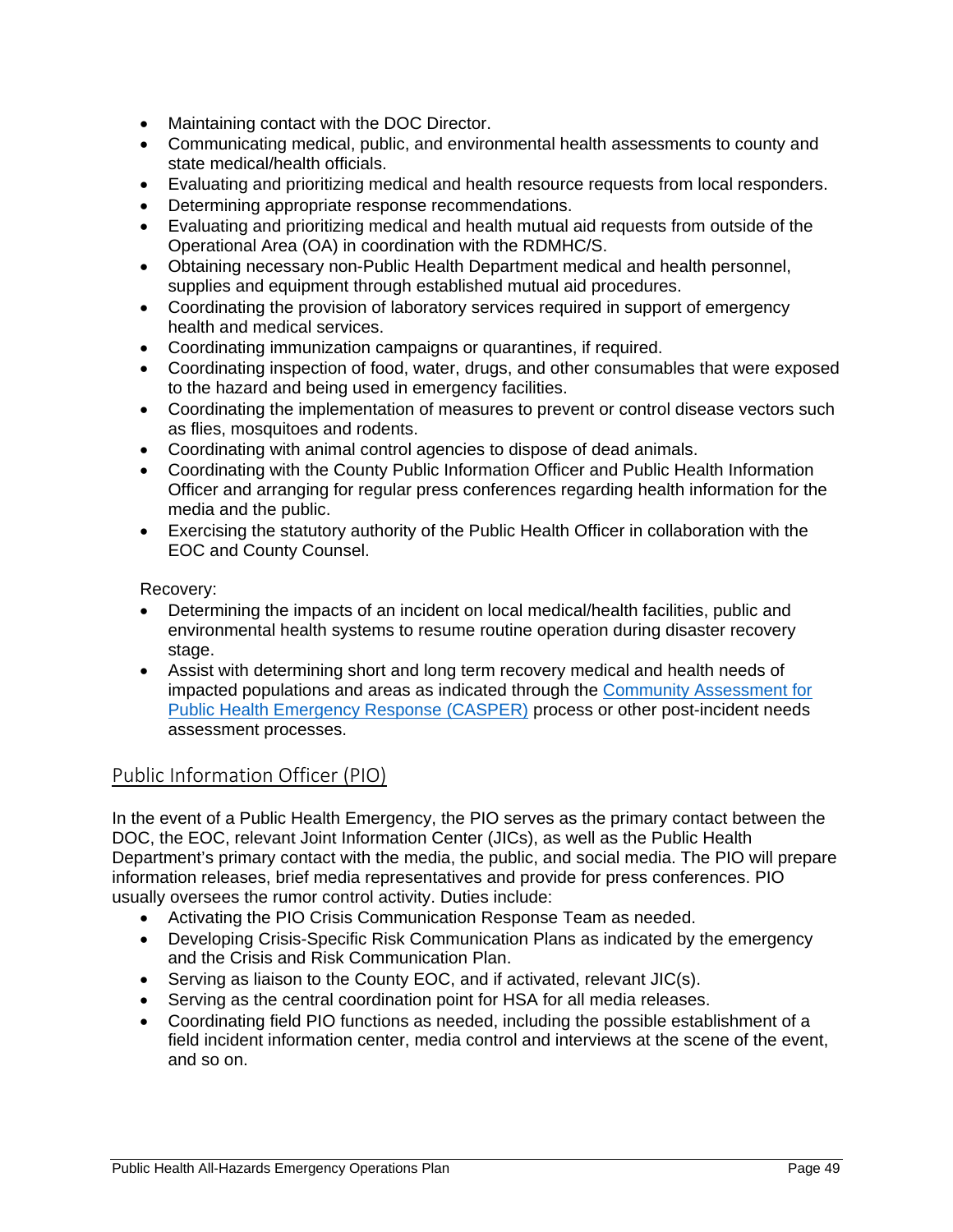- Ensuring that the public within the affected area receives complete, accurate and consistent information about life safety procedures, public health advisories, relief and assistance programs, and other vital information.
- Coordinating media releases with the County JIC and other Public Information Officers at incidents as required.
- Developing the format for press conferences, in conjunction with the EOC or County JIC.
- Maintaining a positive relationship with the media representatives.
- Preparing templates for fact sheets, press releases, etc. Items to include but not limited to: fact sheets, informed consent forms, patient education sheets, and medical care locations.
- Posting relevant materials on the SCHSA website and/or social media (Facebook, Twitter, etc.) and establishing an incident specific informational website or online "disaster assistance center".
- Establishing a "Disaster Hotline" with an up-to-date recorded message.
- Ensuring that all rumors are responded to in a timely manner and with factual information.
- Coordinating public health information and risk communication via social media.
- Ensuring that the Crisis and Risk Communication Plan is implemented appropriately.

#### Liaison Officer

The liaison officer reports to the DOC Director, helping to effectively manage concerns and issues raised by stakeholders, cooperating agencies, and assisting agencies. The role of the Liaison Officer is to "know the customer", including internal customers (command team) and external customers (stakeholders, community partners, elected officials, and everyone else).

The officer's primary focus is to contribute to the efficiency of the response effort by assuring that the best use is made of available agency resources. Specific responsibilities include working closely with assisting or cooperating agencies, as well as keeping the EOC Director (at the Office of Emergency Services) or unified command informed on issues dealing with assisting and cooperating agencies.

Operations Section Chief See Operations Section

Planning Section Chief See Planning/Intelligence Section

Logistics Section Chief See Logistics Section

Finance Section Chief See Finance/Administration Section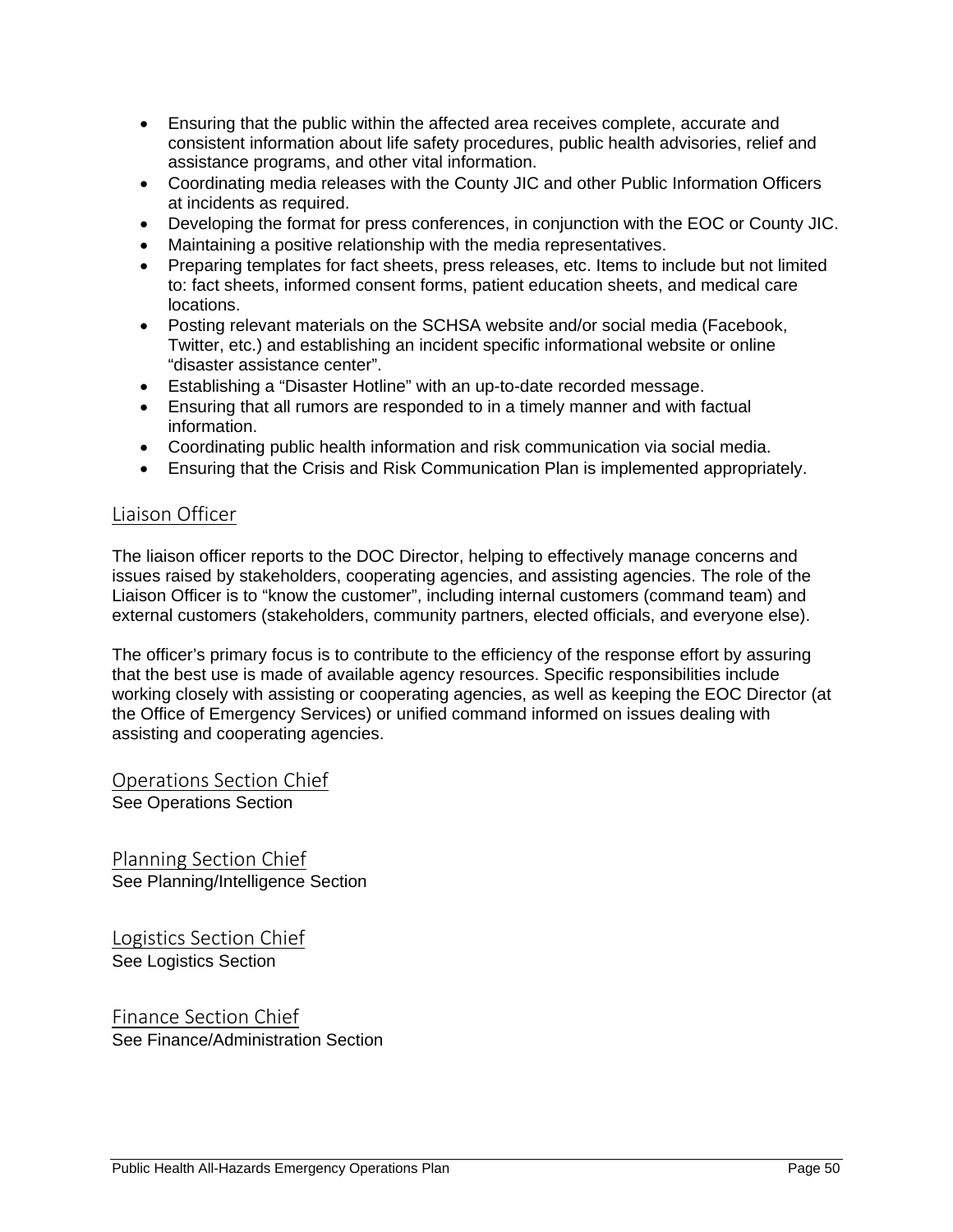### Operations Section

#### Purpose

The DOC Operations Section is responsible for:

- Coordinating all department operations in support of the emergency response, once the DOC is activated.
- In coordination with the MHOAC, assist in the provision of medical care activities through resources available within the county, or by obtaining such services as required through agreements and/or established mutual aid programs.
- Acting as the direct link between the DOC and the EOC/field operations.
- Enabling Operations Section staff to receive incoming situation reports, department status reports, resource requests, field intelligence, and routing of incoming information to the appropriate DOC section.

#### Staff Overview

#### Operations Section Chief

The section chief manages and coordinates all DOC-related operational functions, and ensures that these functions have been activated and are appropriately staffed based on the emergency. Duties include:

- Ensuring that the Operations function is carried out, including coordination of activities for all operational functions assigned to the DOC.
- Ensuring that operational objectives and assignments identified in the DOC Incident Action Plan are carried out effectively.
- Coordinating prophylaxis for public health staff, first responders, and to the public during an emergency.
- Establishing the appropriate level of unit organizations within the Operations Section, continuously monitoring the effectiveness and modifying accordingly.
- Ensuring that the Planning Section is provided with Status Reports and Major Incident Reports.
- Conducting periodic Operation Briefings for the DOC Director as required or requested.

#### Public Health Nursing Branch Team Leader

This unit should be activated if the emergency response requires mass shelter and/or care (i.e., an evacuation, medical surge, alternate care site, etc.). It provides support to the Community Services Agency and the EOC for care and shelter and alternate care site activities. The team PH nursing leader performs, or ensures through delegation, the following duties:

- Providing consultation to the American Red Cross shelter manager and the Community Services Agency Care and Shelter Branch Director in support of care and shelter activities.
- Participating in a field task force to help prepare and open a shelter or alternate care site.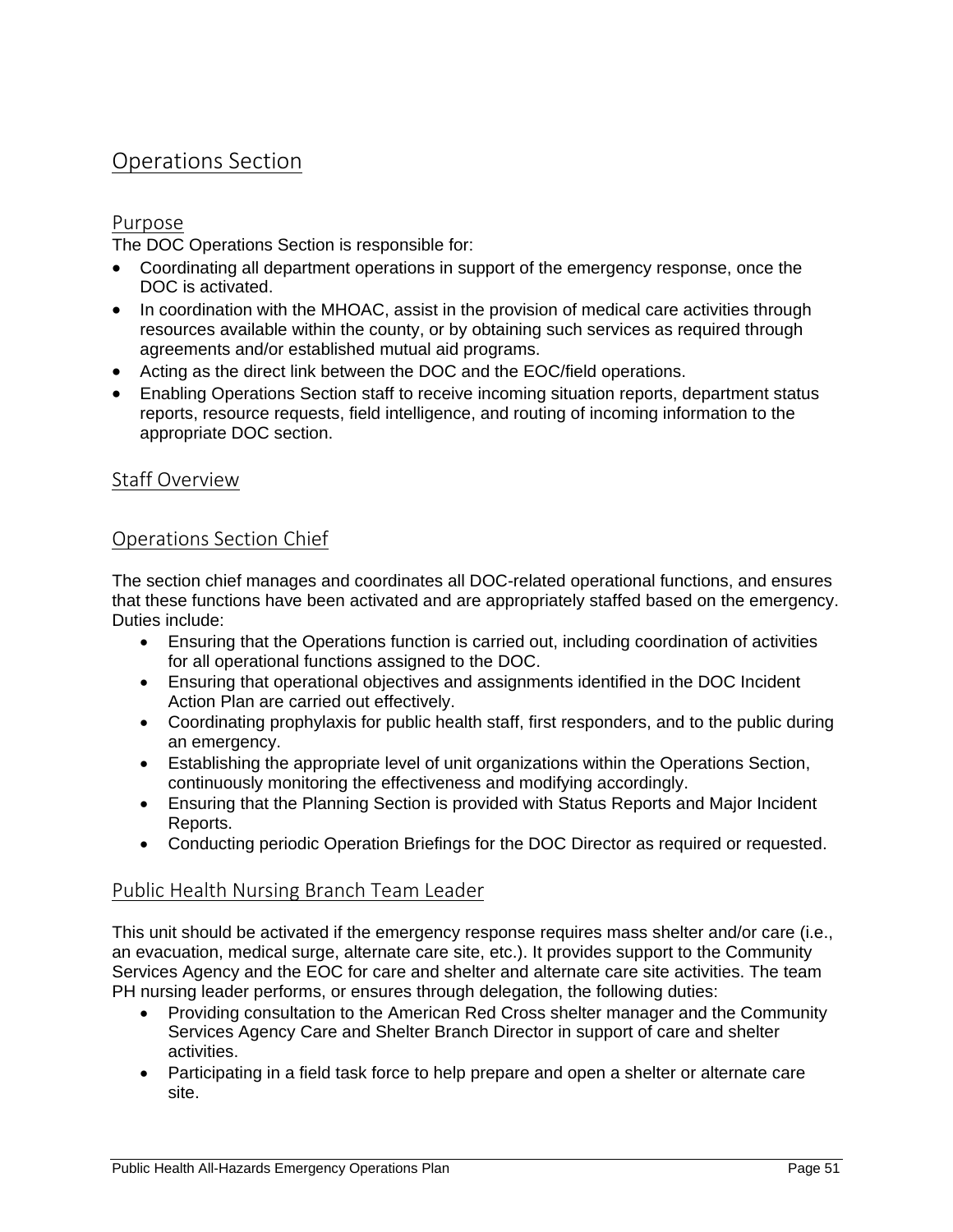- Providing skilled nursing services at a shelter or alternate care site.
- Providing epidemiological services at a shelter or alternate care site, including evaluating communicable diseases risks.
- Identifying and assessing residents with special needs and transferring to a more appropriate facility if necessary.
- Assessing criteria and other duties as delineated in the *Disaster Manual for Public Health Nursing in California*.
- Calling up and supervising a Public Health Shelter Nursing Team if needed.
- Conducting appropriate, just-in-time training for nursing response personnel as required by the incident.

#### Epidemiology/Communicable Disease (Epi/CD) Branch

The Epi/CD directs and supervises communicable disease investigations when the DOC is activated (i.e., when routine epi/CD capacity is exceeded). The lead coordinates disease and bioterrorism-related surveillance and preparedness activities with existing communicable disease investigation and response, and develops and implements a plan for responding to suspected or confirmed emergency, when the DOC is activated. The lead also coordinates the inspection of the environment, laboratory specimen testing, epidemiologic surveillance, postincident impact and needs assessments (CASPER), and the field investigation performed by public health nurses. Specific duties include:

- Staffing up and expanding resources in response to a public health emergency involving a communicable disease.
- Integrating the routine functions of the Communicable Disease Surveillance Group into the DOC during a public health emergency.
- Supervising the environmental assessment and surveillance in the community.
- Manage oversight of, and communication with the Surveillance Team.
- Overseeing any investigation teams deployed during the emergency.
- Designing, implementing, and coordinating a public health epidemiological surveillance system.
- Designing, implementing, and coordinating a post-incident impact and needs assessment (CASPER)
- Analyzing and interpreting epidemiologic data.
- Writing policies, procedures, proposals, technical papers, publications, and reports as needed during a PHE.
- Supporting the PIO and Public Health Officer in preparing and delivering presentations to public health, community, professional groups, and the news media during an outbreak.

#### Public Health Laboratory Branch

The PH Laboratory lead is responsible for maintaining the function of the public health lab during a public health emergency, including meeting routine laboratory needs while scaling up to meet the demands of a specific emergency. This may include working with Logistics to procure additional resources from inside the county, through mutual aid, or from other sources. Specific duties include:

 Tailoring diagnostic strategies appropriate for Sentinel (Level A) Laboratories as quickly and efficiently as possible for the emergency response, at a scale appropriate for the county and the outbreak.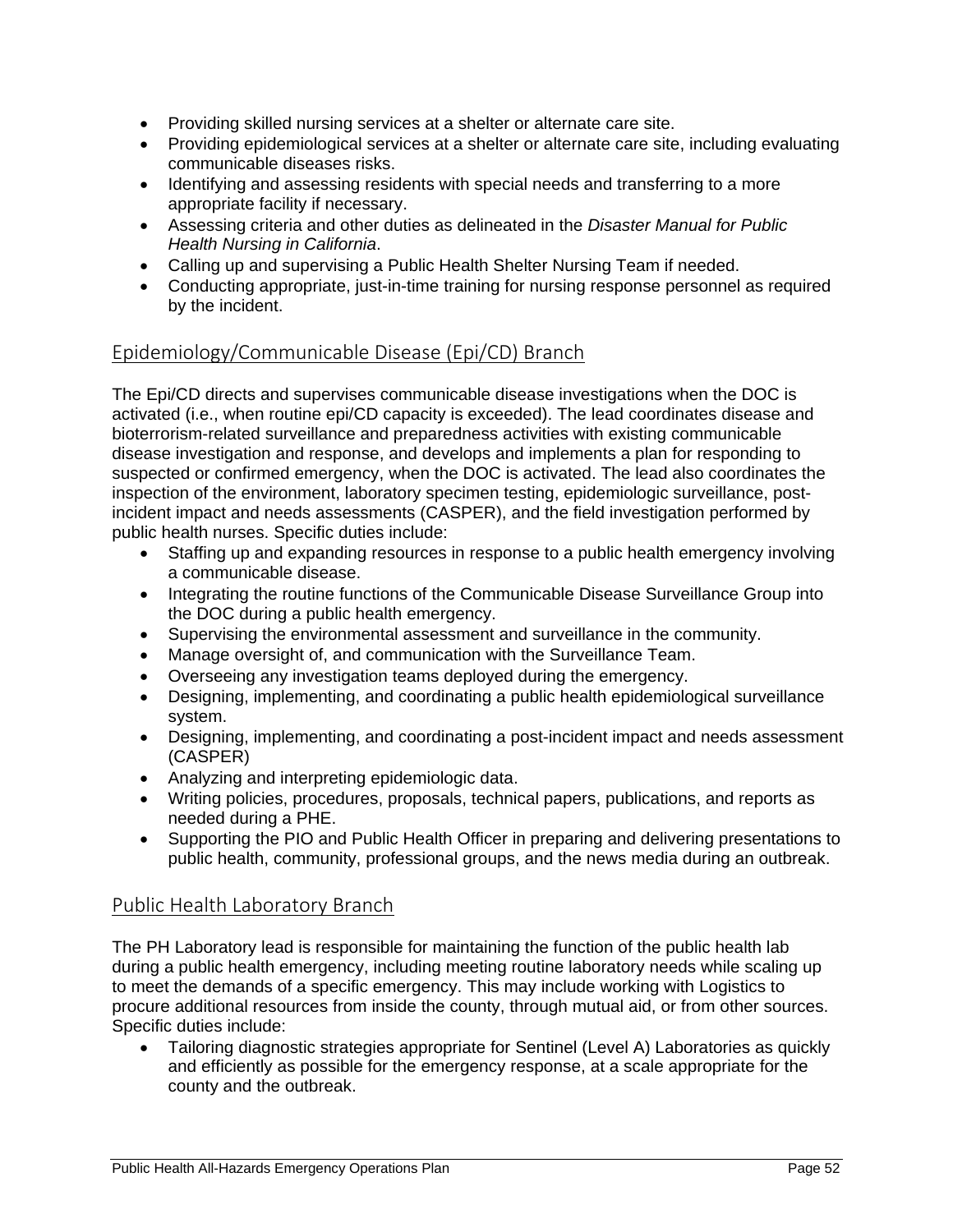- Supervising all laboratory procedures (including logging, preparing and sending out specimens).
- Orienting and training field staff regarding specimen collection.
- Maintaining accurate records of all specimens processed by the laboratory and all supplies used during the emergency and recovery phase.
- Monitoring guidance from the CDPH and CDC for new or changing guidance on specific collection and handling.
- Ensuring laboratory surge capacity through regular practice of emergency preparedness and response activities including requests for mutual aid or regional/state laboratory support.

### Planning Section

#### Purpose

The DOC Planning Section is responsible for:

- Collecting, evaluating, and disseminating information.
- Developing and preparing the DOC's Incident Action Plan (IAP) in coordination with other functions.
- Coordinating, processing and maintaining internal documentation.
- The Planning Section is a primary function for any DOC and has an important function in overseeing the Planning Meetings and preparing advance planning information as necessary.

#### Staff Overview

#### Planning Section Chief

The Planning Section Chief gathers information from a variety of sources, analyzes and verifies information, prepares and updates internal DOC information and map displays, oversees planning meetings, and prepares the Incident Action Plan (IAP). Duties include:

- Ensuring that all the following responsibilities of the Planning Section are addressed as required, including:
	- Collecting, analyzing, and displaying situation information.
	- Preparing periodic Situation Reports.
	- Preparing and distributing the IAP and facilitating the Action Planning Meeting.
	- Conducting advance planning activities and reports.
- Providing technical support services to the various DOC sections and branches, including documenting and maintaining files on all DOC activities.
- Establishing the appropriate level of organization and staffing for the Planning Section based on the specific public health emergency.
- Exercising overall responsibility for the coordination of unit activities within the section.
- Keeping the DOC Director informed of significant issues affecting the Planning Section.
- Working with other section chiefs to ensure the Situation Reports are completed and utilized as a basis for situation analysis reports and the IAP.
- Supervising the Planning Section.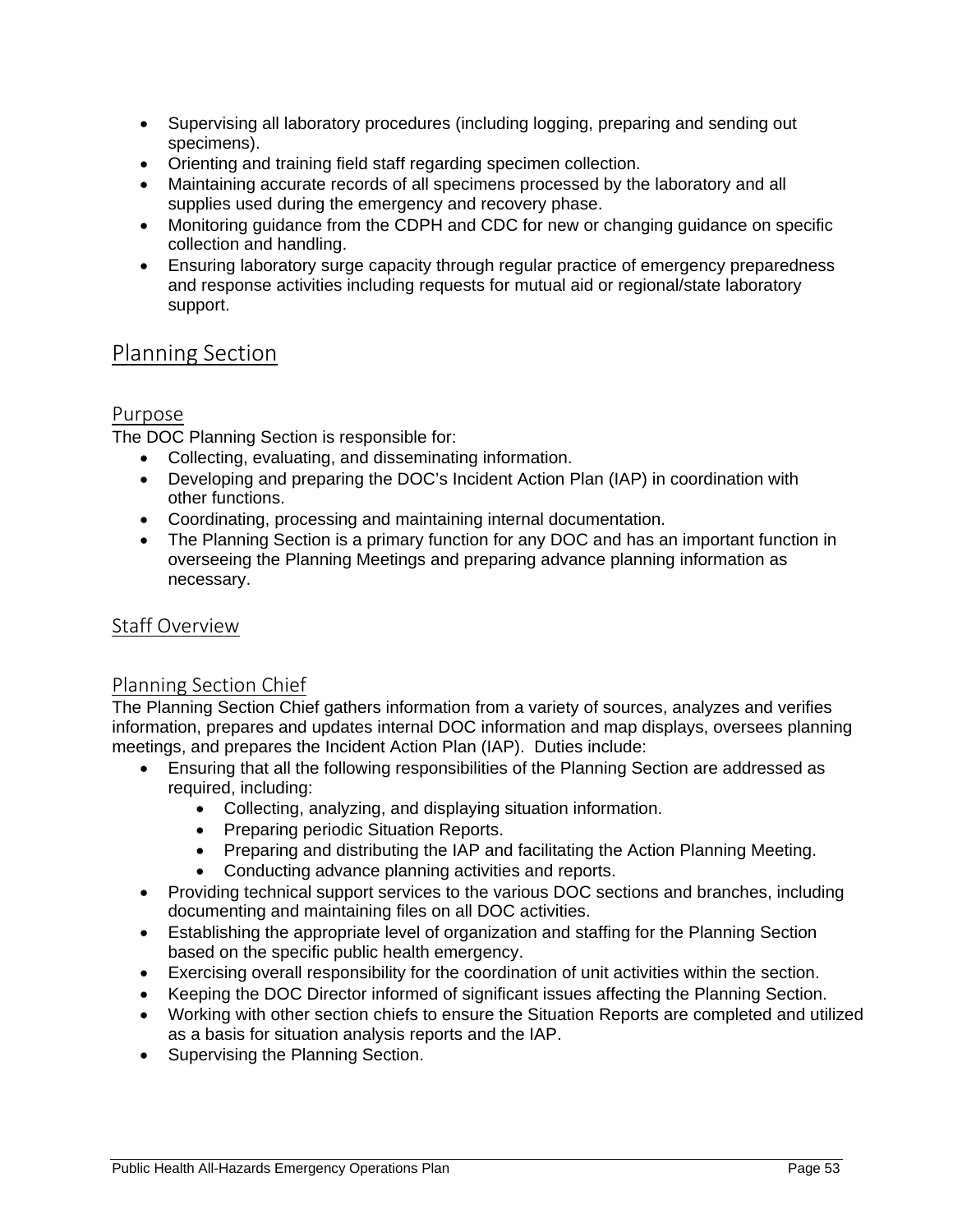#### Documentation Unit Lead

The Documentation Unit Lead collects and processes internal DOC documentation. Duties include:

- Collecting, organizing and filing all completed emergency related forms.
- Providing document reproduction services to DOC staff.
- Distributing the DOC situation analysis reports, IAP and other documents as required.
- Maintaining a permanent electronic archive of all situation reports and Action Plans associated with the emergency.
- Assisting the DOC Director in the preparation and distribution of the After Action Report.
- Supervising the Documentation Unit.

#### Technical Specialist

The Tech Spec provides special skills necessary to support the DOC Planning Section Chief in areas such as information technology (IT), geographic information systems (GIS), map development, data gathering and analysis, recovery planning, and other duties as required.

#### Logistics Section

#### Purpose

The DOC Logistics Section is responsible for:

- Providing facilities, services, equipment, and materials both to the Health Department and to meet internal DOC operating requirements.
- Channeling requests from the incident and County EOC for support from the DOC through the DOC Operations Section.
- Staffing and volunteer management during a public health emergency.
- Coordinating the provision of medical/health and laboratory mutual aid (in conjunction with the EOC, if activated) for those areas addressed in the Public Health All-Hazards EOP.

#### Staff Overview

#### Logistics Section Chief

The Logistics Section Chief manages the section and ensures the Logistics Section is adequately staffed to meet its obligations during a public health emergency. These obligations include providing communication services, resource tracking, equipment and supplies acquisition, personnel/staffing, facilities procurement, and transportation services. The lead arranges for food, lodging, and other support services, as required, and manages resources efficiently. Duties include:

- Ensuring the logistics function is carried out in support of the DOC.
- Coordinating and planning with the Operations Section for all supplies needed for the disaster response.
- Coordinating with the EOC Logistics Section as needed.
- Establishing the appropriate level of unit staffing within the Logistics Section, continuously monitoring the effectiveness of the organization and modifying as required.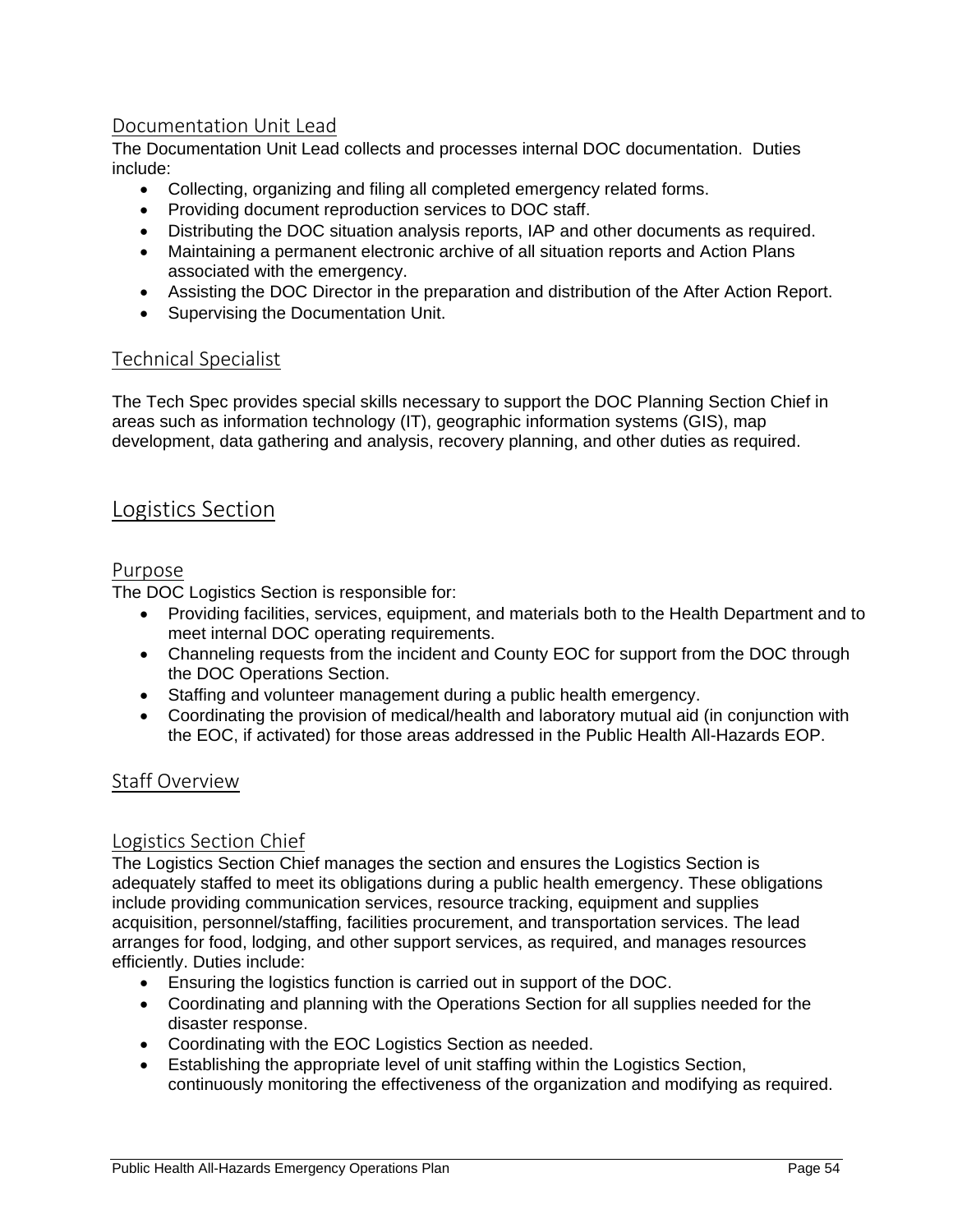- Ensuring section objectives as stated in the Incident Action Plan are accomplished within the operational period or within the estimated time frame.
- Coordinating closely with the Operations Section Chief to establish priorities for resource allocation to activated Incident Commands within the affected areas.
- Keeping the DOC Director informed of all significant issues relating to the Logistics Section.
- Assisting in the evaluation for the need for mutual aid and informing the DOC Director of these needs.
- Managing mutual aid requests as directed.
- Keeping accurate forms and logs of supplies received, expended, and remaining.
- Supporting the Public Information Officer.
- Supervising the Logistics Section.

#### Staffing/Volunteer (Personnel) Unit Leader

The Staffing/Volunteer Unit Lead manages personnel resources as requested in support of the DOC and field operations. Duties include:

- Tracking, recording, and reporting all on-duty time for personnel working during the emergency.
- Ensuring that all personnel time records, travel expense claims and other related forms are prepared by staff, approved by the appropriate Section Chief and/or DOC Director, and submitted to the appropriate Finance office.
- Identifying and assigning personnel support according to need and qualifications.
- Overseeing the Personnel Unit.
- Managing the Medical Reserve Corps and other volunteers as needed.
- Ensuring post-incident documentation is completed by all staff to support tracking and reimbursement processes.

#### Finance Section

#### Purpose

The DOC Finance Section is responsible for financial, administrative and cost analysis aspects of a public health emergency.

#### Finance Section Chief

Manages all financial, administrative, and cost analysis aspects of the emergency. Duties include:

- Ensuring that all financial records are maintained throughout the emergency.
- Ensuring that all on-duty time is recorded for all emergency response personnel.
- Ensuring that all on-duty time rolls and supporting logs are collected from DOC assigned personnel and that Section Chiefs are collecting this information from their staff.
- Supporting a continuum of the payroll process for all employees responding to the emergency by submitting time rolls to the County Finance Department.
- Ensuring County Purchase Order limits for procurement functions in Logistics.
- Ensuring that worker's compensation claims resulting from the response are processed within a reasonable time, given the nature of the situation.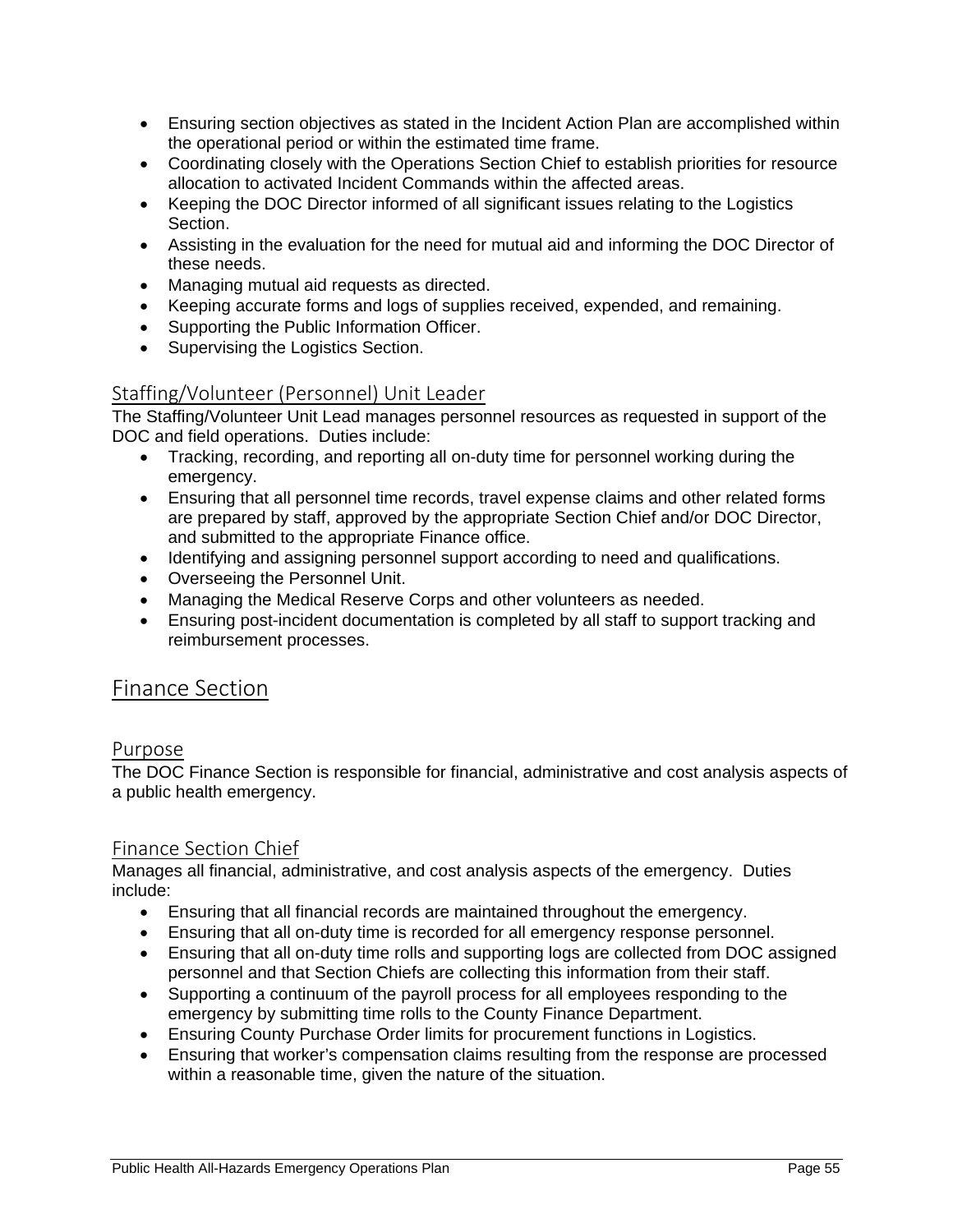- Ensuring that all travel and expense claims are processed within a reasonable time, given the nature of the situation.
- Providing the administrative support to all DOC Sections as required, in coordination with the Personnel Unit.
- Expanding staffing within the Finance Section as required; monitoring activities continuously and modifying the organization as needed.
- Coordinating with Personnel Unit Leads to ensure that all recovery documentation is completed in a timely and accurate manner, is maintained for the duration of the response, and is submitted on the appropriate forms to the City, Federal Emergency Management Agency (FEMA), and/or Governor's Office of Emergency Services.
- Supervising the Finance Section.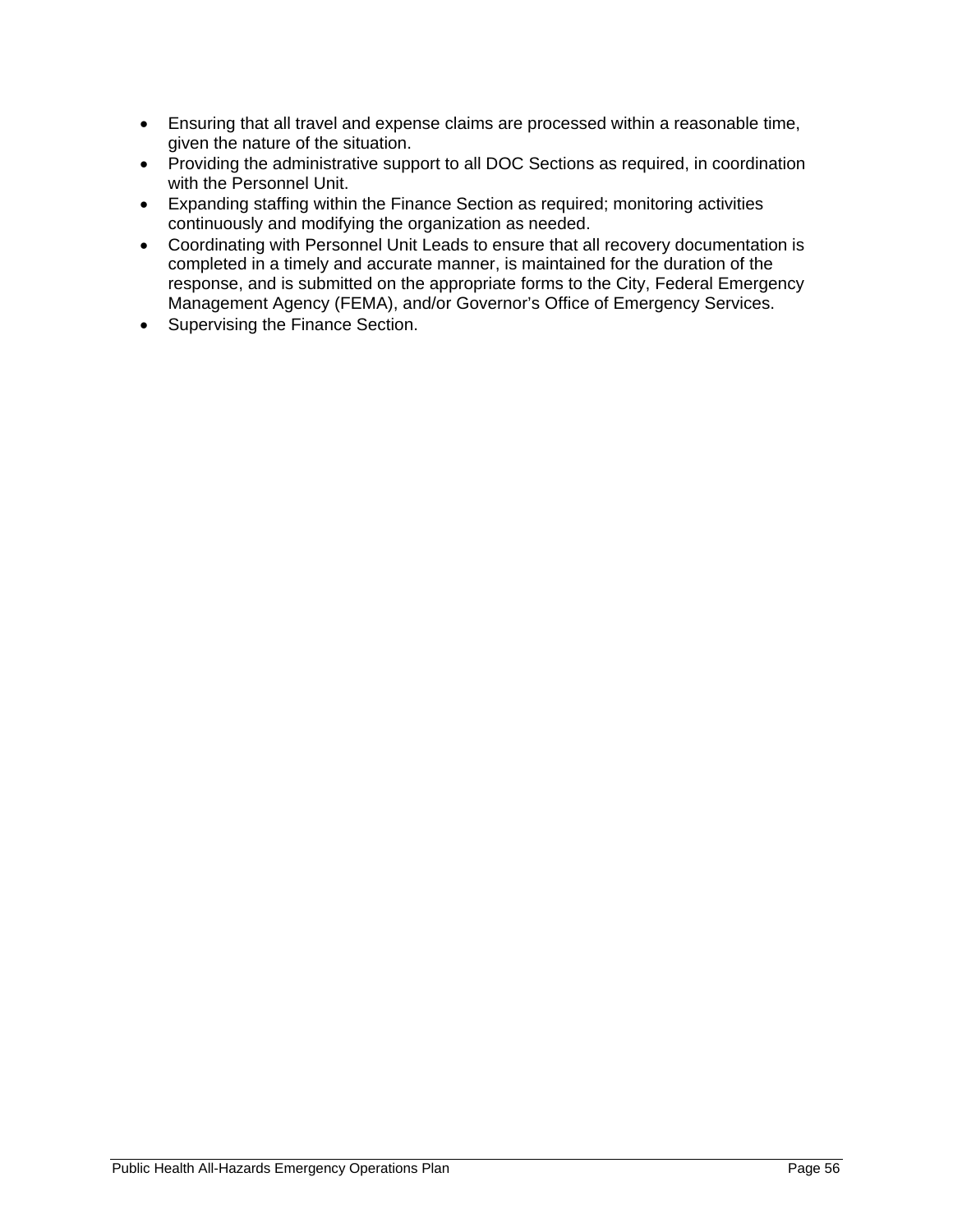| Appendix D: Department Operations Center Staffing Matrix |  |
|----------------------------------------------------------|--|
|----------------------------------------------------------|--|

| <b>Role/Position</b>     | Designated<br>Lead | <b>Assigned Staff</b>    | Phone(s) | Email                  |
|--------------------------|--------------------|--------------------------|----------|------------------------|
| <b>DOC Director</b>      | Primary            | Lori Williams            | 558-4083 | LWilliams@schsa.org    |
|                          | Secondary          | Becky Nanyonjo           | 558-6010 | RNanyonjo@schsa.org    |
|                          | Back-up            | Anuj Bhatia              | 558-4803 | ABhatia@schsa.org      |
| <b>Public Health</b>     | Primary            | Dr. John Walker          | 558-8804 | JWalker@schsa.org      |
| Officer                  | Secondary          | Asst Health Officer      |          |                        |
|                          |                    | (TBD)                    |          |                        |
|                          | Back-up            | Dr. Del Morris           | 558-7115 | DMorris@scsha.org      |
| $\overline{PIO}$         | Primary            | Anuj Bhatia              | 558-4803 | ABhatia@schsa.org      |
|                          | Secondary          | <b>Heather Duvall</b>    | 525-4804 | HDuvall@schsa.org      |
|                          | Back-up            | Maria Blanco             | 558-4802 | MBlanco@schsa.org      |
| <b>Operations</b>        | Primary            | <b>Barbara Vassell</b>   | 558-4800 | BVassell@schsa.org     |
| <b>Section Chief</b>     | Secondary          | Chief Epi (TBD)          |          |                        |
|                          | Back-up            | Julie Falkenstein        | 558-4436 | JFalkenstein@schsa.org |
| Epi/CD Lead              | Primary            | Chief Epi (TBD)          |          |                        |
|                          | Secondary          | Epidemiologist (TBD)     |          |                        |
|                          | Back-up            | Jessica Montoya<br>(PSC) | 558-4800 | JMontoya@schsa.org     |
| <b>Nursing Team</b>      | Primary            | <b>Beverly Eldridge</b>  | 558-4474 | BEldridge@schsa.org    |
| Lead                     | Secondary          | Jonnie York              | 558-5607 | JYork@schsa.org        |
|                          | Back-up            | Lynda Perino             | 558-4815 | LPerino@schsa.org      |
| PH Lab Lead              | Primary            | Larry Sampson            | 558-7356 | LSampson@schsa.org     |
|                          | Secondary          | Jeffrey Bulawit          | 558-7356 | JBulawit@schsa.org     |
|                          | Back-up            | Stephen Willis           | 558-8740 | SWillis@schsa.org      |
| <b>Planning Section</b>  | Primary            | Jim Ferrera              | 558-4941 | JFerrera@schsa.org     |
| Chief                    | Secondary          | Aaron Wilson             | 558-8332 | AWilson@schsa.org      |
|                          | Back-up            | Julissa Matute           | 558-7549 | JMatute@schsa.org      |
| Documentation            | Primary            | Deanna Read              | 558-7035 | DRead@schsa.org        |
| Lead                     | Secondary          | Darla Sapwell            | 558-8942 | DSapwell@schsa.org     |
|                          | Back-up            | <b>Twila Paul</b>        | 558-6045 | TPaul@schsa.org        |
| <b>Tech Spec</b>         | Primary            | Lisa Boddy               | 525-4856 | LBoddy@schsa.org       |
|                          | Secondary          | Randy Martin             | 525-4860 | RMartin@schsa.org      |
|                          | Back-up            | Ev Plascencia            | 525-4864 | EPlascencia@schsa.org  |
| <b>Logistics Section</b> | Primary            | Lorrie Markum            | 558-7518 | LMarkum@schsa.org      |
| Lead                     | Secondary          | Gene Gobel               | 558-7086 | GGobel@schsa.org       |
|                          | Back-up            | Aaron Wilson             | 558-8332 | AWilson@schsa.org      |
| Staffing/Volunteer       | Primary            | Aaron Wilson             | 558-8332 | AWilson@schsa.org      |
| (Personnel) Lead         | Secondary          | Kyle Fliflet             | 525-4834 | KFliflet@schsa.org     |
|                          | Back-up            | Diana Guerra             | 525-4810 | DGuerra@schsa.org      |
| <b>Finance Section</b>   | Primary            | Vijay Chand              | 558-7199 | VChand@schsa.org       |
| Chief                    | Secondary          | Carol Dunbar             | 558-7190 | CDunbar@schsa.org      |
|                          | Back-up            | <b>Rick Merzoian</b>     | 558-7269 | RMerzoian@schsa.org    |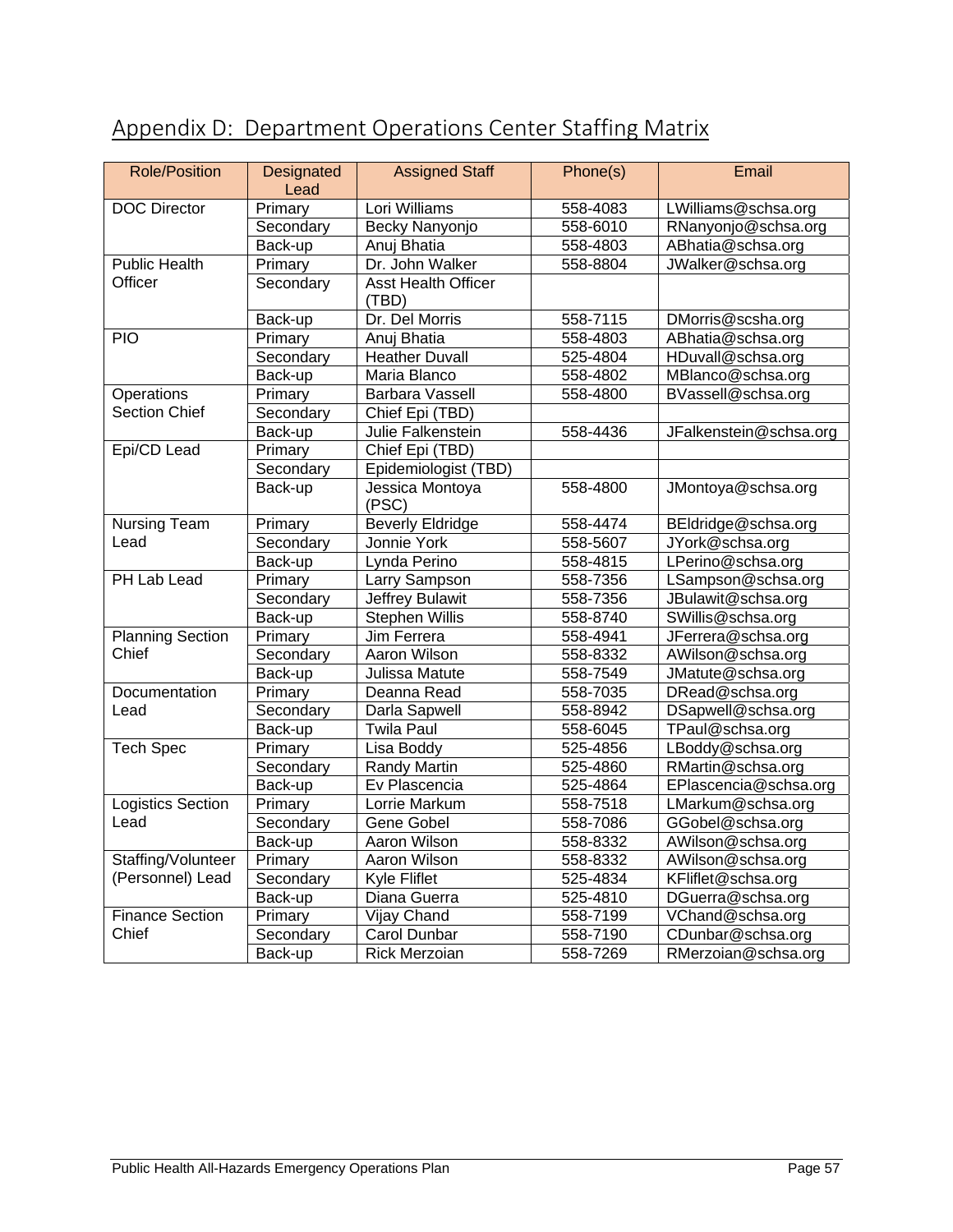### Functional and Support Annexes

### Contracts, MOUs, MOAs

For more details, see the latest version of the *Stanislaus County Healthcare Emergency Preparedness Coalition (SCHEPC) Mutual Aid Memorandum of Understanding for Healthcare Facilities.* 

### Continuity of Operations

As defined in the SCHSA Continuity of Operations Plan (COOP), SCHSA must continue providing time-critical public health and health care services. In a major disaster or catastrophe, there will be a need to decrease or suspend certain department programs and non-essential services to redirect SCHSA staff to other areas in need of staff support and services. In coordination with the Chief Executive Office of the county, The Managing Director of SCHSA will refer to the Mission Essential Functions section of the COOP and make the decision as to which programs and activities it may be necessary to suspend in cases of major disasters or catastrophes.

The SCHSA Continuity of Operations Plan establishes policy and guidance to ensure the execution of the mission-essential functions for the SCHSA in the event that an emergency threatens or incapacitates operations; and the relocation of selected personnel and functions of any essential facilities of the SCHSA are required. Specifically, this COOP is designed to:

- Ensure that the SCHSA is prepared to respond to emergencies, recover from them, and mitigate against their impacts.
- Ensure that the SCHSA is prepared to provide critical services in an environment that is threatened, diminished, or incapacitated.
- Provide timely direction, control, and coordination to the SCHSA leadership and other critical customers before, during, and after an event or upon notification of a credible threat.
- Establish and enact time-phased implementation procedures to activate various components of the "Plan".
- Facilitate the return to normal operating conditions as soon as practical, based on circumstances and the threat environment.
- Ensure that the SCHSA COOP is viable and operational, and is compliant with all guidance documents.
- Ensure that the SCHSA COOP is fully capable of addressing all types of emergencies, or "all hazards" and that mission-essential functions are able to continue with minimal or no disruption during all types of emergencies.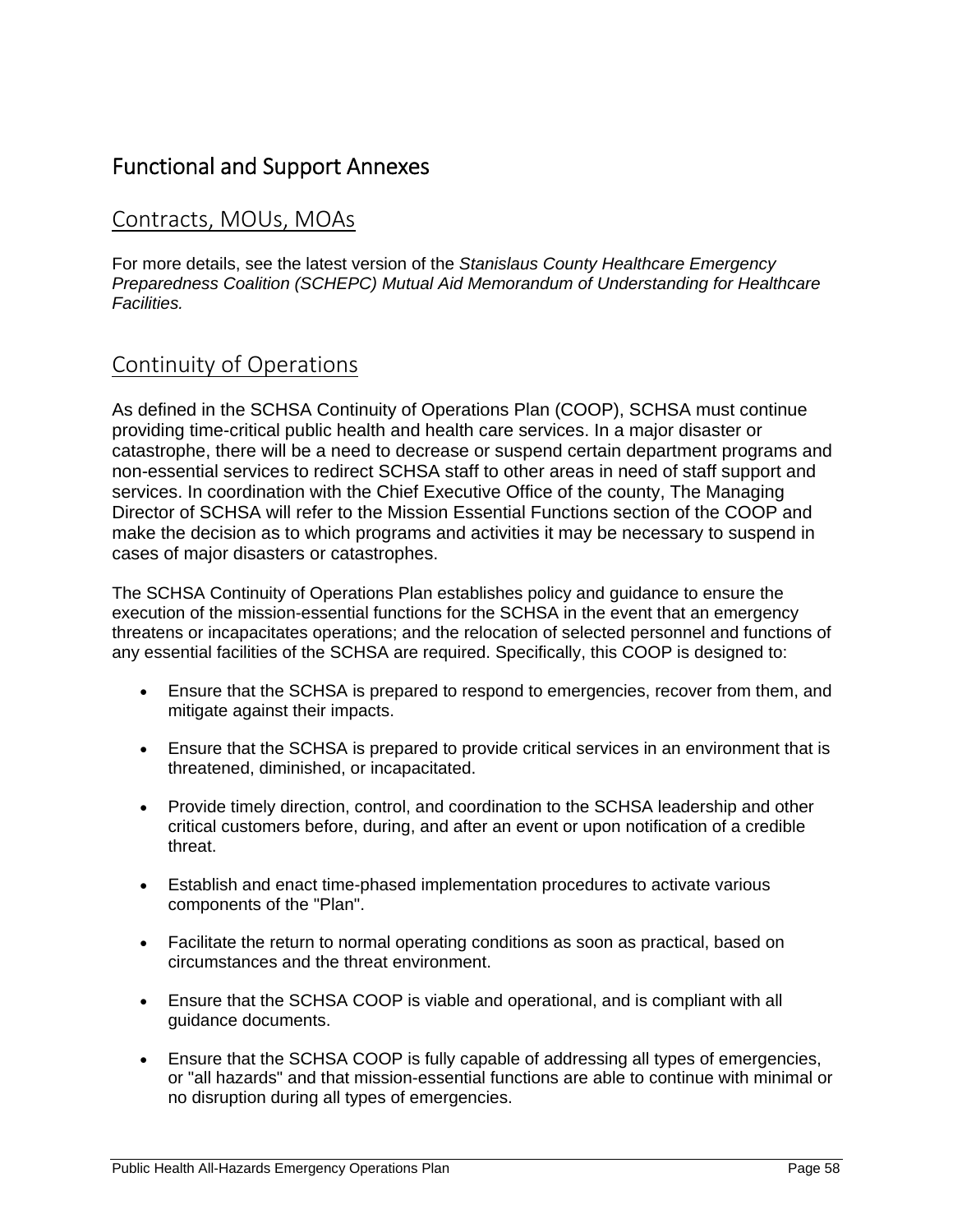For more details, see the latest version of the *Continuity of Operations Plan, Stanislaus County Health Services Agency – Public Health*.

#### Crisis and Risk Communications Plan

For more details, see the latest version of the *Stanislaus County Health Services Agency Crisis & Risk Communication Plan, All Public Health Hazards*.

### Public Health Officer Practice Guide for Communicable Disease Control in California

See the latest version of the *Health Officer Practice Guide for Communicable Disease Control in California*.

### Hazard, Threat and Incident‐Specific Annexes

#### Infectious Disease Outbreak

For more details, see the latest version of the *Stanislaus County Outbreak Prevention and Response Plan,* and the *CD Surveillance Group Internal Communication Algorithm.*

#### Foodborne Illness

For more details, see the latest version of the *Stanislaus County Foodborne Illness Protocol.*

#### Pandemic Influenza

For more details, see the latest version of the *Stanislaus County Health Services Agency Pandemic Influenza Preparedness and Response Plan*.

#### Medical Surge

For more details, see the latest version of the, *Stanislaus County Medical-Health Surge Plan* and the *Stanislaus County Medical-Health Winter Contingency Plan.*

#### Hazardous Materials

For more details, see the latest version of the *Area Plan for Emergency Response to Hazardous Materials Incidents in Stanislaus County.*